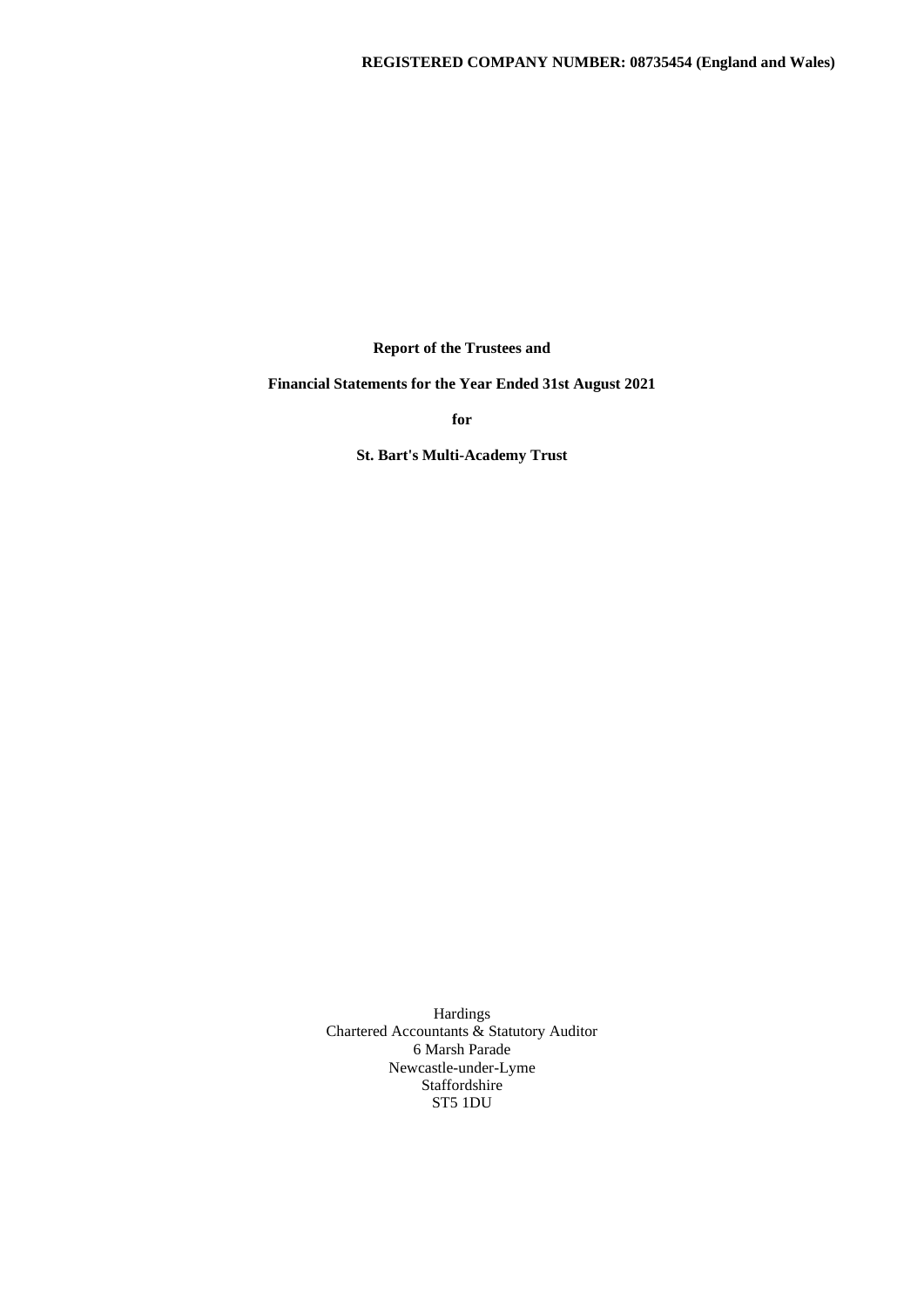# **Contents of the Financial Statements for the Year Ended 31st August 2021**

|                                                          | Page     |  |
|----------------------------------------------------------|----------|--|
| <b>Reference and Administrative Details</b>              | 1        |  |
| <b>Report of the Trustees</b>                            | 2 to 13  |  |
| <b>Governance Statement</b>                              | 14 to 19 |  |
| <b>Statement on Regularity, Propriety and Compliance</b> | 20       |  |
| <b>Statement of Trustees' Responsibilities</b>           | 21       |  |
| <b>Report of the Independent Auditors</b>                | 22 to 24 |  |
| <b>Independent Accountant's Report on Regularity</b>     | 25       |  |
| <b>Statement of Financial Activities</b>                 | 26       |  |
| <b>Balance Sheet</b>                                     | 27       |  |
| <b>Cash Flow Statement</b>                               | 28       |  |
| <b>Notes to the Financial Statements</b>                 | 29 to 51 |  |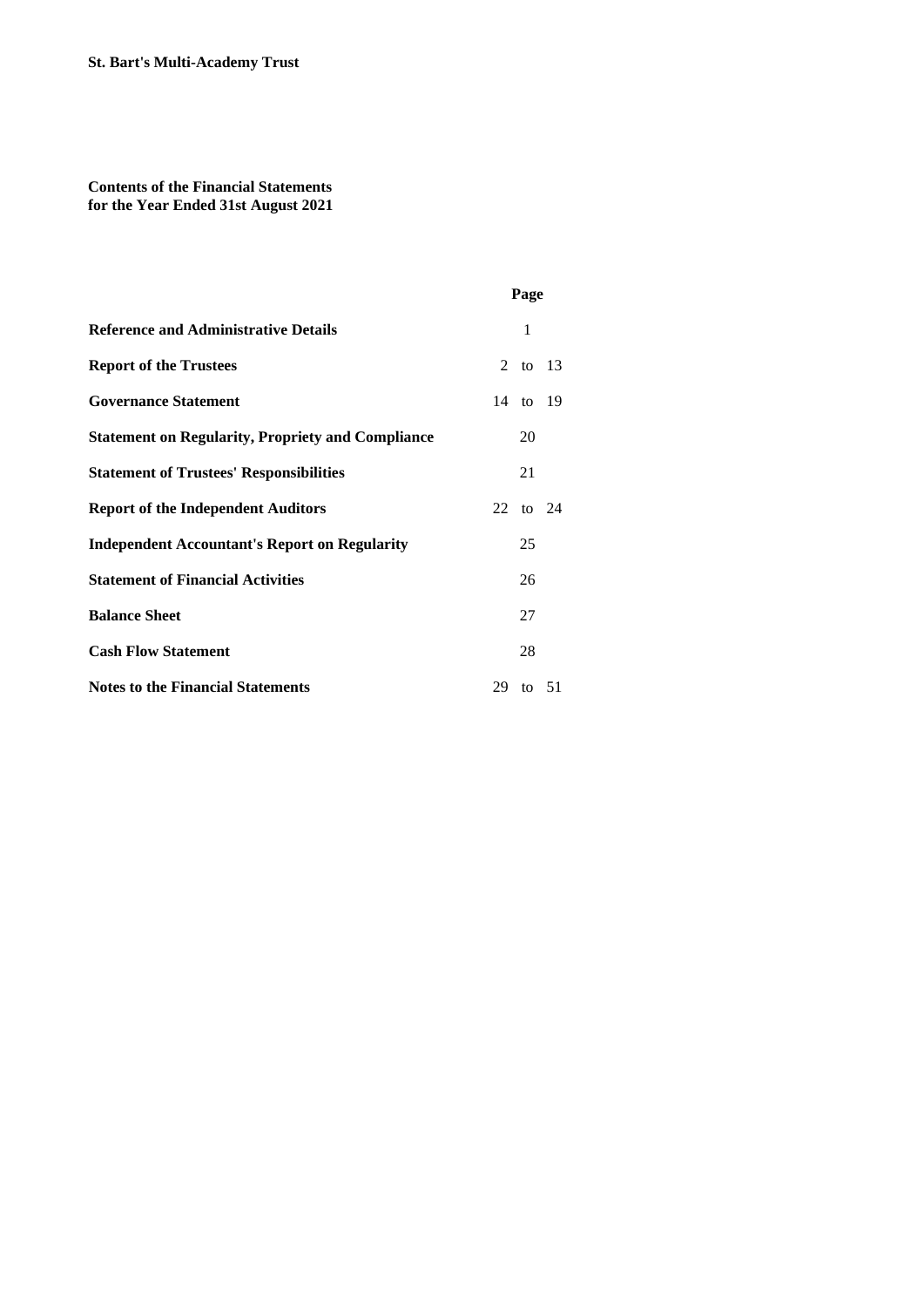## **Reference and Administrative Details for the Year Ended 31st August 2021**

| <b>Members</b>                     | Lichfield Diocesan Board of Education<br>Johnny Anderson<br>Glynn Lowe<br>Claire Shaw<br>Sophie Morley                                                                                                                                                                                                                                               |                                                                                                                                                                                                                                           |  |  |  |  |  |
|------------------------------------|------------------------------------------------------------------------------------------------------------------------------------------------------------------------------------------------------------------------------------------------------------------------------------------------------------------------------------------------------|-------------------------------------------------------------------------------------------------------------------------------------------------------------------------------------------------------------------------------------------|--|--|--|--|--|
| <b>Trustees</b>                    | Christopher Brislen (Chief Executive Officer)<br>Colin Hopkins (Chair of Remuneration Committee)<br>Johnny Anderson (Chair of Trust Board)<br>Melanie Simmonds (Chair of Audit and Risk Committee)<br>Robert Knight<br>Gillian Latos<br>Jill Bamford (resigned 31/03/21)<br>Cherlye Robertson (resigned 31/03/21)<br>John Walker (resigned 31/03/21) |                                                                                                                                                                                                                                           |  |  |  |  |  |
| <b>Central Leadership Team</b>     | C Brislen<br>L Sarikaya<br>C Adorian<br>A Roche<br>I Hunt<br>S Thomson                                                                                                                                                                                                                                                                               | <b>CEO</b><br>Deputy CEO until 30/07/21<br>Joint CEO from 01/08/21<br>CFO (resigned $19/11/21$ )<br>CFO (appointed 06/12/21)<br>Director of School Effectiveness and<br>Standards/Hub Leader<br>Trust Data and Assessment Lead/Hub Leader |  |  |  |  |  |
| <b>Registered Office</b>           | <b>Sussex Place</b><br>Longton<br>Stoke on Trent<br>ST3 4TP<br>01782 235523                                                                                                                                                                                                                                                                          |                                                                                                                                                                                                                                           |  |  |  |  |  |
| <b>Company Registration Number</b> | 08735454 (England and Wales)                                                                                                                                                                                                                                                                                                                         |                                                                                                                                                                                                                                           |  |  |  |  |  |
| <b>Auditors</b>                    | Hardings Chartered Accountants<br>6 Marsh Parade<br>Newcastle-under-Lyme<br>ST5 1DU                                                                                                                                                                                                                                                                  |                                                                                                                                                                                                                                           |  |  |  |  |  |
| <b>Bankers</b>                     | Lloyds TSB<br>Fountain Square<br>Hanley<br>ST1 1LE                                                                                                                                                                                                                                                                                                   |                                                                                                                                                                                                                                           |  |  |  |  |  |
| <b>Solicitors</b>                  | <b>Stone King</b><br>16 St. Johns Lane<br>London<br>EC1M4BS                                                                                                                                                                                                                                                                                          |                                                                                                                                                                                                                                           |  |  |  |  |  |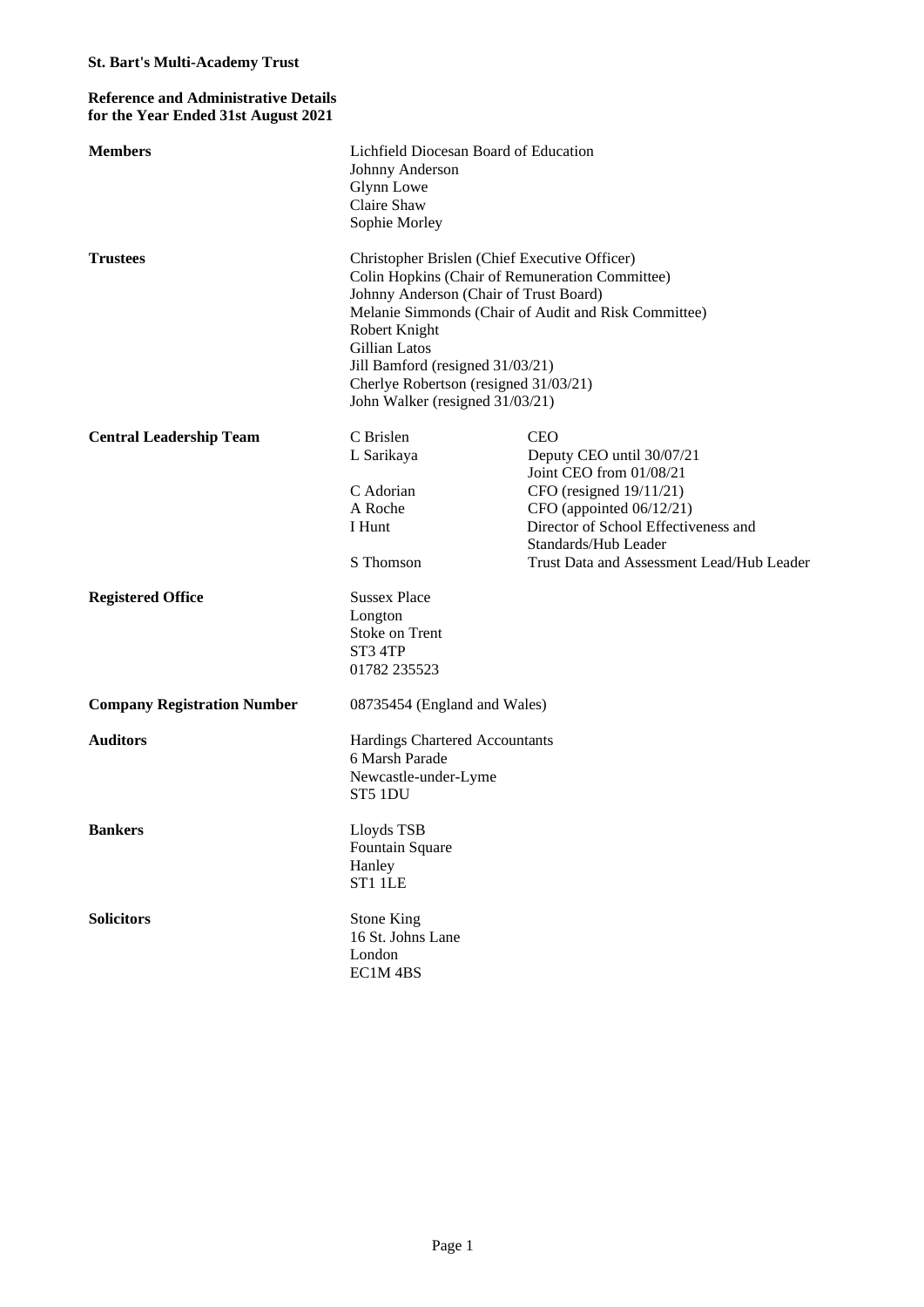### **Report of the Trustees for the Year Ended 31st August 2021**

The Trustees of St Bart's Multi Academy Trust (the "Trust) present their annual report together with the financial statements and auditor's report of the charitable company for the year period 1st September 2020 to the 31st August 2021. The annual report serves the purpose of both a Trustees' report and a directors' report under company law.

The Trust operates 19 primary academies in Stoke on Trent, Cheshire East, Shropshire and Staffordshire. The academies in the Trust for this accounting period are - in Stoke on Trent - Belgrave St Bartholomew's Academy, Kingsland, Park Hall, St Nathaniel's, Weston Infants and Weston Juniors, in Cheshire East - Cranberry, Hungerford, St Michael's, Nantwich and Offley, in Staffordshire - Meir Heath, St Saviours, Knutton St Mary's, Longford, Hazel Slade and Woodcroft, and in Shropshire - Whitchurch Infants and Whitchurch Juniors.

The academies have a combined pupil capacity of 7,320 and had a roll of 6,075 (including Early Years) in the October 2020 school census for all 19 academies.

This is the second year that this report is being submitted in the midst of the global Covid-19 pandemic. The Covid-19 pandemic has created an extremely challenging context for the trust to educate its pupils. The pandemic has brought about an unimaginable level of disruption to children's education. Between September and December 2020 schools were open to all pupils, including during the November lockdown. From January 5th 2021, schools were closed to the majority of pupils for a second time. Schools had a duty to provide remote education for pupils not allowed to attend school because of the lockdown regulations and take action to support pupil wellbeing. The trust core purpose in the academic year 2020-2021 continued to be to support our schools in dealing with a whole range of issues that emerged as part of the pandemic. A key focus has been supporting staff and pupils mental health and wellbeing. Support has also been given regarding positive cases, staffing shortages, resource and contract issues, financial impact and changes in guidance and expectations. The accounts show that the pandemic has been managed well within the trust and has not negatively impacted on the financial position of the trust.

At the point of writing this report, the return to normality in line with the lifting of restrictions is having a huge impact on schools and is causing many challenges that need to be addressed.

### **Structure, governance and management**

#### **Governing document**

The academy trust is a company limited by guarantee and an exempt charity with no share capital (registration no. 08735454).

The Multi Academy Trust's Memorandum and Articles of Association are the primary governing documents of the academy trust.

The trustees of St Bart's Multi Academy Trust are also the directors of the charitable company for the purposes of company law.

The Charitable Company is known as St Bart's Multi Academy Trust.

Details of the Trustees who served throughout the year are included in the Reference and Administrative Details on page 1.

### **Members' liability**

Each member of the academy trust undertakes to contribute to the assets of the company in the event of it being wound up while they are a member, or within one year after they cease to be a member, such amount as may be required, not exceeding £10 for the debts and liabilities contracted before they cease to be a member.

#### **Trustees' Indemnities**

The academy trust has opted into the Department for Education Risk Protection Arrangement (RPA), an alternative to insurance where the UK government funds cover losses that arise. RPA Membership rules include Governors and Trustees Liability. This scheme protects trustees and officers from claims arising from negligent acts, errors or omissions occurring whilst on academy business. It is not possible to quantify the Trustees and Officers indemnity element from the overall cost of the RPA scheme. The Trust and individual academies RPA provides indemnity cover for Trustees to a maximum aggregated loss of £10,000,000 in the membership year.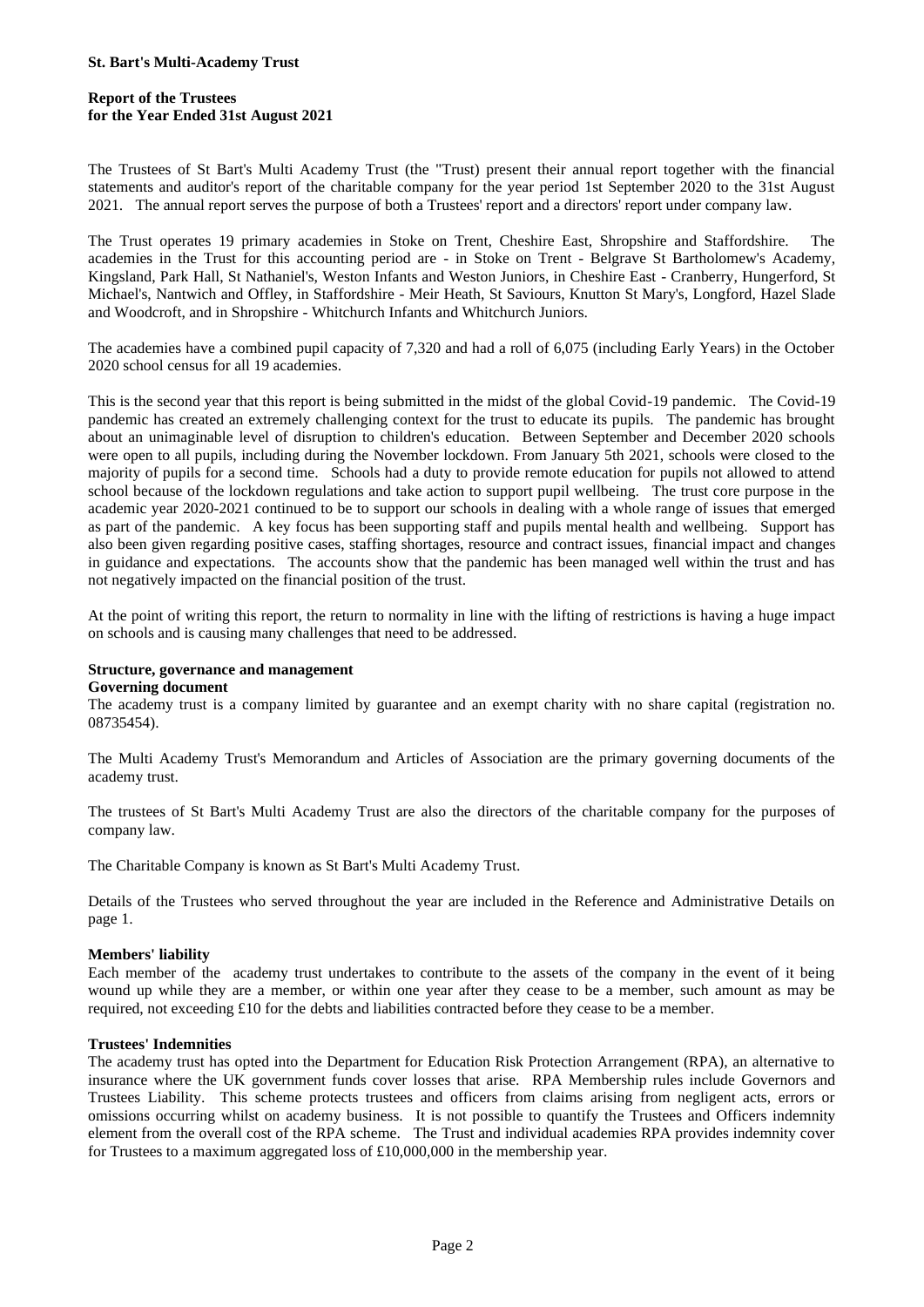#### **Report of the Trustees for the Year Ended 31st August 2021**

## **Structure, governance and management**

#### **Principal activities**

The principal object and activity of the charitable company is the operation of St Bart's Multi Academy Trust to provide education for pupils of different abilities between the ages of 2 and 11. In accordance with the Articles of Association the charitable company has adopted a 'Scheme of Governance' approved by the Secretary of State for Education.

#### **Recruitment and appointment of new trustees**

Members of the Trust are nominated by either the Secretary of State for Education or the Multi Academy Trust. The articles of association require the members of the Trust to appoint at least three Trustees to be responsible for the statutory and constitutional affairs of the charitable company and the management of the Academy. Trustees are responsible for the appointment of Trust appointed governors on each Academy Local Governing Committee. Parent, foundation and staff governors are elected or appointed by each Academy in line with the articles of association.

#### **Induction and training of new trustees**

The training and induction provided for new Trustees depends on their existing experience. Where necessary induction will provide training on charity, educational, legal and financial matters. All newly appointed trustees are invited to discuss the role with the CEO and then attend an interview with the Chair of the trust Board and Chair of the Remuneration Committee. All Trustees are provided with copies of policies, procedures, minutes, accounts, budgets, plans and other documentation that they will need to undertake their role as Trustees. Induction tends to be done informally and is tailored specifically to the individual. A number of our governors have completed the DfE Governor Development Programme.

#### **Organisational structure**

The Trustees are responsible for setting general policy, receiving recommendations on budget setting, monitoring the outcomes of the academies and making strategic decisions about the direction of the academies, capital expenditure and the appointment of the CEO. The Chief Executive Officer and Deputy CEO of the Trust work closely with the leadership teams in each Academy. Each Academy has a principal, and vice principal/assistant principals with key areas of responsibility. The aim of the leadership structure is to devolve responsibility, increase accountability and encourage involvement in decision making at all levels. The Chief Executive of the Trust is the Accounting Officer.

The Audit and Risk Committee is responsible for finance, operations, sustainability and risk management related to the Trust. It also carries out tasks delegated down by the full Board of Trustees on strategic and capital expenditure projects.

The scheme of delegation gives clear guidance on what decisions are reserved for the board of trustees, and those that are delegated to management and to the local governor committee in each academy.

The Central Leadership Team for the Trust (CLT) is responsible for monitoring and evaluating the performance of the academies in terms of Ofsted and Trust gradings and data, people and leadership and Trust governance.

The Senior Leadership Team of each Academy is responsible for the day to day management of the Academy, for acting on strategic decisions taken by the Board and subcommittees, ensuring an annual development plan is set out, monitored and carried out successfully.

### **Key management remuneration**

The pay structure for the senior leadership teams of the academies are set within the agreed pay policy for teachers. All senior leaders are paid within the leadership scale for the academy and within the ISR for the academy size and the role that is undertaken. Annual appraisal and review of performance and pay are managed through the school performance management process. Principals' pay awards are in line with STPCD recommendations moderated by school group size. Trustees are not paid for any work that they carry out as Trustees. The Chief Executive of the Trust's pay is set in line with national benchmarking information and has been agreed following annual appraisal with the Chair of the multi- academy Trust. The Trust has a remuneration committee which will recommend CEO remuneration for approval to the board.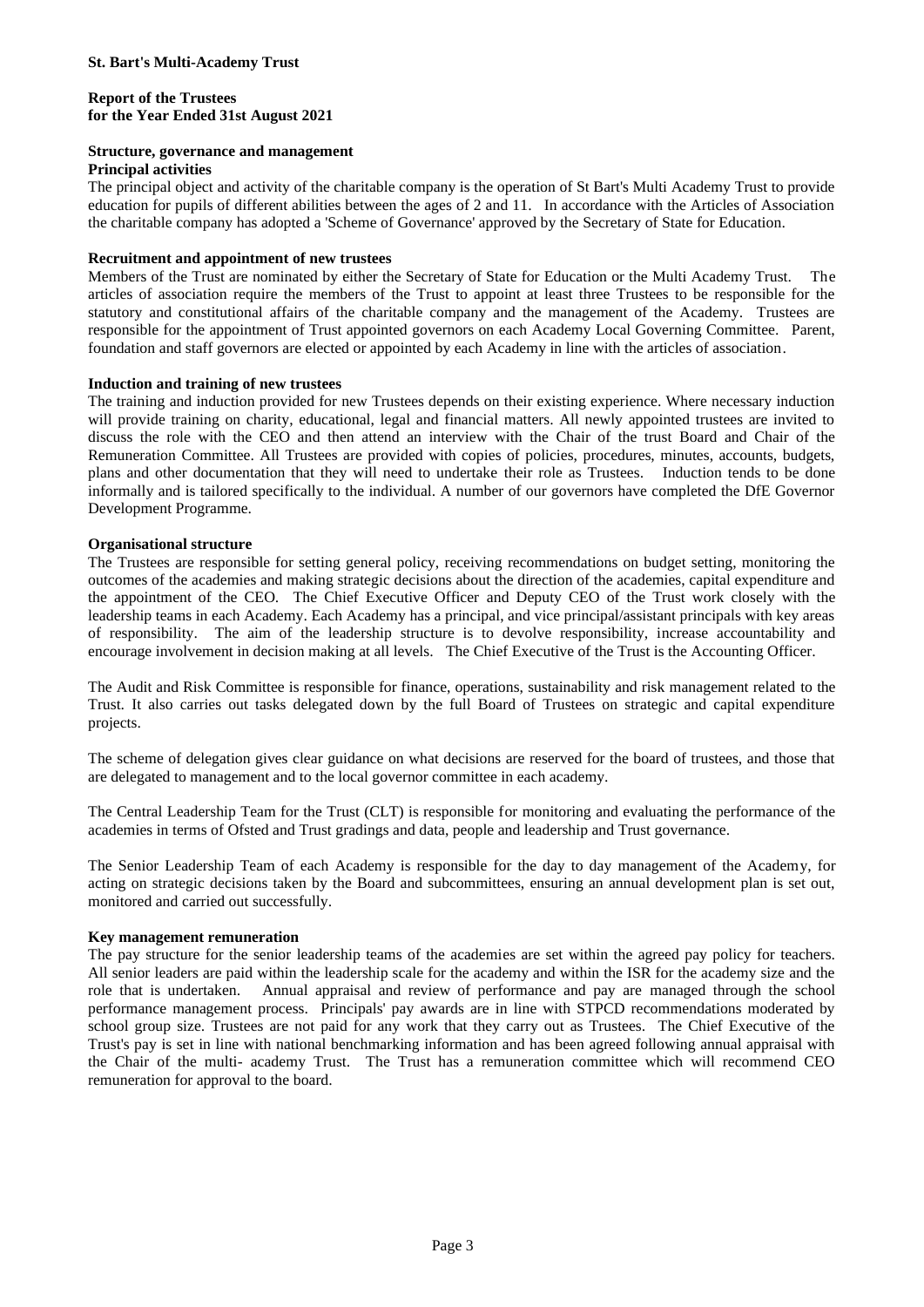#### **Report of the Trustees for the Year Ended 31st August 2021**

### **Structure, governance and management**

#### **Trade union facility time**

St Bart's strives for openness and transparency in its relationship with both staff and recognised union representatives. St Bart's meets with recognised trade unions regularly through their JNCC to discuss policy and staffing matters. The Trade Union (Facility Time Publication Requirements) Regulations 2017 require the publication of information annually on facility time. This information is below:

#### Relevant Union Officials

| Number of employees who were relevant union officials during the<br>relevant period | Full-time equivalent employee number |
|-------------------------------------------------------------------------------------|--------------------------------------|
|                                                                                     | 4.8                                  |

### Percentage of time spent on facility time

| Percentage of time | Number of Employees |
|--------------------|---------------------|
|                    |                     |
| 0%                 |                     |
| $1 - 50%$          | O                   |
| 51-99%             | $\theta$            |
| 100%               | $\theta$            |

### Percentage of pay bill spent on facility time

| Total cost of facility time                                                 | £0             |
|-----------------------------------------------------------------------------|----------------|
| Total pay bill                                                              | £24,154,832.08 |
| The percentage of the total pay bill spent on facility time, calculated as: | 0%             |

#### Paid trade union activities

The trust are in discussions with the recognised trade unions to develop and train St Bart's employees as trade union reps and to take on the role across the Trust. The unions have been asked to actively pursue this option with their members.

### **Connected Organisations including Related Party Relationships**

St Bart's Multi Academy Trust has 19 academies within the Multi Academy Trust. The St Bart's academies are working closely together to develop a shared ethos and curriculum. Belgrave St Bartholomew's was the lead school for Britannia Teaching School Alliance until the Teaching School Programme came to an end in 2021 and the majority of the teaching school work is organised and delivered on site (or in the current climate remotely) and BTSA provides training and support to all academies. This is a fulfilment of a vision built around the idea of a locally based network of schools, taking responsibility for the quality of education in our local area and being a school led system of schools supporting and challenging themselves to improve outcomes for young people. A register of business declarations for staff, governors, members and trustees are recorded and reviewed at each meeting and formally recorded annually.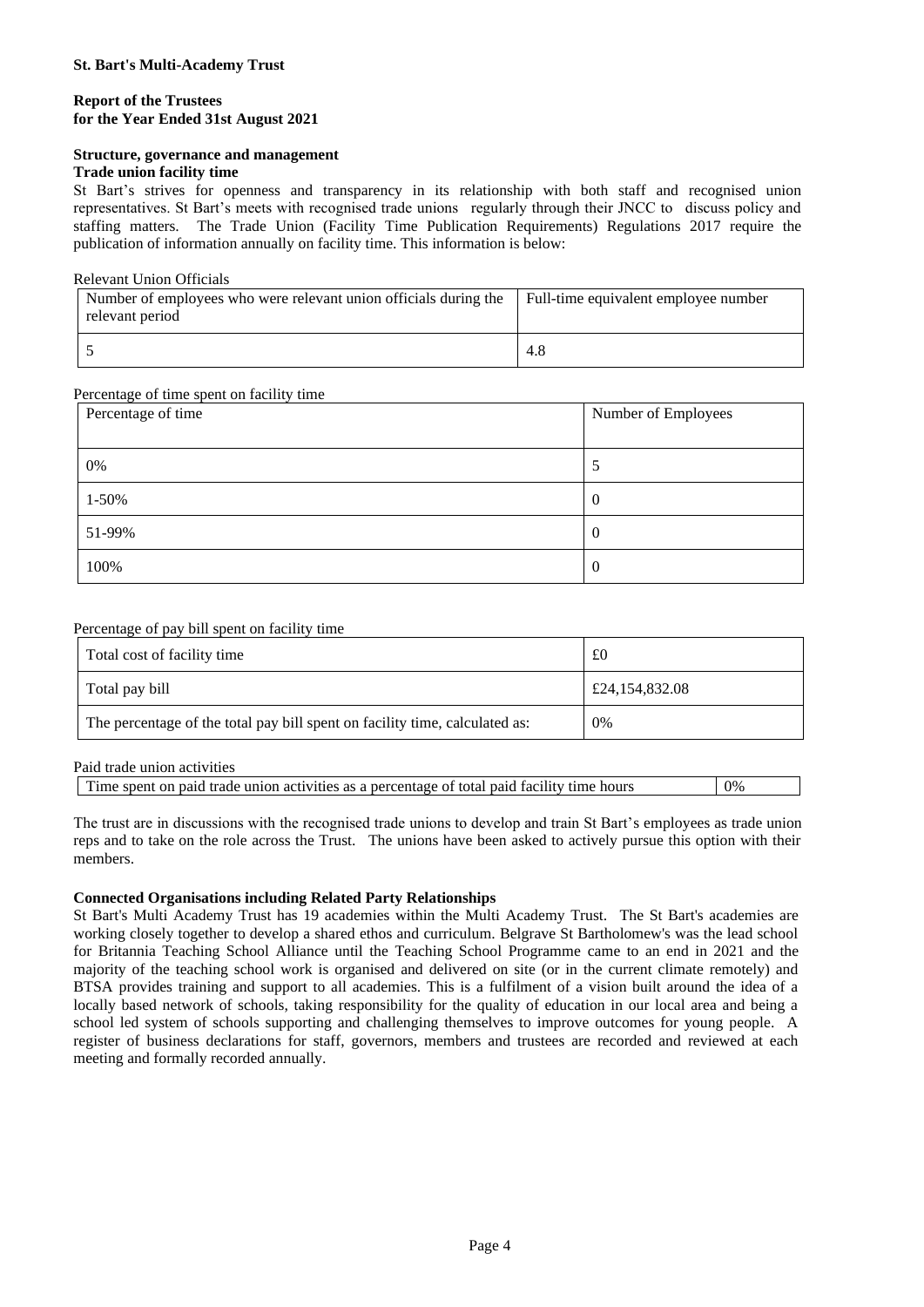### **Report of the Trustees for the Year Ended 31st August 2021**

### **Structure, governance and management**

### **Engagement with employees**

The Companies Regulations 2018 require companies with more than 250 employees to report on engagement with employees.

- The Trust distributes relevant information to the school to be shared with all staff as appropriate. This covers areas such as policy development, pay award and decisions, performance management requirements, risk assessment consultation and adoption, staff training and trust event.
- An annual stakeholder survey is conducted and the results analysed and presented to the board. This is broken down into different stakeholder groups including principals, leadership, teaching staff and support staff. Action points from the surveys are then incorporated into trust practice.
- The Trust work with Principals to review the performance of the Trust and agree Trust priorities. Principals work with the staff in their academy to review academy performance and agree school priorities. Staff are supported to understand the role they play in achieving the academy and Trust priorities and to uphold the Trust values.

## **Equal opportunities policy**

The trustees recognise that equal opportunities should be an integral part of good practice within the workplace. The Trust aims to establish equal opportunity in all areas of its activities including creating a work environment in which the contribution and needs of all people are fully valued.

## **Disabled persons**

Ramps and disabled toilets are installed and door widths are adequate to enable wheelchair access to all our academies. The policy of the Trust is to support the employment of disabled persons both in the recruitment of, and by retention of, employees who become disabled whilst in the employment of the Trust, as well as generally through training and career development. The academies are also set up to receive disabled children and adapted equipment is in place for that purpose. Assessment of the available resources is done on a case by case basis.

### **Structure, governance and management**

### **Engagement with suppliers, customers and others**

The Trust endeavours to build good relationships with its suppliers and customers through:

- Trust
- Communication
- Respect
- **Openness**
- Flexibility

We aim to place orders in a clear and transparent way, pay invoices in a timely manner, follow up issues in a personable manner and aim to deliver the best service we can.

BTSA (Bart's Training and Support Alliance) celebrates its tenth anniversary in March 2022. Over the last decade we have supported hundreds of professionals working in Primary education to achieve our mission of 'Releasing Potential'. We continue to work closely with St. Bart's MAT staff providing high-quality professional development based on the very latest research and evidence.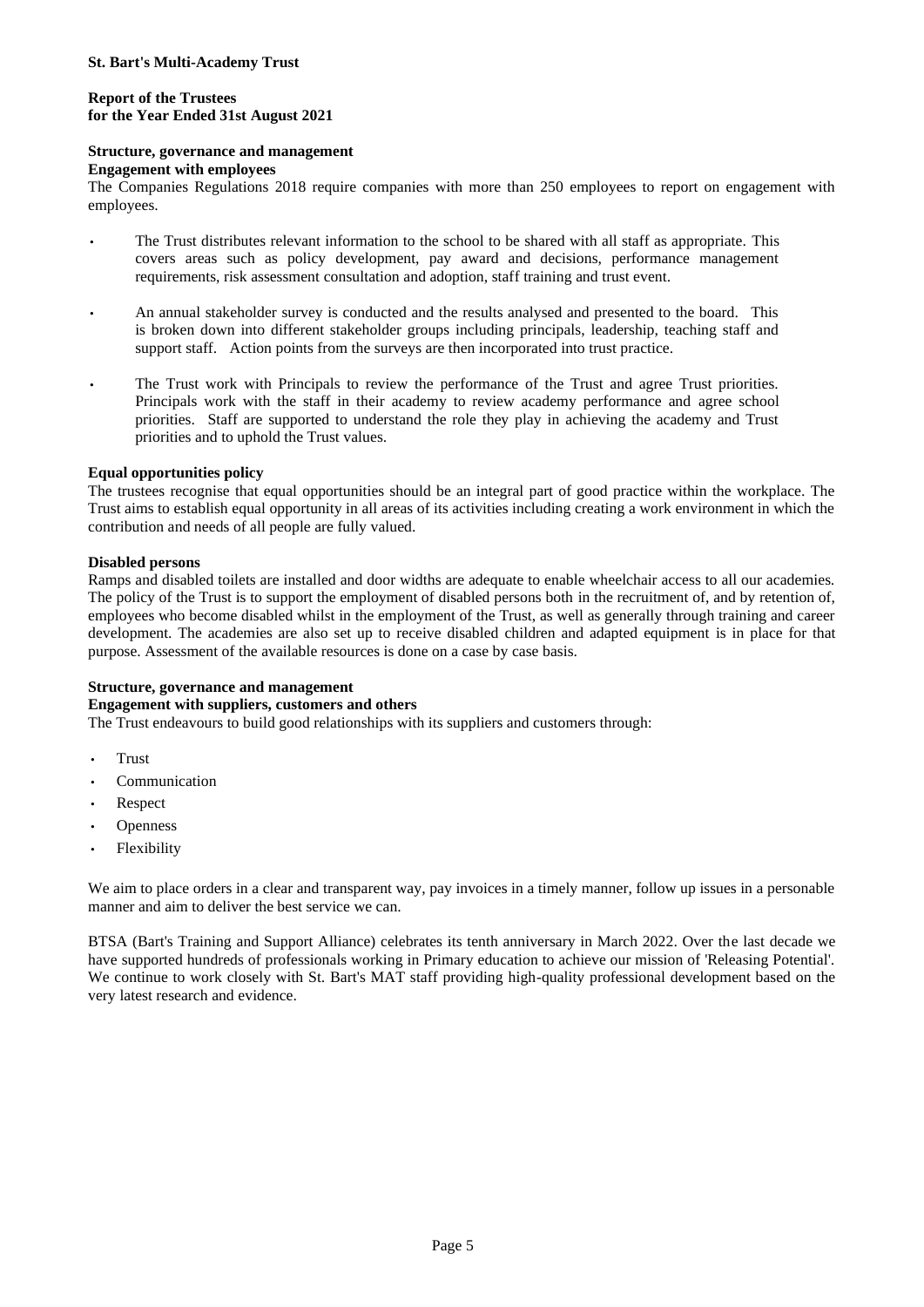## **Report of the Trustees for the Year Ended 31st August 2021**

Over the academic year 2020-21 we delivered the following sessions to Trust schools:

- SCHOOL DIRECT 27 trainee teachers successfully completed their Initial Teacher Training. Many were placed in Trust schools.
- EARLY YEARS 6 x sessions delivered by Early Impact
- PEDAGOGY 6 x Teaching and Learning sessions covering the latest evidence-based strategies for the Primary classroom
- EARLY CAREER PROGRAMME 6 x sessions for over 30 Newly and Recently Qualified Teachers
- NQT APPROPRIATE BODY Quality assurance and support for 38 Newly Qualified Teachers
- SUBJECT SPECIFIC 12 x termly network meetings for subject leaders of English, Maths, Science and Computing
- ENGLISH Developing English programme open to all Trust schools and English Moderation for class teachers
- LEARNING NETWORK MEETINGS Two termly meetings for year group teachers working from Nursery to Year 6
- TRUST NETWORK MEETINGS Termly meetings for Early Years, Safeguarding and Religious Education
- OPPORTUNITY AREA EVENTS working with Stoke LA we have facilitated events covering Improving Outcomes for Disadvantaged Pupils, Pupil Premium and Oracy
- ONLINE Access to over 30 BTSA CONCISE programmes including videos and supporting resources
- ONLINE Flick training covering Safeguarding, Handling Information, Financial Crime, Health & Safety, Childcare & Education and People Skills
- TERMLY MAGAZINE Our Releasing Potential magazine contains the latest educational news and showcases various Trust school projects.

## **Objectives and activities**

The main objectives of the Trust are summarised below:

- to ensure that every child enjoys the same high quality education in terms of resourcing, tuition and care;
- to raise the standard of educational achievement of all pupils;
- to improve the effectiveness of the Academy by keeping the curriculum and organisational structure under continual review;
- to provide value for money for the funds expended;
- to comply with all appropriate statutory and curriculum requirements;
- to maintain close links with industry and commerce; and
- to conduct the Trust's business in accordance with the highest standards of integrity, probity and openness.

## **Significant activities**

The Trust has the following five strategic priorities / ambitions:

- 1 Every pupil will have the knowledge, understanding and skills to equip them for secondary education and the world of work beyond. In particular pupils will be able to read fluently and with understanding, be numerate and have independent learning skills, underpinned by a resilient and flexible approach to lifelong learning.
- 2 We will develop communities that are part of a supportive and caring network of "an extended family of schools"; where care of the vulnerable will be a priority and all fulfil their potential.
- 3 We will develop great leaders at all levels, who will lead their own community and the communities in the city and play an active role in public life.
- 4 We will develop high quality teaching and learning through a high quality programme of career long CPD, with the aim of becoming the best of the best.
- 5 We will collaborate with other great schools and academy chains in the UK and abroad to develop educational practice that connects learners world-wide. Through this we will strengthen the notion of citizenship on a national and international scale, helping young people make sense of the rapidly changing world they inhabit.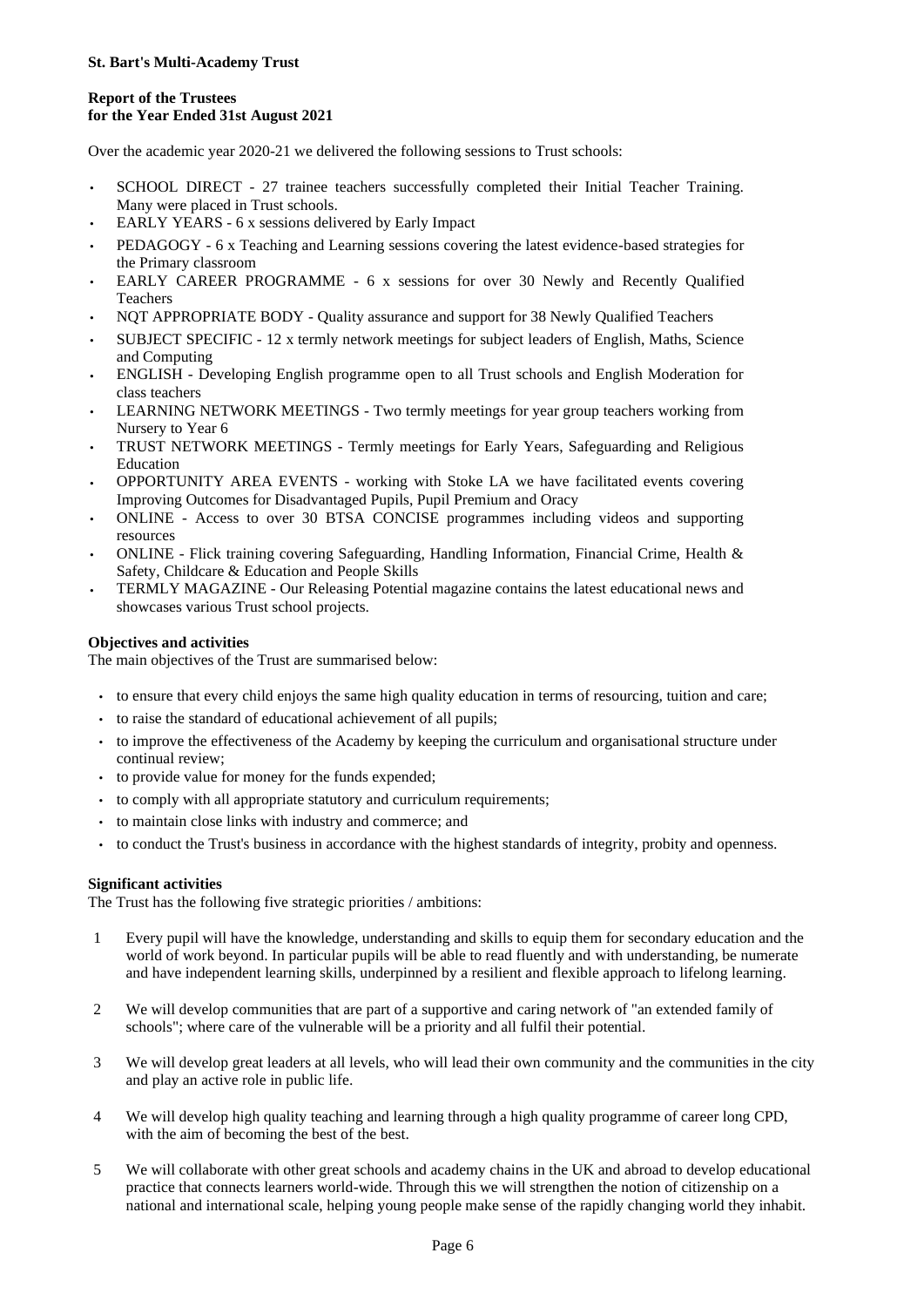# **Report of the Trustees for the Year Ended 31st August 2021**

We focus on these five strategic priorities that have been developed from our core values, vision and aims. Each priority area sets out what the St Bart's Academy Trust will do to achieve these priorities and the reciprocal contribution from each academy, each of whom play an important role in securing the improvements we have prioritised

Each academy sets out an annual development plan, detailing actions and timescales and intended impact required to deliver the whole school priorities. Each academy has an action plan for developing practice in the four Ofsted areas -

- Achievement of pupils
- Quality of teaching
- Behaviour and safety
- Leadership and management

Each curriculum leader formulates their own action plan to identify three key areas for development for their subject during the period. These cover the key areas of -

- Literacy
- Numeracy
- Curriculum
- Creative Arts
- PE and Sport Development
- SEND
- $\ddot{\phantom{0}}$ ICT
- Foundation Stage

## **Public benefit**

In setting our objectives and planning our activities the trustees have carefully considered the Charity Commission's general guidance on Public Benefit. The key public benefit delivered by the Trust is the provision of a high quality of education to its students. Beyond this, the school aims to offer an education for the whole individual providing exceptional opportunities for personal as well as academic success. In this the school seeks to provide for the cultural, physical, spiritual as well as academic development of students. The wide range of extra-curricular activities, educational trips and visits and partnership projects offered to - and taken up by - our students contribute to academies which are happy and in which students thrive.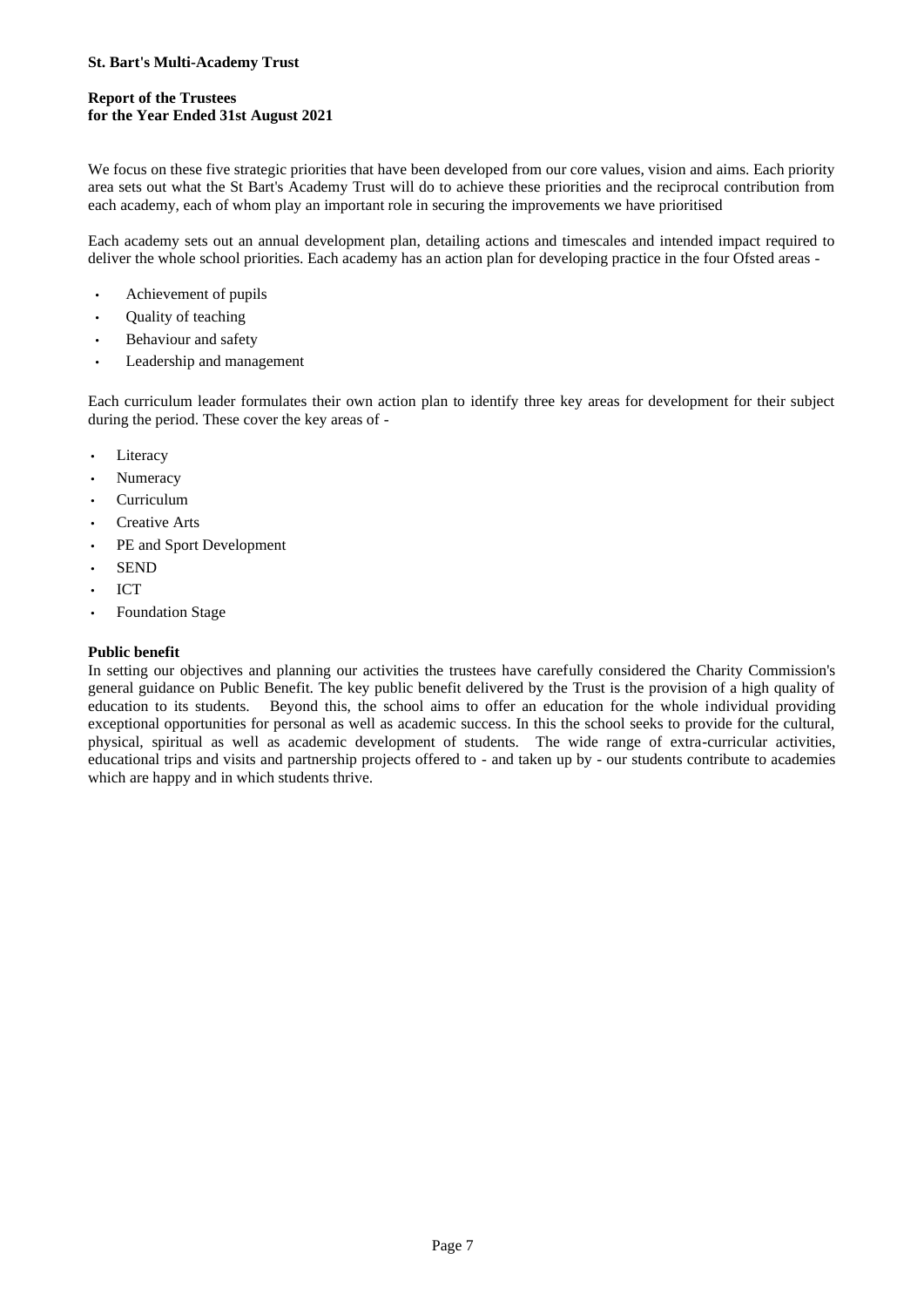## **Report of the Trustees for the Year Ended 31st August 2021**

### **Strategic report**

Due to the pandemic, all statutory tests were suspended for the academic year 2020-2021. The Multi-Academy Trust recognises the challenges faced by its schools and the need to provide school leaders in the COVID19 pandemic with practical and emotional support to enable them to support their pupils emotional wellbeing and academic achievement.

### **Ofsted**

|                     | Φ<br>$\overline{\sigma}$<br>ēl<br>ന | Φ<br>$\circ$<br>ᆮ<br>σ | Slade<br>Hazel | Hungerford | gsland<br>₹ | Knutton | ರ<br>gfo<br>$\Omega$ | eath<br>-<br>⋍<br>jeki | Nantwich | Offley | 忌<br>폰<br>$\sigma$<br>$\Omega$ | <b>SD</b><br>ae'<br>Micha<br>55 | $\omega$<br><u>ம</u><br>c<br>Φ<br>ᅘ<br>∠<br>$-$<br>$\overline{3}$ | urs<br>Savior<br>ぁ | Infant<br>Veston | <u>ہ</u> .<br>Ξ<br>Weston | tigh<br>itch<br>≂<br>⋚ | unior<br>ပ<br>Whitch | 专<br>공<br>O<br>Š |
|---------------------|-------------------------------------|------------------------|----------------|------------|-------------|---------|----------------------|------------------------|----------|--------|--------------------------------|---------------------------------|-------------------------------------------------------------------|--------------------|------------------|---------------------------|------------------------|----------------------|------------------|
| <b>OFSTED Grade</b> |                                     | Δ                      | ⌒              | 4          | 3           |         | ⌒                    | Λ<br>∠                 |          |        | 2                              | 3                               | ⌒                                                                 | ┐                  |                  |                           | ↑                      | 4                    | $\bigcap$        |
| <b>SIAMS Grade</b>  |                                     |                        |                |            |             | ◠<br>∸  |                      |                        |          |        |                                |                                 | Δ                                                                 | ◠<br>∠             |                  |                           | ◠<br>∠                 | ി<br>∠               |                  |

### **Attendance**

|                                                                                                                                                                                                                                                                                                                                                                                                                                                                                                                                                                                                                                                                                                                                                                                                                                                                                                                                                                                                                                                                                                                                                                                                                                                                                                                                                                                                                                                                                                                                                                                                                                                                                                                                                                                                                                                                                                                                                                                                                                                 |          | Belgrave  | Cranberry      | <b>Slade</b><br>Hazel <sup>3</sup> | Hungerford | Kingsland    | Knutton        | Longford   | Meir Heath | Nantwich | Offley | Park Hall | St. Michael'      | Saint Nathaniel                           | St Saviours | Weston Infar   | Weston Junic  | Whitchurch<br>Infant | Whitchurch Jur    | Woodcroft      |
|-------------------------------------------------------------------------------------------------------------------------------------------------------------------------------------------------------------------------------------------------------------------------------------------------------------------------------------------------------------------------------------------------------------------------------------------------------------------------------------------------------------------------------------------------------------------------------------------------------------------------------------------------------------------------------------------------------------------------------------------------------------------------------------------------------------------------------------------------------------------------------------------------------------------------------------------------------------------------------------------------------------------------------------------------------------------------------------------------------------------------------------------------------------------------------------------------------------------------------------------------------------------------------------------------------------------------------------------------------------------------------------------------------------------------------------------------------------------------------------------------------------------------------------------------------------------------------------------------------------------------------------------------------------------------------------------------------------------------------------------------------------------------------------------------------------------------------------------------------------------------------------------------------------------------------------------------------------------------------------------------------------------------------------------------|----------|-----------|----------------|------------------------------------|------------|--------------|----------------|------------|------------|----------|--------|-----------|-------------------|-------------------------------------------|-------------|----------------|---------------|----------------------|-------------------|----------------|
| <b>OFSTED Grade</b>                                                                                                                                                                                                                                                                                                                                                                                                                                                                                                                                                                                                                                                                                                                                                                                                                                                                                                                                                                                                                                                                                                                                                                                                                                                                                                                                                                                                                                                                                                                                                                                                                                                                                                                                                                                                                                                                                                                                                                                                                             |          | 1         | 2              | 2                                  | 4          | 3            | $\overline{c}$ | 3          | 2          | 2        | 2      | 2         | 3                 | 2                                         | 2           | $\overline{c}$ | 3             | 2                    | $\overline{4}$    | $\overline{c}$ |
| <b>SIAMS Grade</b>                                                                                                                                                                                                                                                                                                                                                                                                                                                                                                                                                                                                                                                                                                                                                                                                                                                                                                                                                                                                                                                                                                                                                                                                                                                                                                                                                                                                                                                                                                                                                                                                                                                                                                                                                                                                                                                                                                                                                                                                                              |          | 1         |                |                                    |            | $\mathbf{1}$ | $\mathfrak{2}$ |            |            |          |        |           |                   | 2                                         | 2           |                |               | $\overline{c}$       | 2                 |                |
| <b>Attendance</b><br>The trust average attendance figure for 2020-2021 was 95.2%. The unauthorised absence trust average was 1.4%.<br>Schools with higher numbers of BAME families and higher levels of deprivation had lower attendance than other<br>schools across the trust.                                                                                                                                                                                                                                                                                                                                                                                                                                                                                                                                                                                                                                                                                                                                                                                                                                                                                                                                                                                                                                                                                                                                                                                                                                                                                                                                                                                                                                                                                                                                                                                                                                                                                                                                                                |          |           |                |                                    |            |              |                |            |            |          |        |           |                   |                                           |             |                |               |                      |                   |                |
|                                                                                                                                                                                                                                                                                                                                                                                                                                                                                                                                                                                                                                                                                                                                                                                                                                                                                                                                                                                                                                                                                                                                                                                                                                                                                                                                                                                                                                                                                                                                                                                                                                                                                                                                                                                                                                                                                                                                                                                                                                                 | Belgrave | Cranberry | Slade<br>Hazel | Hungerford                         | Kingsland  | Knutton      | Longford       | Meir Heath |            | Nantwich | Offley | Park Hall | ဖ<br>St. Michael' | $\boldsymbol{\omega}$<br>Saint Nathaniel' | St Saviours | Weston Infant  | Weston Junior | Whitchurch<br>Infant | Whitchurch Junior | Woodcroft      |
| <b>Attendance</b><br>2020-2021%                                                                                                                                                                                                                                                                                                                                                                                                                                                                                                                                                                                                                                                                                                                                                                                                                                                                                                                                                                                                                                                                                                                                                                                                                                                                                                                                                                                                                                                                                                                                                                                                                                                                                                                                                                                                                                                                                                                                                                                                                 | 93.8     | 96.2      | 96.3           | 95.2                               | 92.4       | 92.5         | 92             | 97.3       |            | 96.5     | 966    | 96.4      | 94.1              | 94                                        | 95.3        | 95.8           | 95            | 94.8                 | 97                | 97             |
| ℅                                                                                                                                                                                                                                                                                                                                                                                                                                                                                                                                                                                                                                                                                                                                                                                                                                                                                                                                                                                                                                                                                                                                                                                                                                                                                                                                                                                                                                                                                                                                                                                                                                                                                                                                                                                                                                                                                                                                                                                                                                               | 2.3      | 0.9       | 0.9            | 1.2                                |            |              |                |            |            |          | 0.4    | 0.8       | 2.1               | 2.2                                       | 1.5         | 2.1            | 2.0           | 0.6                  | 0.6               | 0.8            |
| <b>Unauthorised</b><br>0.5<br>3.2<br>3.1<br>1.4<br>0.7<br>absence<br>2019-2020<br>The Trust focus for 2020-2021 was supporting our schools and leaders in dealing with the issue that arose from the<br>pandemic.<br>To ensure that standards are continually raised the Trust and each academy operates a rigorous monitoring and<br>evaluation schedule which focuses on lesson observations, book and planning scrutiny and discussions with pupils.<br>The vast majority of teachers have good subject knowledge & experience which is continually being refined through<br>focused CPD and weekly professional development meetings; this enthuses and challenges most pupils and contributes<br>NQTs are provided with strong mentoring and support and this is extended to second and third year<br>to their progress.<br>teachers.<br>All of the Academy staff had a performance management meeting to set targets and a review to complete the cycle and<br>inform any pay progression decisions. The pandemic impacted on the normal cycle but the performance management<br>cycle was completed. The trust will continue to implement its move away from performance related pay. The whole<br>school performance development trust target for the academic year 2020-2021 was to ensure that technologies, for<br>example digital learning, 1-1 iPads, are being utilised effectively to support the learning process both within the school<br>and at home.<br>The Trust continues to invest heavily in digital technology. The total spend last financial year was $\pounds2,309,000.00$ .<br>Most schools used the initial tranche of recovery funding to invest in digital infrastructure and/or iPad technology. The<br>rationale for this was to transform learning and ensure that children were well prepared for an ever-increasing digital<br>future. This investment was based on sound research from the Education Endowment Foundation which espouses the<br>efficacy of the impact of digital technology on learning. |          |           |                |                                    |            |              |                |            |            |          |        |           |                   |                                           |             |                |               |                      |                   |                |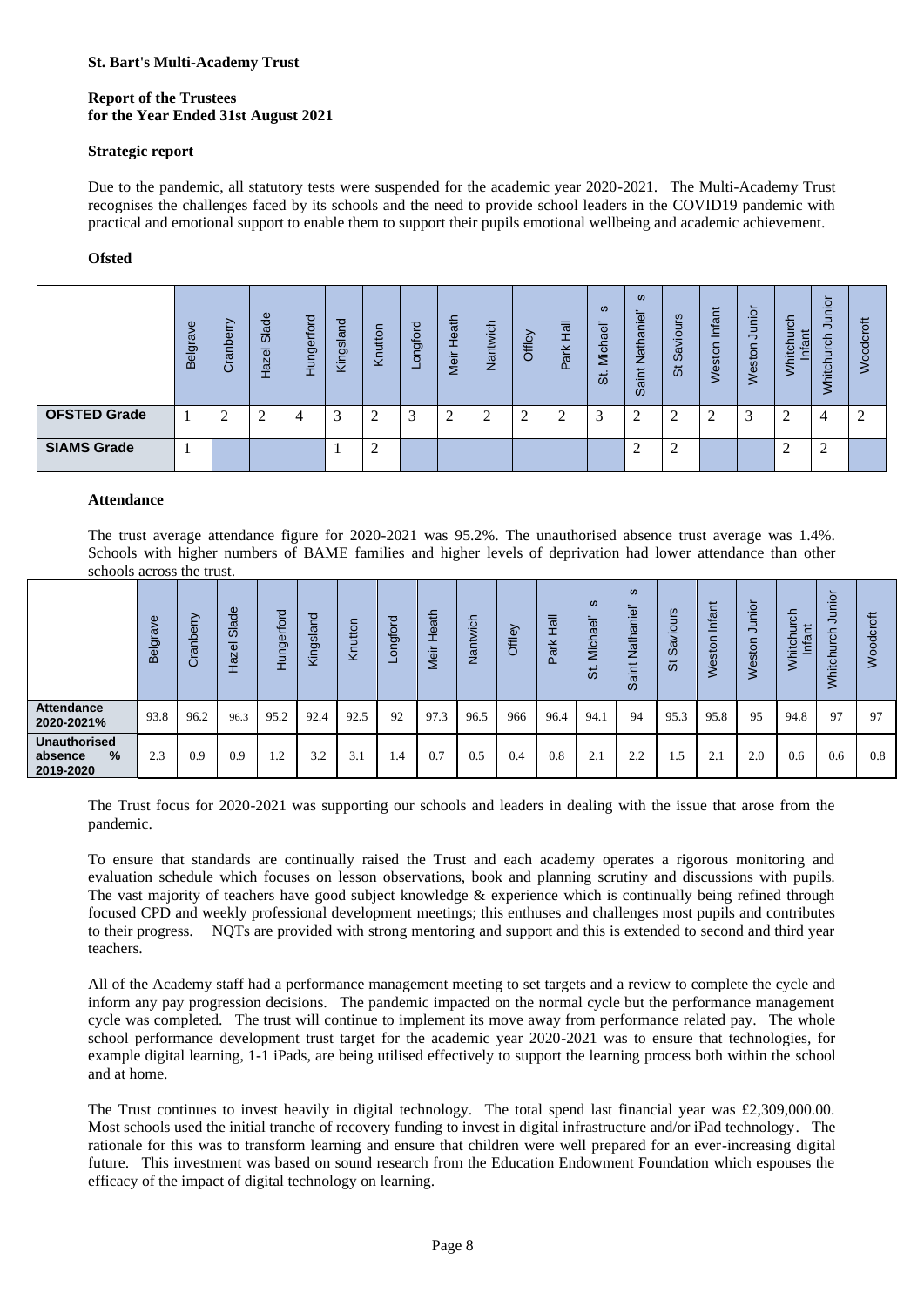### **Report of the Trustees for the Year Ended 31st August 2021**

## **Strategic report**

The evidence of impact comes from a variety of sources, such as: staff; pupil and parental surveys and feedback from external partners. The main feedback has centred around the difference in remote provision for pupils from lock down 1 to lockdown 2. Many parents commented on how much better the provision was in lockdown 2 following the investment in iPad and other digital technology.

Significant resources have been poured into staff development and the trust has had key partners in Apple Education and Sync along with our own Digital Technology networks, ICT Core Five, digital technology network, Kingsland Apple Regional Training Centre and best practice visits to trust academies. This has been backed up by the trust internal ICT support department and external partners. Many staff across the Trust have become Apple Educators and external partners have asked Belgrave to become an Apple Distinguished School.

The trust reputation is growing both regionally and nationally as far as our programmes are concerned and Apple are particularly keen to use the trust as a best practice partner for other MATS across the country.

## **Key financial performance indicators**

The main performance indicators are:

- Ofsted inspection outcome
- Trust annual reviews
- Key Stage results
- Attendance data
- Pupil recruitment data

The main financial performance indicators are as follows:

- as the bulk of finding is based in pupils numbers, NOR is a key performance indicator
- staffing costs as a percentage of total income
- levels of cash and reserves held and projected to be held

Analysis of pupil data, NOR and the academies' Ofsted grades confirm that the Trustees and Governing Bodies have appropriately utilised their financial resources, including the Pupil Premium and Sports funding grant. There is appropriate allocation of resources to priorities for improvement and linked to pupil outcomes. All Trust finance policies and procedures have been adopted and adhered to. Audit recommendations have been observed and actioned.

A balanced budget was set for 20/21 and the expenditure was made within the boundaries of the budget. Additional expenditure was required to implement additional safety measures and staffing issues during the pandemic.

The Trust Board receive monthly management accounts. Income was received in year from the ESFA or LA for General Annual grant allocation. Pupil Premium, Looked After Pupil Premium, Early Years, SEND, and Devolved formula capital grant. In addition, funds for teachers pay and pension grant were received.

### **Going concern**

The Going Concern concept considers whether an entity can reasonably be expected to continue in its operational existence for a period of at least 12 months from the date of signing the financial statements. Technically, this is defined as whether an entity is reasonably expected to be able to pay its debts as and when they fall due.

Concluding on going concern opinion involves making assumptions over future incomes/pupil numbers and costs. The conclusion can be reached from the following:

- Reviewing future financial forecasts for at least the next 3 years.
- Understanding significant changes from current performance/position to future
- What are the key assumptions? Including reviewing future demographics and expected pupil numbers.
- Reviewing cash flow forecasts.
- Reviewing the reserves position.

Based on the information reviewed on Budgets, 3 Year Forecasts, Estate and Capital planning, and the Cash Flow details above, the MAT is considered to be a going concern and able to pay its debts as and when they fall due.

After making appropriate enquiries, the board of Trustees has a reasonable expectation that the academy Trust has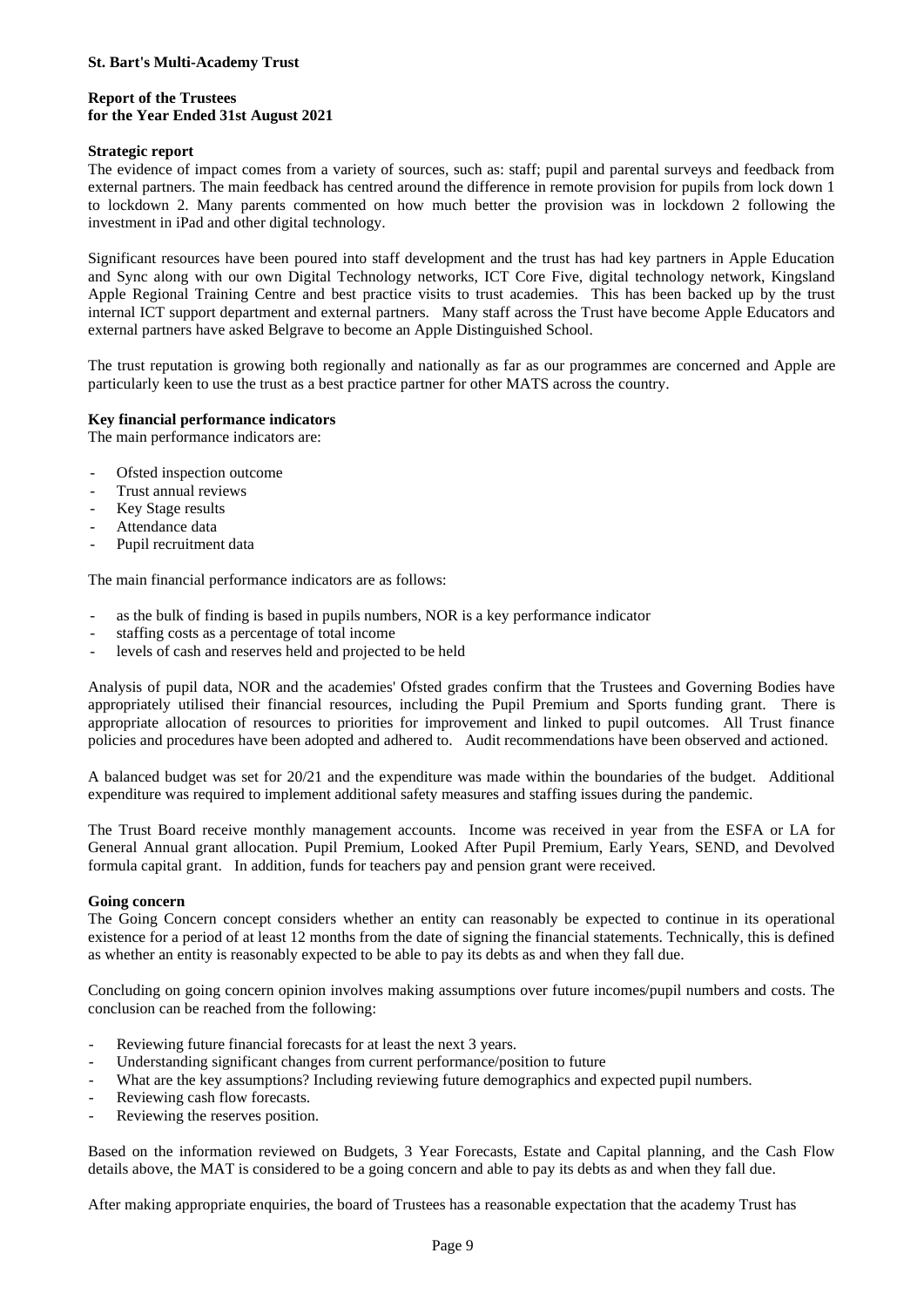### **Report of the Trustees for the Year Ended 31st August 2021**

#### **Strategic report**

adequate resources to continue in operational existence for the foreseeable future. For this reason, it continues to adopt the going concern basis in preparing the financial statements. Further details regarding the adoption of the going concern basis can be found in the Statement of Accounting Policies.

#### **Promoting the success of the Trust**

The St. Bart's Multi-Academy Trust is committed to improving the life chances of all children, wherever they may be. We celebrate the successes in all our academies sharing these with all stakeholders including parents, governors, local residents and other schools. Success comes in many forms, Ofsted inspections, exam results, sporting successes, events being celebrating in the media and reported on and successful events held in our schools. All of this enables the profile of our schools to be positively celebrated and show what opportunities and experiences the children in St Bart's academies have. We also strive to be an employer of choice so are open, transparent and fair in al lour policies and practices which are shared with staff and trade unions.

### **Financial review**

#### **Principal funding sources and summary**

Most of the Trust's income is obtained from the DfE in the form of recurrent grants or grants for capital/maintenance projects, the use of which is restricted to particular purposes. The grants received from the DfE during the year ended 31st August 2021 and the associated expenditure are shown as restricted funds in the Statement of Financial Activities.

The Trust also received income from the Local Authorities of Stoke on Trent, Cheshire East, Staffordshire and Shropshire for supporting pupils with Special Educational needs with associated funding and also the funding relating to the Early Years Grant.

Income and expenses were impacted in the period as a result of the pandemic. Forecasted income linked to before and after school provision and breakfast clubs was not received and the trust incurred additional costs linked to cleaning and unplanned staffing issues to cover.

Staffing levels are continuously reviewed and adapted to meet the needs of each academy

#### **Reserves policy**

St Bart's is mainly funded by grants from the Department for Education, the use of which is regulated by its Funding Agreement. Our academies are expected to use funding received from the Department for Education in the accounting year for which it is given.. Our policy on reserves recognises the difficult financial climate we are in and the fact that there is much less capacity to build up capital funds for longer term needs. St Bart's holds reserves to ensure that it can continue to operate and meets its objectives throughout the year. All income, expenditure and future commitments are considered. The Trust's policy on reserves seeks to balance the competing priorities of expending the maximum amount of resources on students, principally through the provision of highly qualified staff and the need to retain resources to manage future uncertainty. The Trust authorised additional capital work making use of reserves on building work that was needed to address major issues identified on condition survey reports. The Trustees consider the level of reserves appropriate for this purpose and review them regularly.

### **Investment policy and objectives**

Investments are only made in accordance with written procedures approved by the Trust Audit Committee. The Trust continues to review the level of cash held at bank and has begun investigating ways to invest some of these monies into accounts yielding higher rates of return, but which do allow funds to be available in a short to medium time scale (3-6 months).

#### **Principal risks and uncertainties**

All risks and uncertainties for the Trust are included in the Risk Register.

The pandemic created additional areas of risk that needed to be managed during this period. These included:

- Safety of children and staff
- Mental wellbeing of all staff and pupils
- Non-attendance at school even when the children could/should attend
- Additional costs linked to staffing, cleaning materials and cleaning routines
- Reduced income streams which impacted negatively on budgets
- Stress and workload for the principals in a time of uncertainty and change.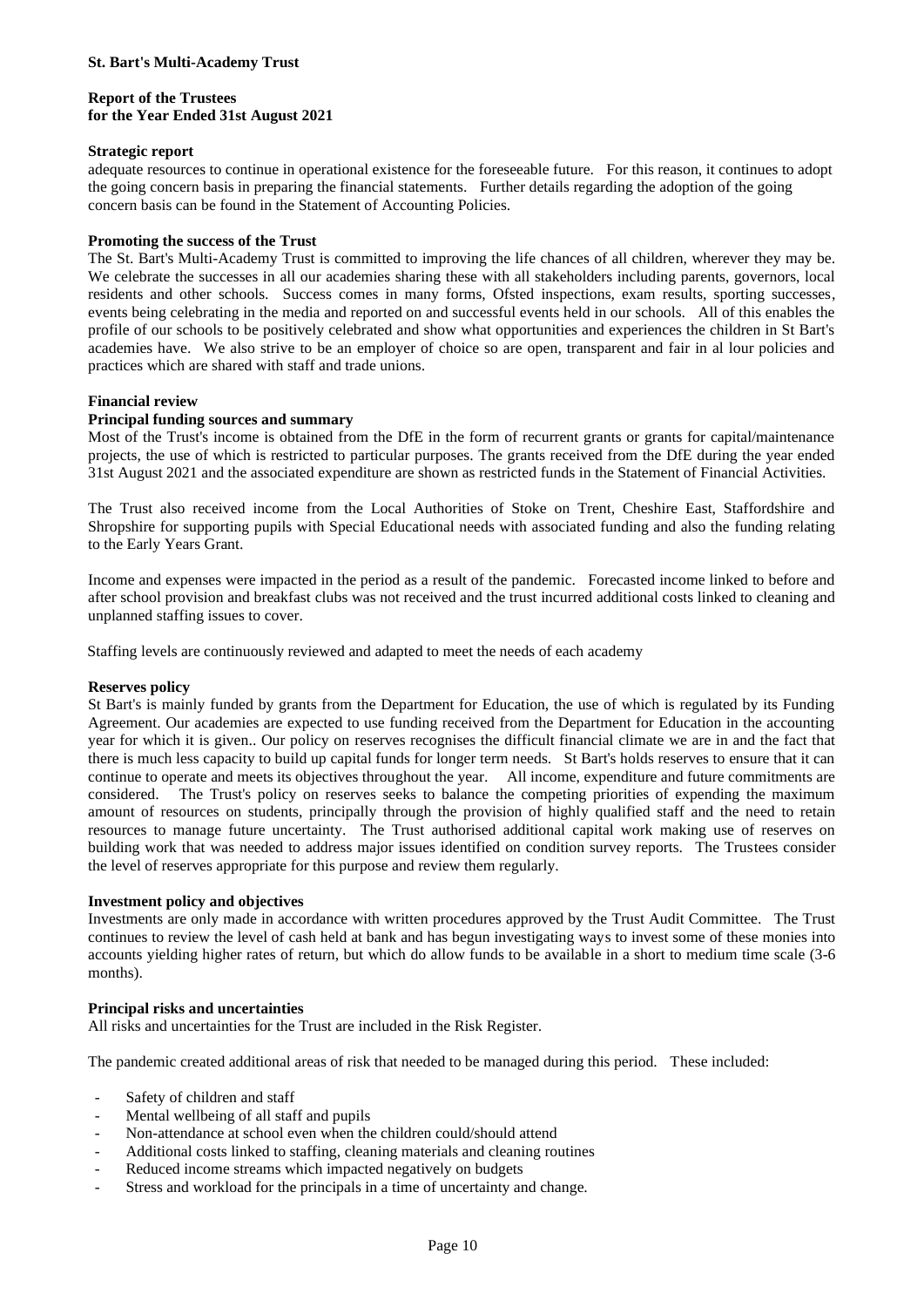### **St. Bart's Multi-Academy Trust Report of the Trustees for the Year Ended 31st August 2021**

### **Strategic report**

Trustees have assessed the major risks to which the Trust is exposed, including provision of facilities and operational areas of the Trust and its finances including the Local Government Pension Scheme deficit. The Trustees have implemented a number of systems to assess risks that the Trust faces, especially in operational areas (e.g. in relation to teaching, health & safety, bullying, school trips) and in relation to the control of finance. They have introduced systems, including operational procedure (e.g. vetting new staff, supervision of school grounds) and internal financial controls in order to minimise risk. Where significant risk still remains they have ensured they have adequate insurance cover. The Trust has an effective system of internal financial controls.

The system of internal control is deigned to manage risk to a reasonable level rather than eliminate it. Principal risks and uncertainties as noted by the Trustees are:-

- Change in government funding regime;
- Pupil numbers in decline resulting in loss of revenue;
- Staffing issues such as long term sickness or epidemic sickness rendering the academy unable to function effectively and efficiently;
- Inappropriate or insufficient financial controls and systems;
- Fraudulent activity;
- Financial commitments made without adequate authorisation

#### **Financial and risk management objectives and policies**

The Trustees are responsible for the management of the risks faces by all the Trust's academies. Risks for each academy are identified and assessed in a Trust risk register. This is reviewed termly by the Audit and Risk Committee and more frequently where necessary. The risk register identifies the key risks, the likelihood of those risks occurring, their potential impact on the Academy and the actions being taken to reduce and mitigate the risks. Risks are prioritised using a consistent scoring system. The major risks to which the Trust is exposed have been reviewed and systems have been developed to monitor and control those risks to mitigate any impact that they may have in the future.

During the year, the impact of the Covid-19 pandemic has presented further financial challenges and risks to the Trust. The risks relating to a reduction in other income streams and increases in costs due to the need to maintain safe, secure, distanced environments with adequate and appropriate staffing, has presented an ongoing challenge. The robust financial processes throughout the Trust's academies have however allowed the Trust to mitigate and manage the risks well. It is recognised

that the risks identified will continue to impact and the Trust is aware that careful financial management and control will be required.

The Trust has continued to embed the system of internal control, including financial, operational and risk management which is designed to protect the Academy's assets and reputation.

Risk is managed through sound financial practice stipulated in the Trust financial regulations and clear financial delegation limits.

The Trust is committed to strengthening the efficiency of the finance function across the Trust. Financial software has been installed across the Trust to allow collaborative working. The CFO and finance staff from each academy meet regularly to standardise processes and maximise economies of scale through combined procurement.

### **Fundraising**

The Trust receives the majority of its funding from the ESFA and DfE and therefore is not reliant on raising money through fundraising. However small scale fundraising events are held at individual academies within the Trust from time to time to support local charities or national fundraising events. The amount of fundraising activities was reduced during this academic year due to COVID restrictions. The Trust does not use professional fundraisers or commercial participators to raise funds. The Trust has never received a complaint in relation to charitable fundraising events and continues to protect all pupils from any unreasonably intrusive or persistent fundraising approaches either from within the academy or from external organisations.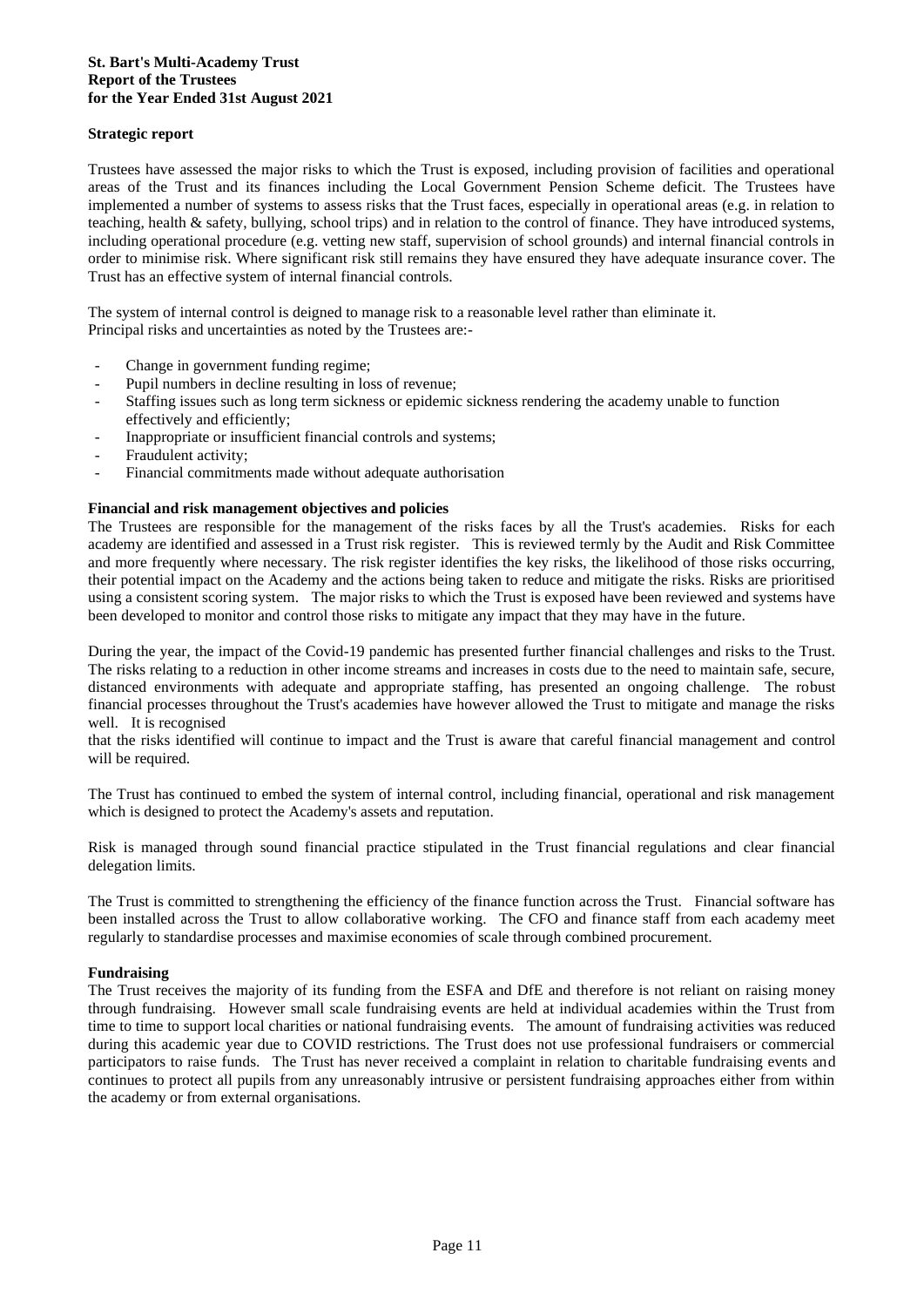## **Report of the Trustees for the Year Ended 31st August 2021**

**Streamlined energy and carbon reporting**

| UK Greenhouse gas emissions and energy use data for the |              |              | Y1/Y2             |
|---------------------------------------------------------|--------------|--------------|-------------------|
| period 1 September 2020 to 31 August 2021               | $20/21$ (Y2) | $19/20$ (Y1) | <b>Difference</b> |
| Energy consumption to calculate emission (kWh)          | 6,387,009.57 | 5,672,704.72 | 13%               |
| Energy consumption break down (kWh) (optional)          |              |              |                   |
| - gas,                                                  | 4,722,353.00 | 4,090,779.00 | 15%               |
| electricity,                                            | 1,649,894.00 | 1,536,411.00 | 7%                |
| - transport fuel                                        | 14,762.57    | 45,514.72    | $-68%$            |
| Scope 1 emission in metric tonnes CO2e                  |              |              |                   |
| Gas consumption                                         | 864.95       | 752.17       | 15%               |
| Owned transport – minibuses                             | 1.50         | 4.45         | $-66%$            |
| <b>Total scope 1</b>                                    | 866.45       | 756.63       | 15 %              |
| Scope 2 emissions in metric tonnes CO2e                 |              |              |                   |
| Purchased electricity                                   | 350.32       | 358.20       | $-2%$             |
| Scope 3 emissions in metric tonnes CO2e                 |              |              |                   |
| Business travel in employee owned vehicles              | 2.17         | 6.76         | $-68%$            |
| Total gross emissions in metric tonnes CO2e             | 1,218.94     | 1,121.58     | 9%                |
| Total number of pupils                                  | 6,041        | 6,105        | $-1\%$            |
| <b>Intensity ratio</b>                                  |              |              |                   |
| Tonnes Co2e per pupil                                   | 0.20         | 0.18         | 11%               |

### **Quantification and Reporting Methodology:-**

We have followed the 2021 HM Government Environmental Reporting Guidelines. We have also used the GHG Reporting Protocol - Corporate Standard and have used the 2021 UK Government's Conversion Factors for Company Reporting.

## **Intensity measurement**

The chosen intensity measurement ratio is total gross emissions in metric tonnes CO2e per pupil, the recommended ratio for the sector.

Measures taken to improve energy efficiency

- SBMAT is consistently looking at ways to improve our energy efficiency. Through our capital works programme we pay attention to the latest products that can provide us with extra savings and not the cheapest product on the market.
- In the last 12 months we have completed a number of roof replacement schemes at multiple sites, along with the installation of insulation to roofs that previously had none. The total area of new roof insulation installed across the estate was 2,751m2.
- Multiple projects have also been carried out this year to address heating distribution issues (old single pipe heating distribution, uninsulated pipework and old controls) and also electrical upgrade schemes (distribution, controls, LED upgrade).
- We have continued to reduce staff business travel where possible and continue to utilise remote support functions, these methods have resulted in a 68% reduction in emissions compared to 19/20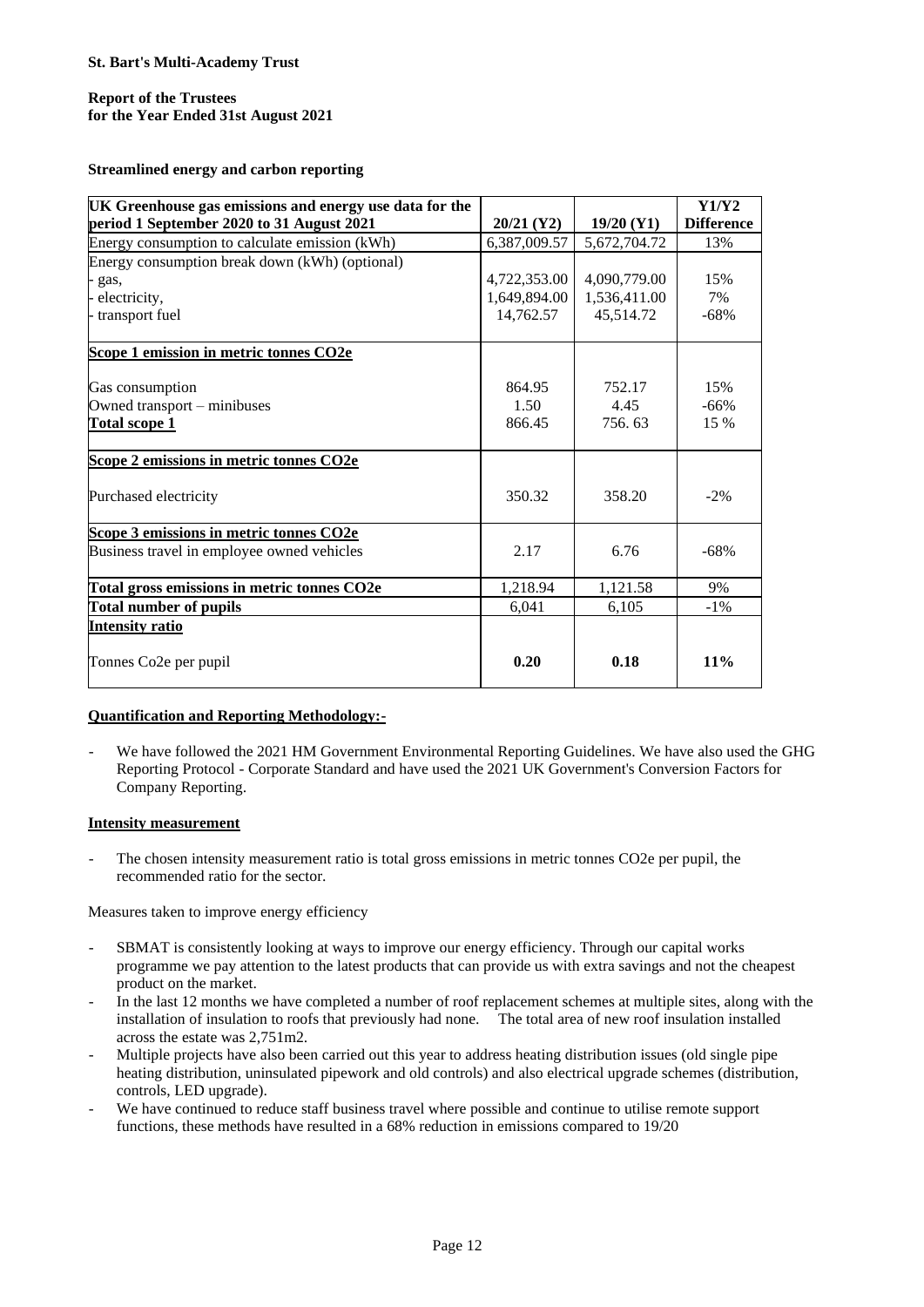## **Report of the Trustees for the Year Ended 31st August 2021**

### **Future plans**

The Trust will continue striving to provide the best possible education for all its students and to enable all children to achieve their potential. The Trust's core purpose is to deliver its strategic vision of providing exceptional opportunities for personal and academic success for its students and community. The Trust's plans (set out above) will ensure that its quality of provision of education and results both continue to improve in the next few years.

The Trust now employs a full complement of core service staff, operating a centralised Finance team for its academies. Other services include Governance, IT, Personnel, Estates, Contracts and Procurement and Compliance. The Trust also also offers teaching and learning support through education specialists.

Whilst we aim to deliver on the priorities identified we recognise that significant compromises will have to be made during the pandemic. With that in mind we have identified 4 overarching principles of action that will govern our work as a MAT in 2021-22.

Key principles:

- 1 . To work collaboratively with government agencies to risk assess and support our schools to provide a safe and secure learning/work environment.
- 2 . To support the social, emotional and physical well-being of our pupils, staffs and communities.
- 3 . To support our schools to deliver high quality teaching and learning for all.
- 4 . To support our schools in any necessary modification of their curriculum offer, be it in school or on-line, to enable our pupils to continue to receive the best education available.

## **Auditors**

Insofar as the trustees are aware:

- there is no relevant audit information of which the charitable company's auditor is unaware

- the trustees have taken all steps that they ought to have taken to make themselves aware of any relevant audit information and to establish that the auditor is aware of that information.

The auditors, Hardings Chartered Accountants, are willing to continue in office and a resolution to appoint them will be proposed at the annual general meeting.

Report of the trustees, incorporating a strategic report, approved by order of the board of trustees, as the company directors, on 7th December 2021 and signed on the board's behalf by:

J Anderson - Trustee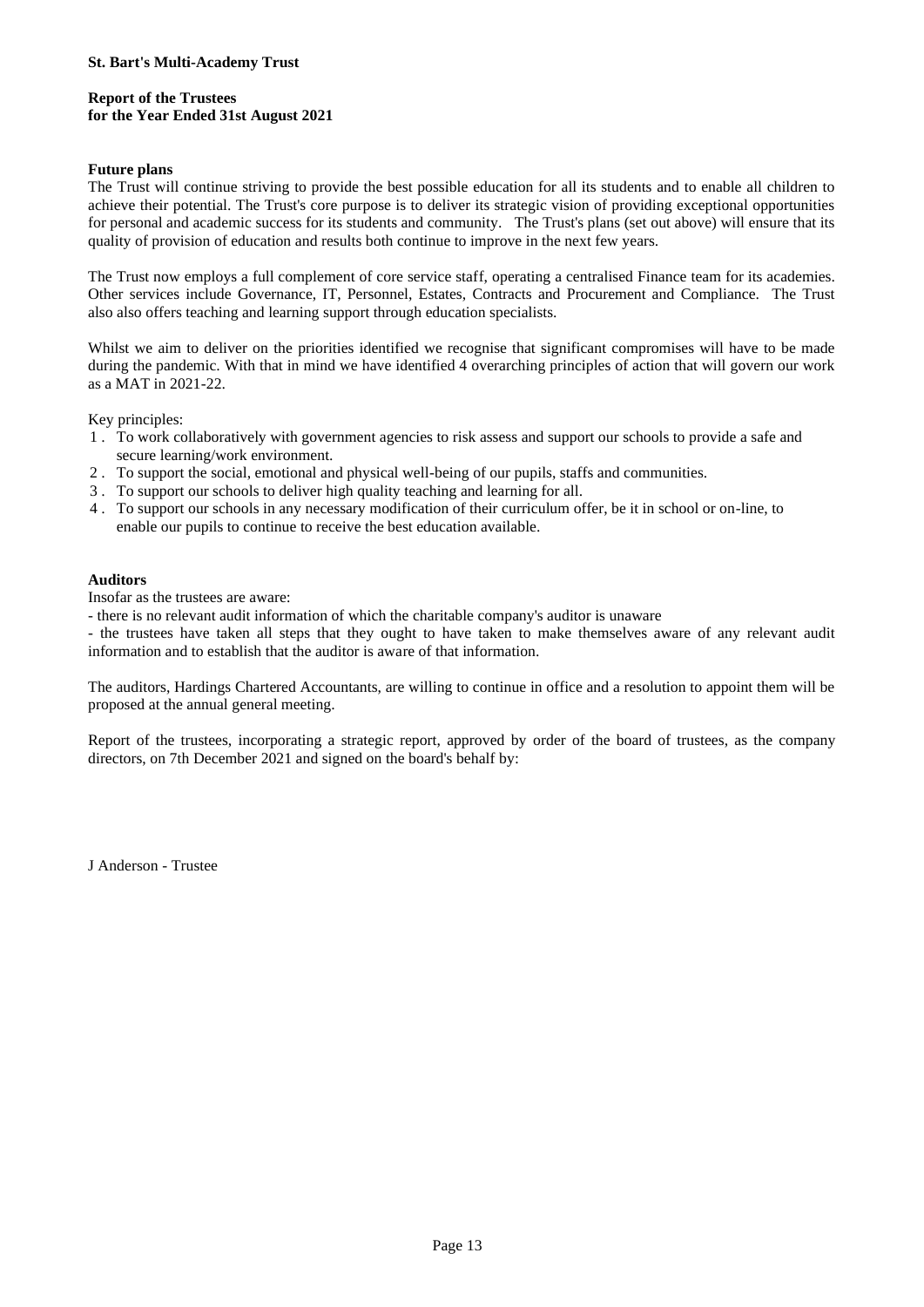### **Governance Statement for the Year Ended 31st August 2021**

#### **Scope of Responsibility**

As Trustees, we acknowledge we have overall responsibility for ensuring that St Bart's Multi Academy Trust has an effective and appropriate system of control, financial and otherwise. However such a system is designed to manage rather than eliminate the risk of failure to achieve business objectives, and can provide only reasonable and not absolute assurance against material misstatement or loss.

As trustees, we have reviewed and taken account of the guidance in DfE's Governance Handbook and competency framework for governors.

We are also responsible for keeping proper accounting records which disclose with reasonable accuracy at any time the financial position of the Trust and enable us to ensure the financial statements comply with the Companies Act. We also acknowledge responsibility for safeguarding the assets of the Trust and hence for taking reasonable steps for the prevention and detection of fraud and other irregularities and to provide reasonable assurance that:-

- The Trust is operating efficiently and effectively:
- Its assets are safeguarded against unauthorised use or disposition;
- The proper records are maintained and financial information used within the Trust or for publication is reliable;
- The Trust complies with relevant laws and regulations.

The board of Trustees has delegated the day-to-day responsibility to the CEO of St Bart's, as accounting officer, for ensuring financial controls conform with the requirements of both propriety and good financial management and in accordance with the requirements and responsibilities assigned to it in the funding agreement between St Bart's Multi Academy Trust and the Secretary of State for Education. The board of Trustees are also responsible for reporting to the Trustees any material weaknesses or breakdowns in internal control.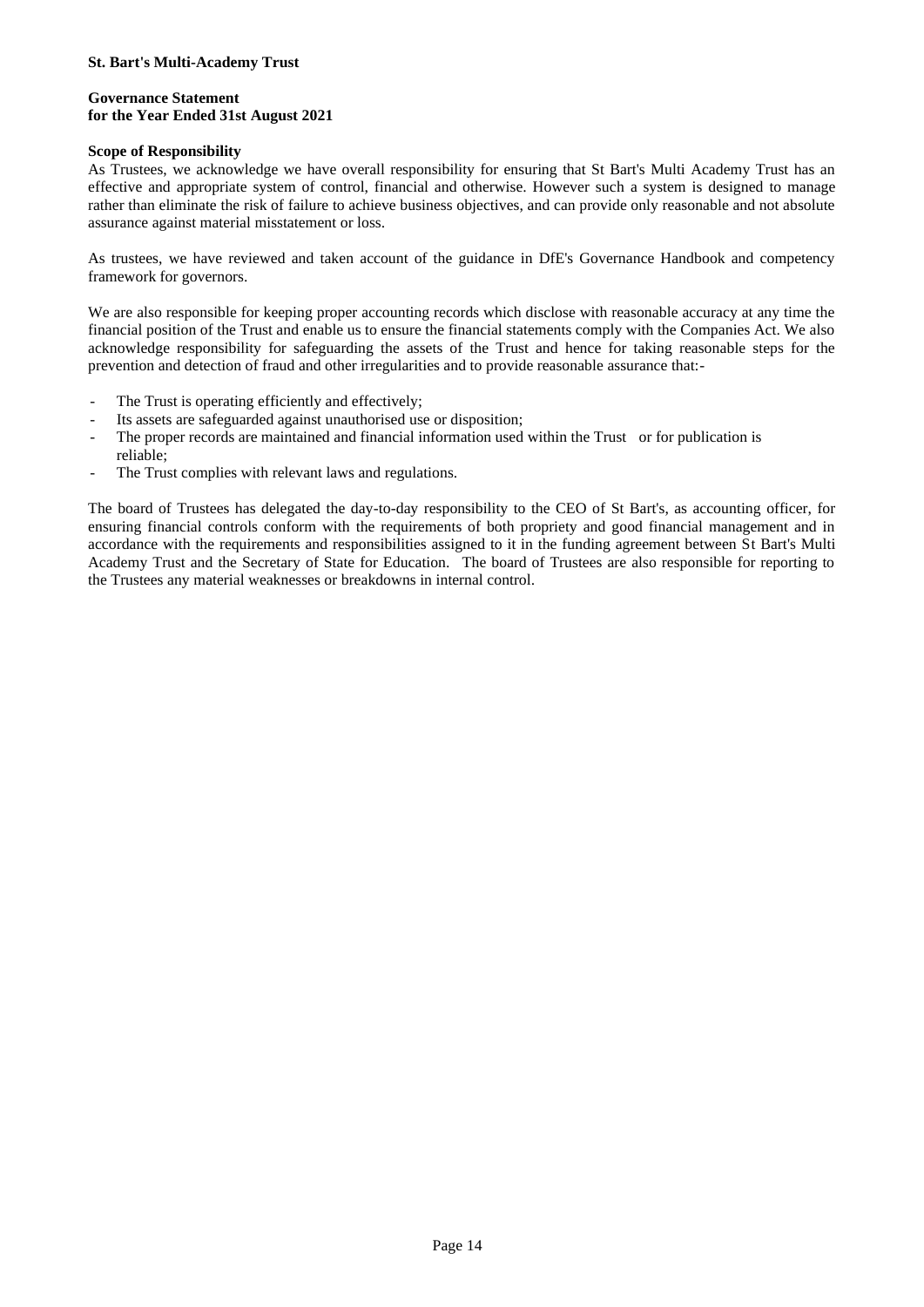#### **Governance Statement for the Year Ended 31st August 2021**

#### **Governance**

The information included here supplements that described in the Trustees' Report and in the Statements of Trustees responsibilities.

The Trustees has formally met 6 times during the year. All meetings were held remotely during this period. Attendance during the year at meetings of the Trustees was a follows:

| <b>Trustee</b>                      | <b>Meeting attended</b>  | Out of a possible |
|-------------------------------------|--------------------------|-------------------|
| Johnny Anderson (Chair)             | 6                        | 6                 |
| Christopher Brislen                 | 6                        | 6                 |
| <b>Colin Hopkins</b>                | 5                        | 6                 |
| Melanie Simmonds                    | 6                        | 6                 |
| Robert Knight                       | 5                        | 6                 |
| Gillian Latos                       | 4                        | 6                 |
| Jill Bamford                        | 3                        | 4                 |
| Cherlye Robertson                   | 4                        | 4                 |
| John Walker                         | 4                        | 4                 |
| <b>Audit Committee</b>              |                          |                   |
| <b>Trustee</b>                      | <b>Meetings attended</b> | Out of a possible |
| Johnny Anderson (Chair)             | h                        | 6                 |
| Christopher Brislen - in attendance | 6                        | 6                 |
| Colin Hopkins                       | 4                        | 6                 |
| Melanie Simmonds                    | 6                        | 6                 |
| Robert Knight                       | 5                        | 6                 |
| <b>Remuneration Committee</b>       |                          |                   |
| <b>Trustee</b>                      | <b>Meetings attended</b> | Out of a possible |
| Johnny Anderson (Chair)             |                          |                   |
| Christopher Brislen - in attendance | 2                        | 2                 |
| <b>Colin Hopkins</b>                | $\overline{c}$           | 2                 |

3 trustees resigned at the end of March 2021. During the summer term, the board identified areas of need and have begun the process of recruiting 3 new trustees with a background in HR, tax and EAL/SEND. The St Bart's Academy Trust Board of Directors are accountable to the Department for Education (DfE) for the success of the work of the Trust and the achievement of its charitable goals. As such they have ultimate decision making rights. The Board of Directors delegates its management of the interests of the Trust to its CEO and Central Leadership Team (CLT) on a day to day basis and they are responsible for the success of the academies. The role of the CLT is to oversee the strategic direction of the academies on behalf of the Directors of the Trust, to manage the day to day running of the academies through its scheme of delegation and to anticipate, manage and mitigate risk. The CEO acts as a bridge between the two boards.

The Trust Board has a scheme of delegation to its academies. Each academy has a Local Governing Committee (LGC) that are accountable for standards, health and safety (safeguarding) and the effective leadership and management of the academies. The LGC delegates these responsibilities on a day to day basis to the Principal of the academy, who has operational control and responsibility for ensuring that all legal and statutory obligations are met. The Trust Board understands its responsibilities to the wider community and seeks to ensure that the Trust systems and processes are robust and transparent and able to demonstrate to external scrutiny that the SBAT is a responsible and accountable organisation of the highest quality.

The role of the trustees during this period has been to support the CLT and Principals in dealing with a variety of Covid-19 related pressures and demands. The Board have continued to perform their strategic function, focusing on support and challenge while at the same time supporting the trust and the academies. The board have shown themselves to be resilient and have quickly adapted to new ways of working and challenges. The board have recognised the need to have relevant up to date polices, procedures and risk assessments in place which are shared with stakeholders and the need to have effective LGCs in place that understand the value of support and challenge. Virtual meetings have been constructive and a positive development for the Trust. The trust intend to continue to hold a blend of virtual and face to face meetings.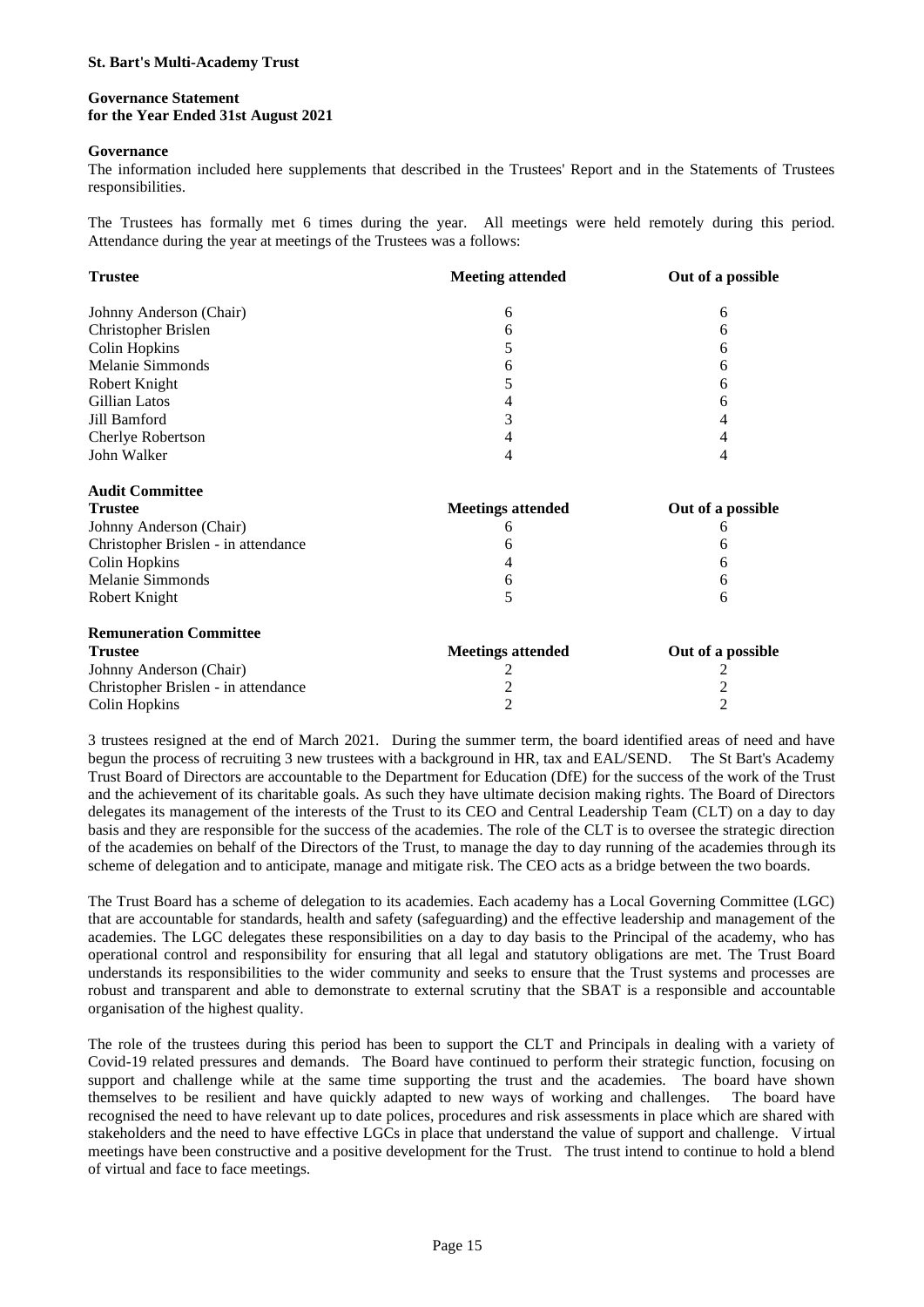## **Governance Statement for the Year Ended 31st August 2021**

The LGC in each Academy and the Trust board has completed the National Governors' Association Governing Body skills audit to assess the skills, knowledge and experience of the governing body to enable them to deliver the functions of the governing body effectively. The Trust board has also measured itself against the indictors of high performing MATs.

A governance review was conducted as part of the programme of work for Internal Audit. The findings are summarised within The Risk and Control Framework section of the report.

The governance priorities for the next academic year are to: -

- Ensure that pupils have access to a full learning experience and are supported academically and emotionally Provide support for Principals with the new challenges that arise from the pandemic, focusing on their
- wellbeing.
- Ensure a balance between Covid related issues and strategic support and challenge
- Monitoring educational performance and quality first teaching

### **The role of the Central Leadership Team**

The role of the CLT is a blend of strategic and operational, containing vision and delivery, shared responsibility alongside accountability and communication with a wide range of stakeholder groups.

The CLT undertakes the following tasks, though the list is not exclusive:

- Meets as an executive team every week and ensures that the Trust strategy and performance is regularly monitored and updated.
- CLT members lead the Executive Management Principals Group, which meets half-termly
- CLT met remotely with Principals regularly to discuss issues arising during the pandemic.
- Meet one to one with Principals at least once every half term to review self-evaluation and priorities and provide support and challenge. Remote meetings continued throughout the most of this academic year.
- Collects and analyses performance data every term to track progress.
- Commissions leadership training, coaching and mentoring as appropriate.
- Observes lessons and scrutinise work samples with members of the academy leadership teams to develop consistency of standards and co-ordinate the academy annual review and Principal's Performance Management Reviews.
- Plans and delivers SBMAT INSET Days
- Ensures that the Trust Board has the information they need to make judgements about how best they can carry out their roles and responsibilities.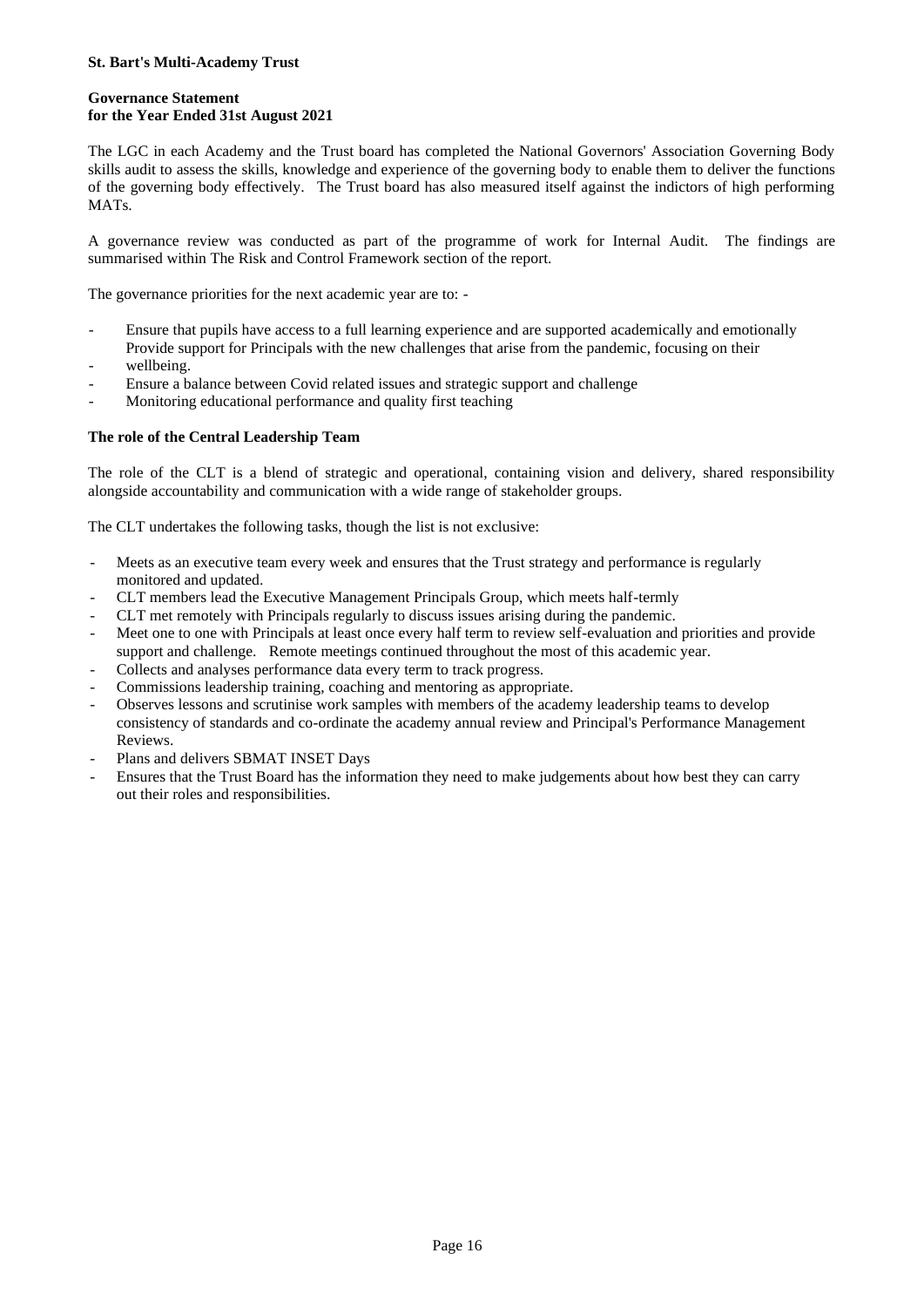### **Governance Statement for the Year Ended 31st August 2021**

### **Review of Value for Money**

As accounting officer the chief executive officer has responsibility for ensuring that the academy Trust delivers good value in the use of public resources. The accounting officer understands that value for money refers to the educational and wider societal outcomes achieved in return for the taxpayer resources received.

The accounting officer considers how the Trust's use of its resources has provided good value for money during each academic year, and reports to the board of Trustees where value for money can be improved, including the use of benchmarking data where available. The accounting officer for the academy Trust has delivered improved value for money during the year by:

- The ultimate consideration of value for money is the achievement of the pupils when matched against a balanced budget. Each Academy has regularly reviewed staff deployment to ensure that staff are working effectively to ensure the best possible outcomes for the children. Effective and efficient re-deployment of staff and resources enabled us to support all children.
- Teaching and support staff structures, ensuring that the structures and staff in post are both value for money and fit for purpose and trained well.
- All avenues are considered when making purchases or entering into Service Level Agreements (SLA). SLAs are reviewed annually and alternatives sought to ensure that we obtain best value. Competitive tenders are sought where appropriate and these are chosen on the basis of best value. We carry out regular benchmarking activities to compare our expenditure against that of similar schools to help assess our performance.
- A contacts and procurement officer has been appointed to review and negotiate trust wide contracts. Within this period, the trust has negotiated new contracts for catering, phones, photocopiers and various educational based SLAs.
- The Trust explores all opportunities to generate additional income including the hire of academy facilities, offering support to other schools and academies and the submission of appropriate grant applications. Surplus monies have begun to be actively managed and invested in term deposits.
- The Trust has a dedicated Audit Committee that maintains an oversight of its risk management, value for money framework and governance arrangements. The Audit Committee consider the strategic risks facing the academy including how these risks are managed via a review of the Risk Register.

### **The Purpose of the System of Internal Control**

The system of internal control is designed to manage risk to a reasonable level rather than to eliminate all risk of failure to achieve policies, aims and objectives; it can therefore only be reasonable and not absolute assurance of effectiveness. The system of internal control is based on an on-going process designed to identify and prioritise the risks to the achievement of academy Trust policies, aims and objectives, to evaluate the likelihood of those risks being realised and the impact should they be realised, and to manage them efficiently, effectively and economically. The system of internal control has been in place in St Bart's Multi Academy Trust for the year ended 31st August 2021 and up to date of approval of the annual report and financial statements.

### **Capacity to Handle Risk**

The board of Trustees has reviewed the key risks to which the Trust is exposed together with the operating, financial and compliance controls that have been implemented to mitigate those risks. The board of Trustees is of the view that there is a formal on-going process for identifying, evaluating and managing the academy Trust's significant risks that has been in place for the year ending 31st August 2021 and up to the date of approval of the annual report and financial statements. This process is regularly reviewed by the Trustees. The financial and educational risk as a result of the pandemic is also regularly reviewed and considered.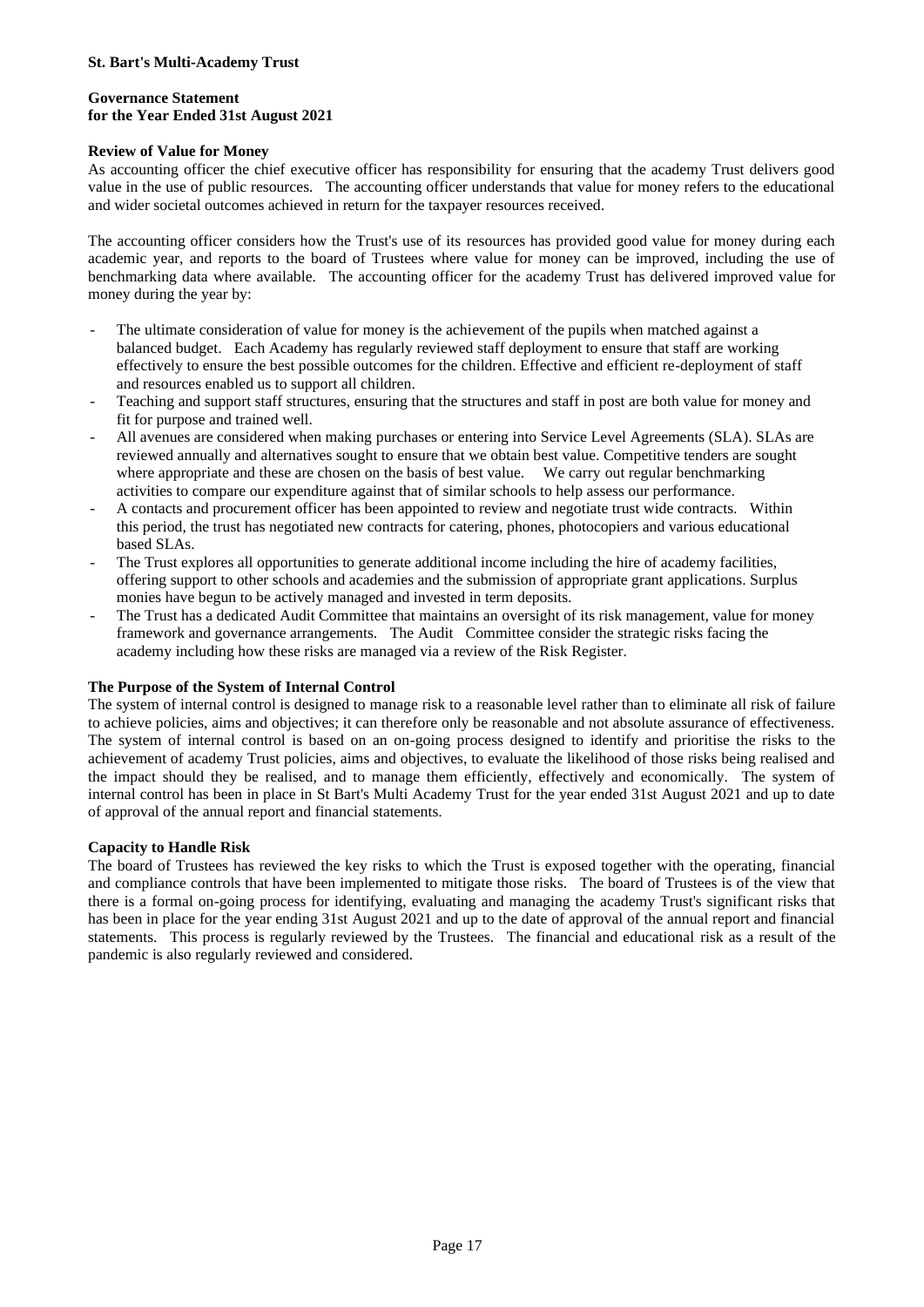### **Governance Statement for the Year Ended 31st August 2021**

## **The Risk and Control Framework**

The Academy Trust's system of internal financial control is based on a framework of regular management information and administrative procedures including the segregation of duties and a system of delegation and accountability. In particular, it includes:

- comprehensive budgeting and monitoring systems with an annual budget and periodic financial reports which are reviewed and agreed by the board of Trustees;
- regular reviews by the Trustees of reports which indicate financial performance against the forecasts and of major purchase plans, capital works and expenditure programmes;
- setting targets to measure financial and other performance;
- clearly defined purchasing (asset purchase or capital investment) guidelines.
- delegation of authority and segregation of duties;
- identification and management of risks.

The board of Trustees has considered the need for a specific internal audit function and has appointed Academy Advisory as internal auditors.

The internal auditor's role includes giving advice on financial matters and performing a range of checks on the Academy Trust's financial and other systems. In particular, the checks carried out in the current period included:

- Review of financial reporting arrangements
- Review of reserves policy and banking arrangements
- Review of the risk register
- Review of terms of reference for committees
- Review of the function of key trust committees
- Review of the Trust's compliance with the Governance Handbook

On a termly basis the internal auditor reports to the board of trustees through the audit committee on the operation of the systems of control and on the discharge of the board of trustees financial responsibilities and annually prepares an annual summary report to the committee outlining the areas reviewed, key findings, recommendations and conclusions to help the committee consider actions and assess progress.

The internal audit team have undertaken a full schedule of work during 2020/21 despite the challenges created by the Covid-19 pandemic. The team provided assurances in three key areas as follows

- Review of financial reporting arrangements and reserves Adequate Assurance
- Review of risk register and the governance of risk Adequate Assurance
- Review of trust-wide governance Adequate Assurance

The Trust has successfully implemented or made significant improvements for all high and medium risk recommendations. Below we provide a summary of original and follow up recommendations by risk factor:

| <b>Risk rating</b> | 2020/21 internal audit |
|--------------------|------------------------|
| High               |                        |
| <b>Medium</b>      | 12                     |
| Low                | 14                     |
| <b>Advisory</b>    | 5                      |

The internal audit team are due to carry out a follow up audit during the Autumn Term 2021 where we expect most of the above recommendations to be independently confirmed as having been implemented. Trustees are confident there are no high-risk recommendations outstanding at this time.

As demonstrated above, the Trust has made significant improvements to rectify issues in a short period of time. Management are determined to ensure the internal control environment safeguards the trust from significant risks at all times.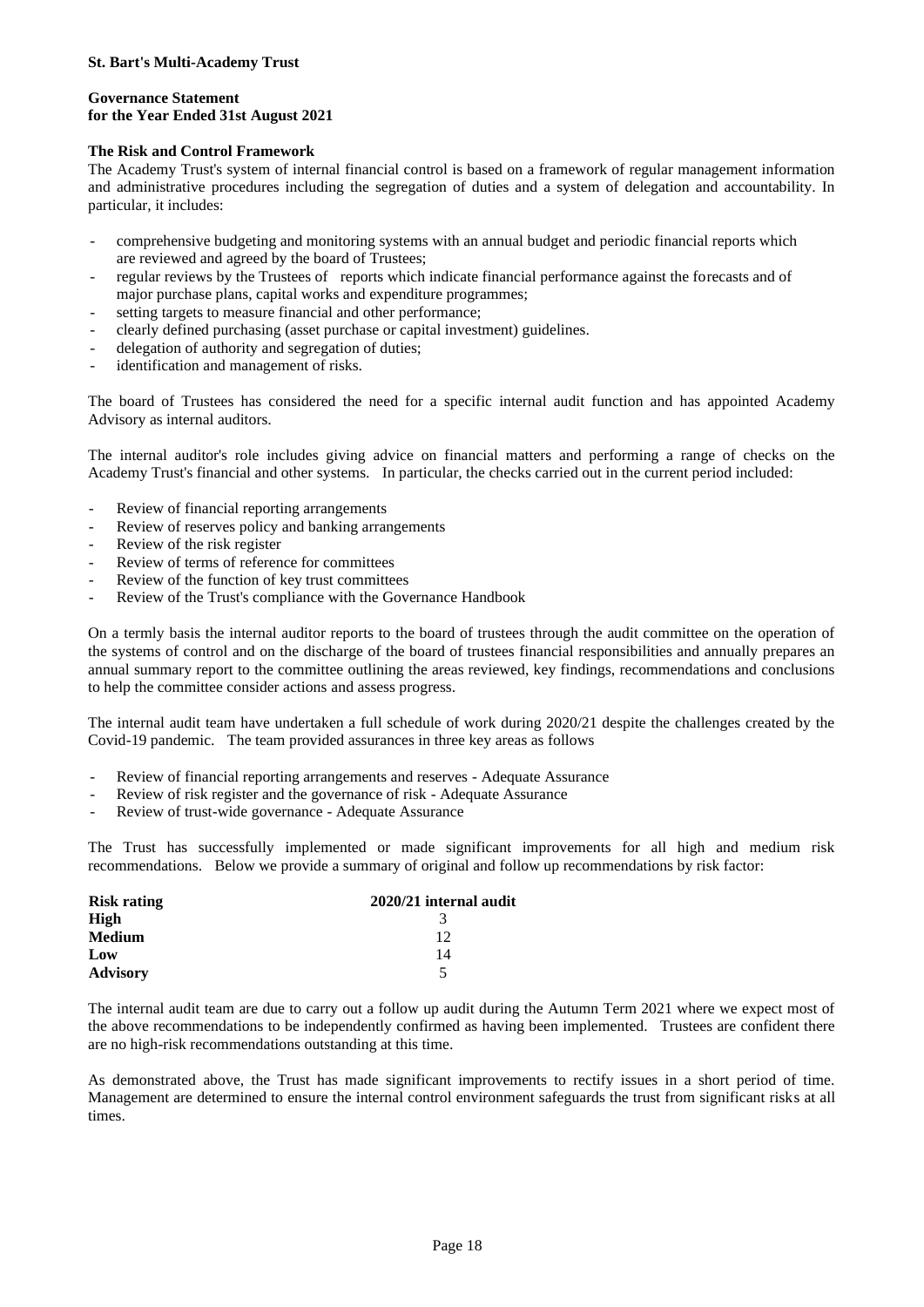#### **Governance Statement for the Year Ended 31st August 2021**

## **Review of Effectiveness**

As accounting officer, the CEO of St Bart's has responsibility for reviewing the effectiveness of the system of internal control. During the year in question the review has been informed by:

- the work of the internal auditor;
- the work of the external auditor:
- the financial management and governance self-assessment process;
- the work of the executive managers within the academy Trust who have responsibility of the development and maintenance of the internal control framework;
- regular meetings between the CEO. CFO and academy leaders to review financial performance against the budget forecasts over the medium term.

The accounting officer has been advised of the implications of the result of the review of the system of internal control by the Audit Committee and a plan to ensure continuous improvement of the system is in place.

Approved by order of the members of the board of trustees on 7th December 2021 and signed on its behalf by:

J Anderson - Trustee

C Brislen - Accounting Officer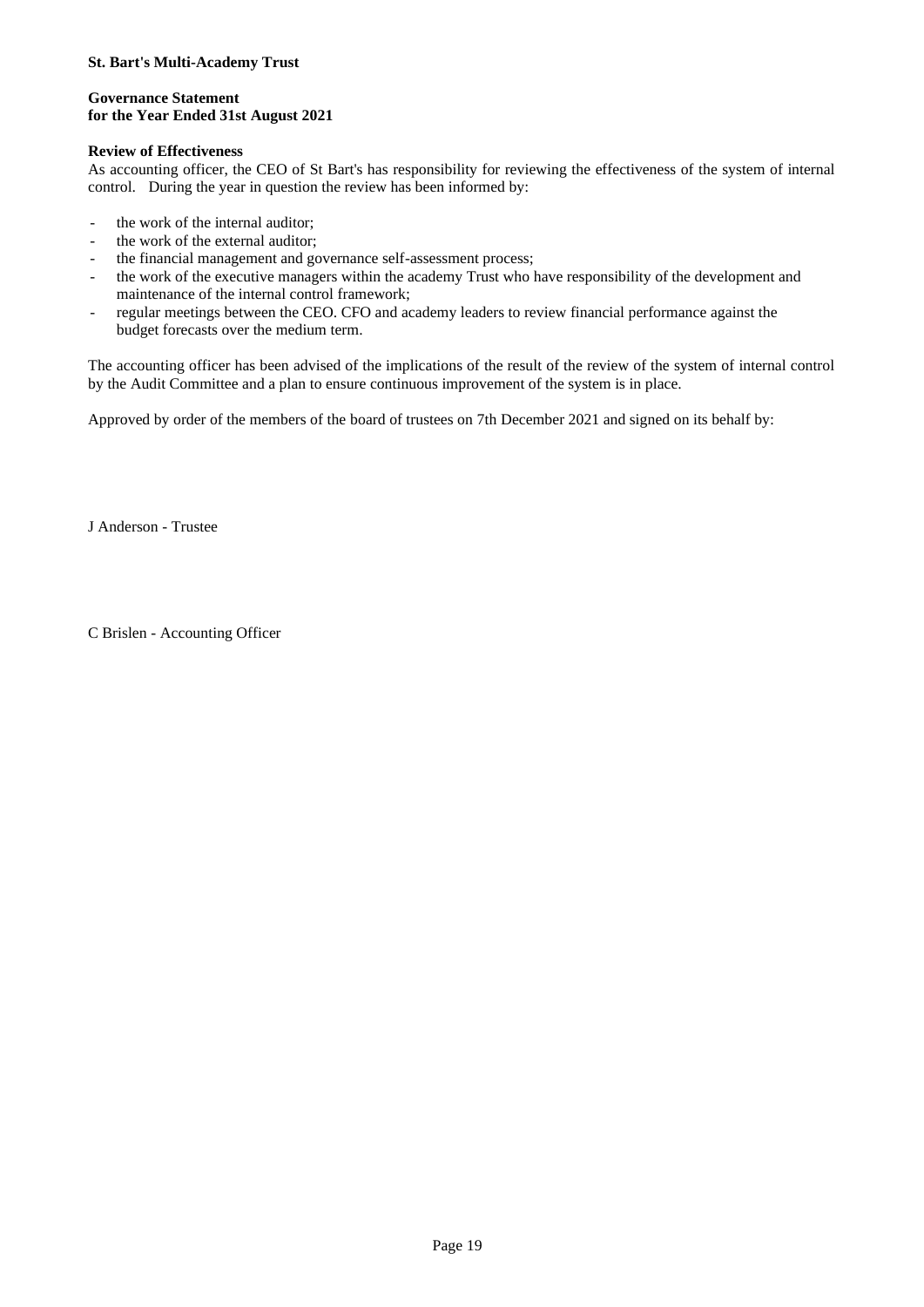### **Statement on Regularity, Propriety and Compliance for the Year Ended 31st August 2021**

As accounting officer of St. Bart's Multi-Academy Trust I have considered my responsibility to notify the academy trust board of trustees and the Education and Skills Funding Agency (ESFA) of material irregularity, impropriety and non-compliance with terms and conditions of all funding received by the academy trust, under the funding agreement in place between the academy trust and the Secretary of State for Education. As part of my consideration I have had due regard to the requirements of the Academies Financial Handbook 2020.

I confirm that I and the academy trust board of trustees are able to identify any material irregular or improper use of funds by the academy trust, or material non-compliance with the terms and conditions of funding under the academy trust's funding agreement and the Academies Financial Handbook 2020.

I confirm that no instances of material irregularity, impropriety or funding non-compliance have been discovered to date. If any instances are identified after the date of this statement, these will be notified to the board of trustees and ESFA.

C Brislen - Accounting Officer

7th December 2021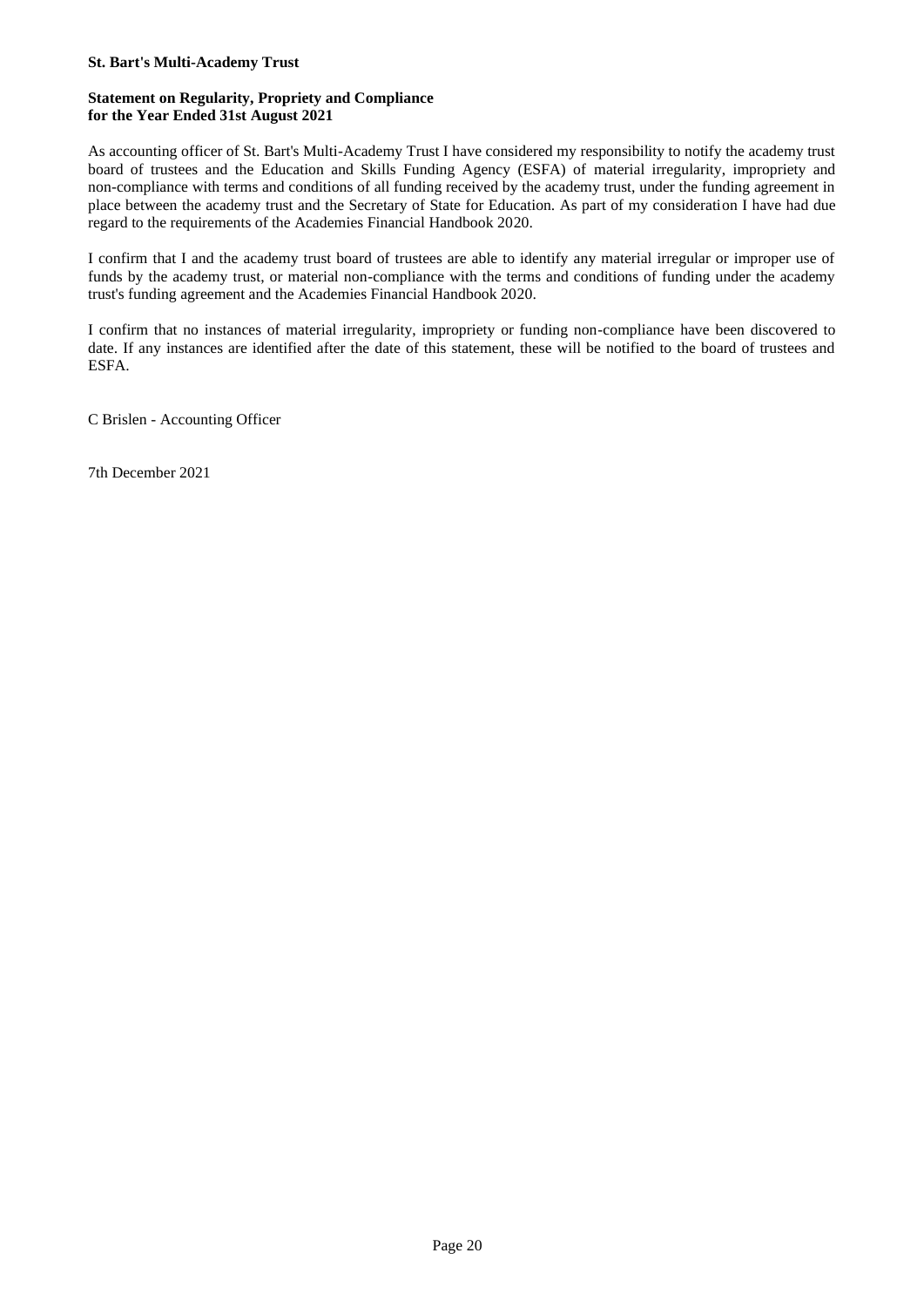## **Statement of Trustees' Responsibilities for the Year Ended 31st August 2021**

The trustees of St. Bart's Multi-Academy Trust are also the directors of the charitable company for the purposes of company law) are responsible for preparing the Trustees' Report and the financial statements in accordance with the Annual Accounts Direction published by the Education Funding Agency, United Kingdom Accounting Standards (United Kingdom Generally Accepted Accounting Practice) and applicable law and regulations.

Company law requires the trustees to prepare financial statements for each financial year. Under company law the trustees must not approve the financial statements unless they are satisfied that they give a true and fair view of the state of affairs of the charitable company and of its incoming resources and application of resources, including its income and expenditure, for that period. In preparing these financial statements, the trustees are required to:

- select suitable accounting policies and then apply them consistently
- observe the methods and principles in the Charities SORP 2019 and the Academies Accounts Direction 2020 to 2021
- make judgments and accounting estimates that are reasonable and prudent
- state whether applicable UK Accounting Standards [FRS 102] have been followed, subject to any material departures disclosed and explained in the financial statements
- prepare the financial statements on the going concern basis unless it is inappropriate to presume that the charitable company will continue in business

The Trustees are responsible for keeping adequate accounting records that are sufficient to show and explain the Charitable Company's transactions and disclose with reasonable accuracy at any time the financial position of the Charitable Company and enable them to ensure that the financial statements comply with the Companies Act 2006. They are also responsible for safeguarding assets of the Charitable Company and hence for taking reasonable steps for the prevention and detection of fraud and other irregularities.

The Trustees are responsible for ensuring that in its conduct and operation the Charitable Company applies financial and other controls, which conform with the requirements both of property and of good financial management. They are also responsible for ensuring grants received from the ESFA/DfE have been applied for the purpose intended.

The Trustees are responsible for the maintenance and integrity of the corporate and financial information included on the Charitable Company's website. Legislation in the United Kingdom governing the preparation and dissemination of financial statements may differ from legislation in other jurisdictions.

The Trustees confirm that so far as they are aware, there is no relevant audit information of which the Charitable Company's auditors are unaware. They have taken all the steps that they ought to have taken as Trustees in order to make themselves aware of any relevant audit information and to establish that the charitable company's auditors are aware of that information.

Approved by order of the board of trustees on 7th December 2021 and signed on its behalf by:

J Anderson - Trustee

.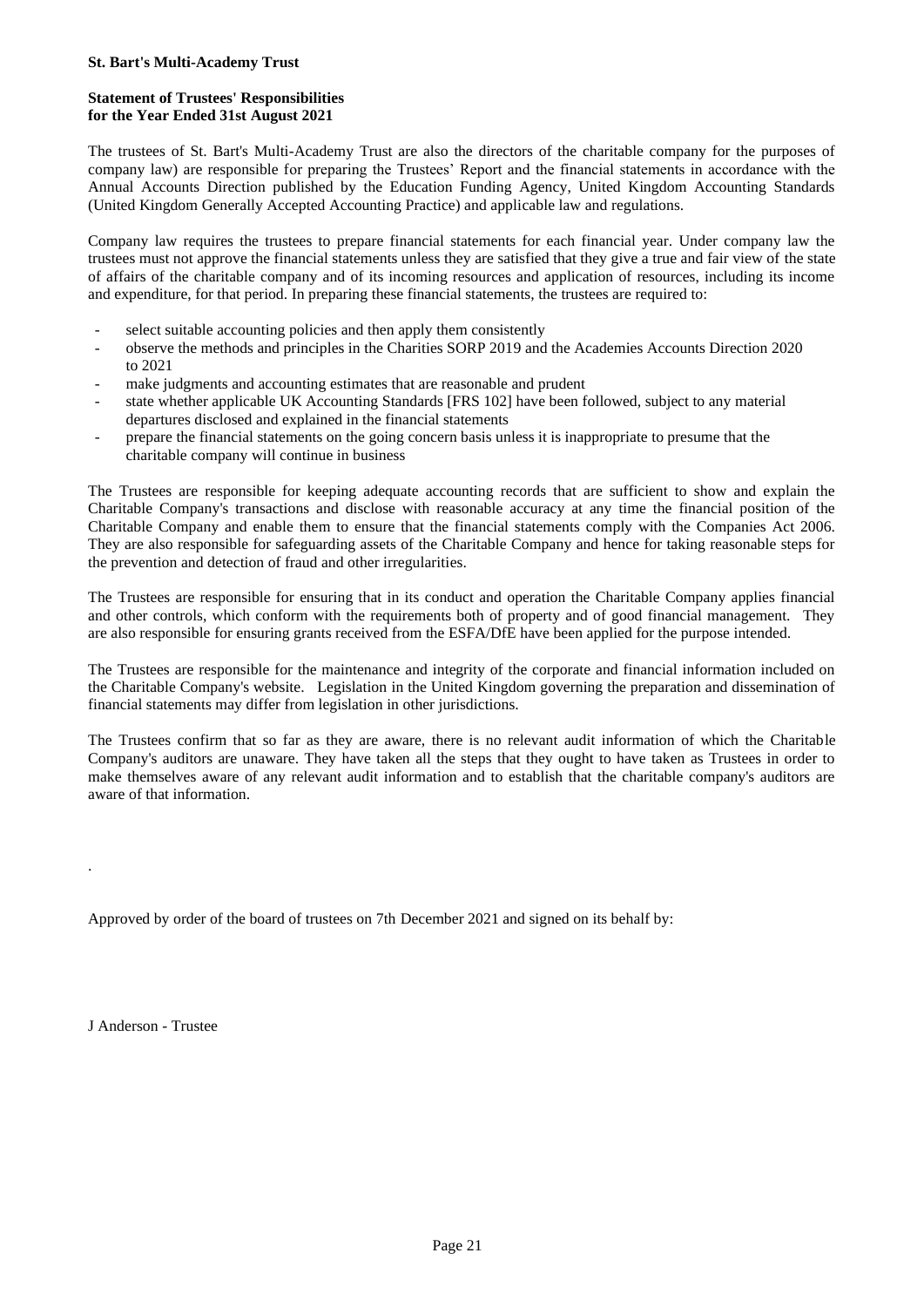### **Report of the Independent Auditors to the Members of St. Bart's Multi-Academy Trust**

## **Opinion**

We have audited the financial statements of St. Bart's Multi-Academy Trust (the 'academy trust') for the year ended 31st August 2021 which comprise the Statement of Financial Activities, the Balance Sheet, the Cash Flow Statement and notes to the financial statements, including a summary of significant accounting policies. The financial reporting framework that has been applied in their preparation is applicable law, United Kingdom Accounting Standards (United Kingdom Generally Accepted Accounting Practice) and the Accounts Direction 2020 to 2021 issued by the Education and Skills Funding Agency (ESFA).

In our opinion the financial statements:

- give a true and fair view of the state of the academy trust's affairs as at 31st August 2021 and of its incoming resources and application of resources, including its income and expenditure, for the year then ended;
- have been properly prepared in accordance with United Kingdom Generally Accepted Accounting Practice;
- have been prepared in accordance with the requirements of the Companies Act 2006; and
- have been prepared in accordance with the Charities SORP 2019 and Academies Accounts Direction 2020 to 2021.

### **Basis for opinion**

We conducted our audit in accordance with International Standards on Auditing (UK) (ISAs (UK)) and applicable law. Our responsibilities under those standards are further described in the Auditors' responsibilities for the audit of the financial statements section of our report. We are independent of the academy trust in accordance with the ethical requirements that are relevant to our audit of the financial statements in the UK, including the FRC's Ethical Standard, and we have fulfilled our other ethical responsibilities in accordance with these requirements. We believe that the audit evidence we have obtained is sufficient and appropriate to provide a basis for our opinion.

### **Conclusions relating to going concern**

In auditing the financial statements, we have concluded that the trustees' use of the going concern basis of accounting in the preparation of the financial statements is appropriate.

Based on the work we have performed, we have not identified any material uncertainties relating to events or conditions that, individually or collectively, may cast significant doubt on the academy trust's ability to continue as a going concern for a period of at least twelve months from when the financial statements are authorised for issue.

Our responsibilities and the responsibilities of the trustees with respect to going concern are described in the relevant sections of this report.

### **Other information**

The trustees are responsible for the other information. The other information comprises the information included in the Annual Report, other than the financial statements and our Report of the Independent Auditors thereon.

Our opinion on the financial statements does not cover the other information and, except to the extent otherwise explicitly stated in our report, we do not express any form of assurance conclusion thereon.

In connection with our audit of the financial statements, our responsibility is to read the other information and, in doing so, consider whether the other information is materially inconsistent with the financial statements or our knowledge obtained in the audit or otherwise appears to be materially misstated. If we identify such material inconsistencies or apparent material misstatements, we are required to determine whether this gives rise to a material misstatement in the financial statements themselves. If, based on the work we have performed, we conclude that there is a material misstatement of this other information, we are required to report that fact. We have nothing to report in this regard.

### **Opinions on other matters prescribed by the Companies Act 2006**

In our opinion, based on the work undertaken in the course of the audit:

- the information given in the Report of the Trustees for the financial year for which the financial statements are prepared is consistent with the financial statements; and
- the Report of the Trustees has been prepared in accordance with applicable legal requirements.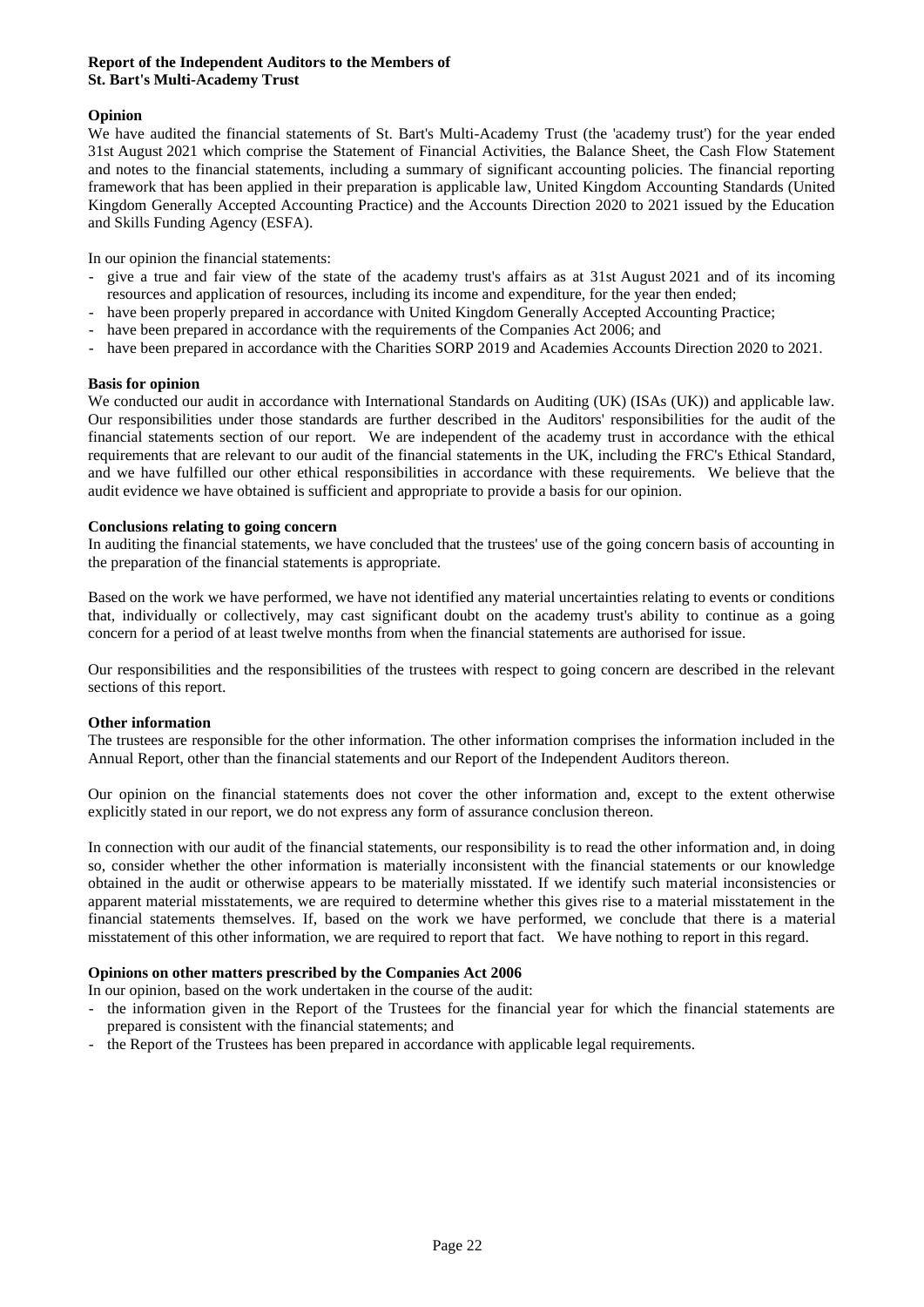## **Matters on which we are required to report by exception**

In the light of the knowledge and understanding of the academy trust and its environment obtained in the course of the audit, we have not identified material misstatements in the Report of the Trustees.

We have nothing to report in respect of the following matters where the Companies Act 2006 requires us to report to you if, in our opinion:

- adequate accounting records have not been kept or returns adequate for our audit have not been received from branches not visited by us; or
- the financial statements are not in agreement with the accounting records and returns; or
- certain disclosures of trustees' remuneration specified by law are not made; or
- we have not received all the information and explanations we require for our audit.

### **Responsibilities of trustees**

As explained more fully in the Statement of Trustees' Responsibilities, the trustees (who are also the directors of the charitable company for the purposes of company law) are responsible for the preparation of the financial statements and for being satisfied that they give a true and fair view, and for such internal control as the trustees determine is necessary to enable the preparation of financial statements that are free from material misstatement, whether due to fraud or error.

In preparing the financial statements, the trustees are responsible for assessing the academy trust's ability to continue as a going concern, disclosing, as applicable, matters related to going concern and using the going concern basis of accounting unless the trustees either intend to liquidate the academy trust or to cease operations, or have no realistic alternative but to do so.

#### **Our responsibilities for the audit of the financial statements**

Our objectives are to obtain reasonable assurance about whether the financial statements as a whole are free from material misstatement, whether due to fraud or error, and to issue a Report of the Independent Auditors that includes our opinion. Reasonable assurance is a high level of assurance, but is not a guarantee that an audit conducted in accordance with ISAs (UK) will always detect a material misstatement when it exists. Misstatements can arise from fraud or error and are considered material if, individually or in the aggregate, they could reasonably be expected to influence the economic decisions of users taken on the basis of these financial statements.

Irregularities, including fraud, are instances of non-compliance with laws and regulations. We design procedures in line with our responsibilities, outlined above, to detect material misstatements in respect of irregularities, including fraud. The extent to which our procedures are capable of detecting irregularities, including fraud is detailed below:

In identifying and assessing risks of material misstatement in respect of irregularities, including fraud and non-compliance with laws and regulations, our procedures included the following:

- enquiring of management including obtaining and reviewing supporting documentation concerning the Trust's policies and procedures relating to
	- identifying, evaluating and complying with laws and regulations and whether there were any instances of non-compliance;
	- detecting and responding to the risks of fraud and whether they have any knowledge of any actual, suspected or alleged fraud;
	- reviewing the internal controls established to mitigate risks related to fraud or non-compliance with laws and regulations.
- discussions among the audit engagement team regarding how and where fraud might occur in the financial statements and any potential indicators of fraud.
- obtaining an understanding of the legal and regulatory framework in which the Trust operates, focusing on those laws and regulations that had a direct effect on the financial statements or that had a fundamental effect on the
- operations of the Trust.

-

A further description of our responsibilities for the audit of the financial statements is located on the Financial Reporting Council's website at www.frc.org.uk/auditorsresponsibilities. This description forms part of our Report of the Independent Auditors.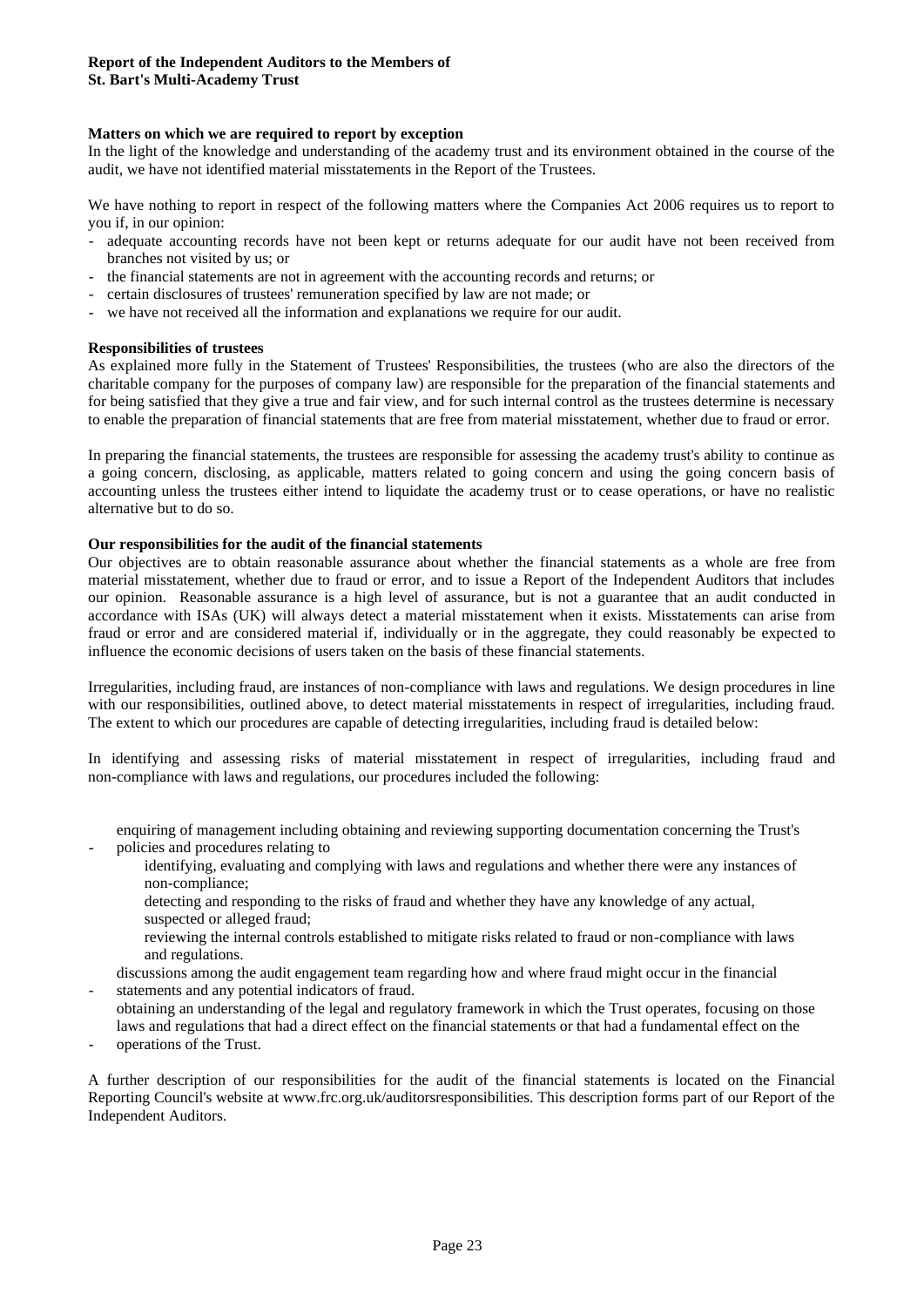### **Report of the Independent Auditors to the Members of St. Bart's Multi-Academy Trust**

### **Use of our report**

This report is made solely to the academy trust's members, as a body, in accordance with Chapter 3 of Part 16 of the Companies Act 2006. Our audit work has been undertaken so that we might state to the academy trust's members those matters we are required to state to them in an auditors' report and for no other purpose. To the fullest extent permitted by law, we do not accept or assume responsibility to anyone other than the academy trust and the academy trust's members as a body, for our audit work, for this report, or for the opinions we have formed.

TIMOTHY McNEAL FCA (Senior Statutory Auditor) for and on behalf of Hardings Chartered Accountants & Statutory Auditor 6 Marsh Parade Newcastle-under-Lyme Staffordshire ST5 1DU

7th December 2021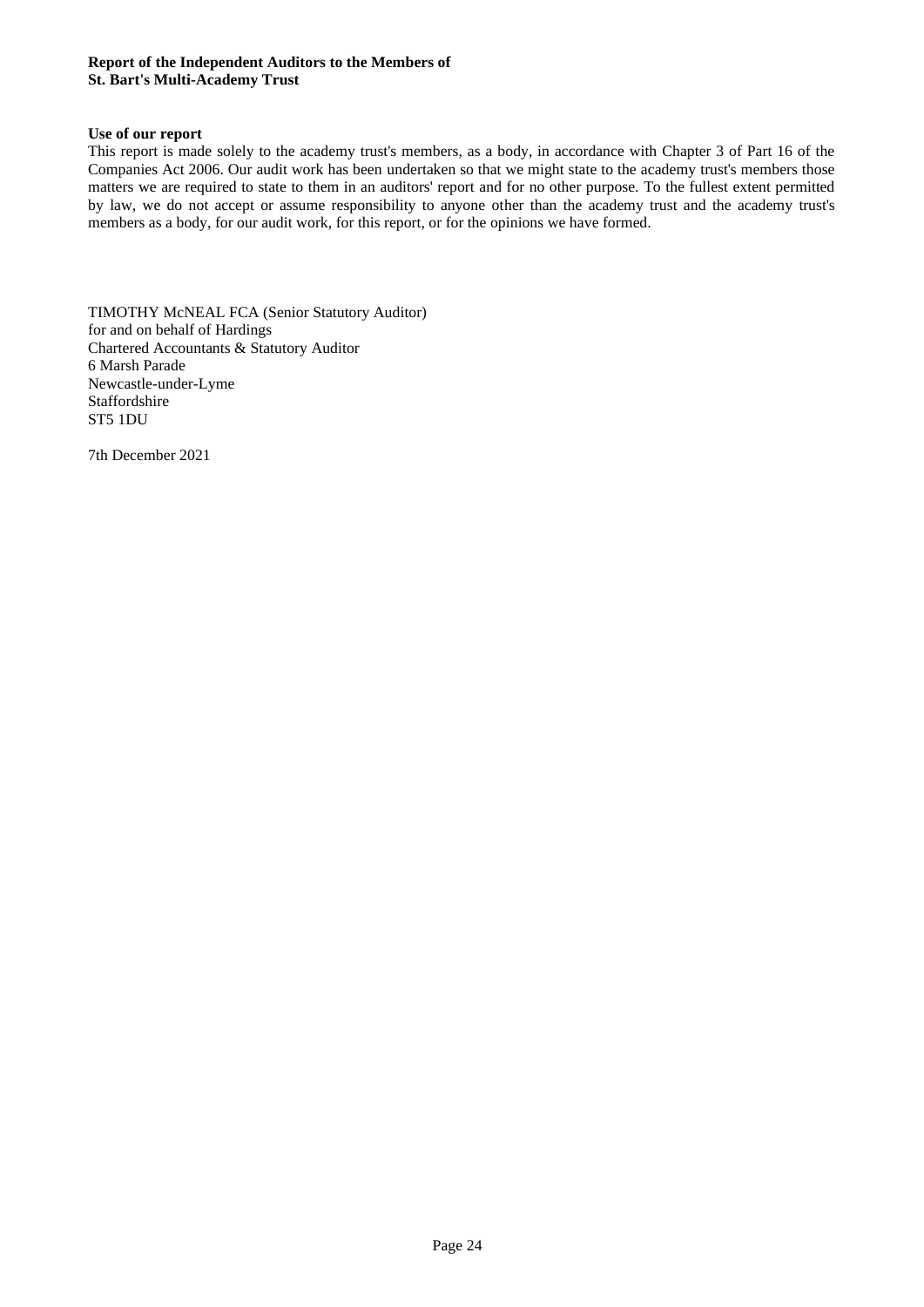#### **Independent Reporting Accountant's Assurance Report on Regularity to St. Bart's Multi-Academy Trust and the Education and Skills Funding Agency**

In accordance with the terms of our engagement and further to the requirements of the Education and Skills Funding Agency (ESFA), as included in the Academies Accounts Direction 2020 to 2021, we have carried out an engagement to obtain limited assurance about whether the expenditure disbursed and income received by St. Bart's Multi-Academy Trust during the period 1st September 2020 to 31st August 2021 have been applied to the purposes identified by Parliament and the financial transactions conform to the authorities which govern them.

This report is made solely to St. Bart's Multi-Academy Trust and the ESFA in accordance with the terms of our engagement letter. Our work has been undertaken so that we might state to St. Bart's Multi-Academy Trust and the ESFA those matters we are required to state in a report and for no other purpose. To the fullest extent permitted by law, we do not accept or assume responsibility to anyone other than St. Bart's Multi-Academy Trust and the ESFA, for our work, for this report, or for the conclusion we have formed.

## **Respective responsibilities of St. Bart's Multi-Academy Trust's accounting officer and the reporting accountant**

The accounting officer is responsible, under the requirements of St. Bart's Multi-Academy Trust's funding agreement with the Secretary of State for Education and the Academies Financial Handbook, extant from 1st September 2019, for ensuring that expenditure disbursed and income received is applied for the purposes intended by Parliament and the financial transactions conform to the authorities which govern them.

Our responsibilities for this engagement are established in the United Kingdom by our profession's ethical guidance and are to obtain limited assurance and report in accordance with our engagement letter and the requirements of the Academies Accounts Direction 2020 to 2021. We report to you whether anything has come to our attention in carrying out our work which suggests that in all material respects, expenditure disbursed and income received during the period 1st September 2020 to 31st August 2021 have not been applied to purposes intended by Parliament or that the financial transactions do not conform to the authorities which govern them.

### **Approach**

We conducted our engagement in accordance with the Academies Accounts Direction 2020 to 2021 issued by the ESFA. We performed a limited assurance engagement as defined in our engagement letter.

The objective of a limited assurance engagement is to perform such procedures as to obtain information and explanations in order to provide us with sufficient appropriate evidence to express a negative conclusion on regularity.

A limited assurance engagement is more limited in scope than a reasonable assurance engagement and consequently does not enable us to obtain assurance that we would become aware of all significant matters that might be identified in a reasonable assurance engagement. Accordingly, we do not express a positive opinion.

Our engagement includes examination, on a test basis, of evidence relevant to the regularity and propriety of the academy trust's income and expenditure.

### **Conclusion**

In the course of our work, nothing has come to our attention which suggests that in all material respects the expenditure disbursed and income received during the period 1st September 2020 to 31st August 2021 has not been applied to purposes intended by Parliament and the financial transactions do not conform to the authorities which govern them.

Hardings Chartered Accountants Reporting Accountant 6 Marsh Parade Newcastle-under-Lyme Staffordshire ST5 1DU

7th December 2021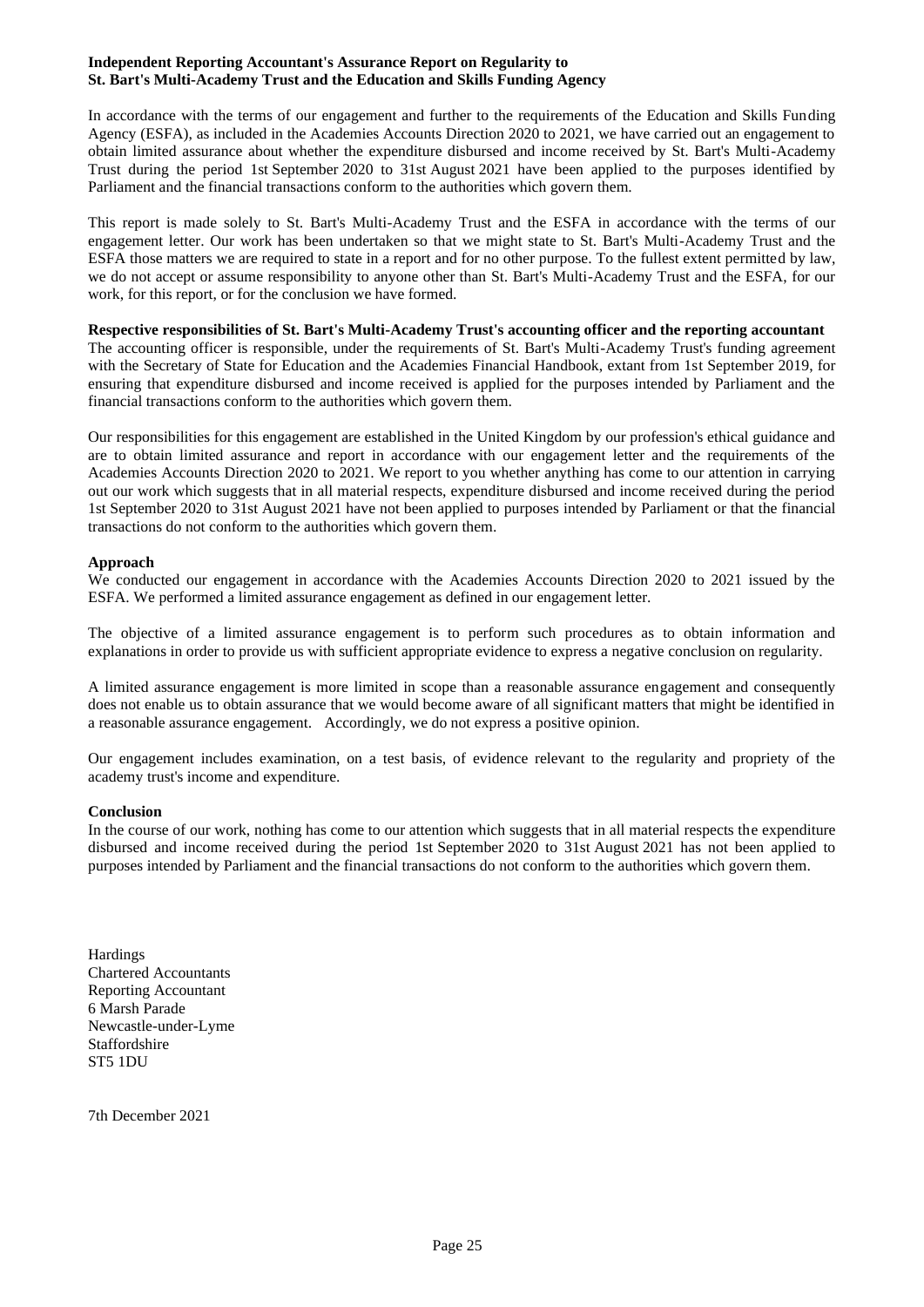## **Statement of Financial Activities for the Year Ended 31st August 2021**

|                                                                                           |                |                           | <b>Restricted</b><br>fixed |                                 | 31/8/21                                       | 31/8/20                    |
|-------------------------------------------------------------------------------------------|----------------|---------------------------|----------------------------|---------------------------------|-----------------------------------------------|----------------------------|
|                                                                                           | <b>Notes</b>   | Unrestricted<br>fund<br>£ | asset<br>funds<br>£        | <b>Restricted</b><br>funds<br>£ | <b>Total</b><br>funds<br>$\pmb{\mathfrak{L}}$ | <b>Total</b><br>funds<br>£ |
| Income and endowments from<br>Donations and capital grants                                | $\overline{c}$ |                           | 1,236,710                  | 49,287                          | 1,285,997                                     | 987,741                    |
| <b>Transfer from Local Authority</b><br>on conversion<br><b>Charitable activities</b>     |                | 53                        |                            |                                 | 53                                            | 3,392,501                  |
| Funding for the academy's<br>educational operations                                       | 3              |                           |                            | 31,368,358                      | 31,368,358                                    | 30,328,482                 |
| Other trading activities<br>Investment income                                             | 4<br>5         | 795,443<br>892            |                            | 527,034                         | 1,322,477<br>892                              | 1,141,370<br>5,333         |
| <b>Total</b>                                                                              |                | 796,388                   | 1,236,710                  | 31,944,679                      | 33,977,777                                    | 35,855,427                 |
| <b>Expenditure on</b><br>Raising funds                                                    | 7              |                           |                            | 31,667                          | 31,667                                        | 68,415                     |
| <b>Charitable activities</b><br>Academy's educational<br>operations                       | $\,$ 8 $\,$    | 764,772                   | 1,766,163                  | 31,581,659                      | 34,112,594                                    | 33,707,118                 |
| <b>Total</b>                                                                              | 6              | 764,772                   | 1,766,163                  | 31,613,326                      | 34, 144, 261                                  | 33,775,533                 |
| <b>NET</b><br>INCOME/(EXPENDITURE)                                                        |                | 31,616                    | (529, 453)                 | 331,353                         | (166, 484)                                    | 2,079,894                  |
| <b>Transfers between funds</b>                                                            | 19             |                           | 2,719,223                  | (2,719,223)                     |                                               |                            |
| Other recognised gains/(losses)<br>Actuarial gains/(losses) on<br>defined benefit schemes |                |                           |                            | (5,290,000)                     | (5,290,000)                                   | (540,000)                  |
| Net movement in funds                                                                     |                | 31,616                    | 2,189,770                  | (7,677,870)                     | (5,456,484)                                   | 1,539,894                  |
| <b>Reconciliation of funds</b>                                                            |                |                           |                            |                                 |                                               |                            |
| <b>Total funds brought forward</b>                                                        |                | 4,736,069                 | 70,943,407                 | (18, 345, 130)                  | 57,334,346                                    | 55,794,452                 |
| <b>Total funds carried forward</b>                                                        |                | 4,767,685                 | 73,133,177                 | (26,023,000)                    | 51,877,862                                    | 57,334,346                 |

The notes form part of these financial statements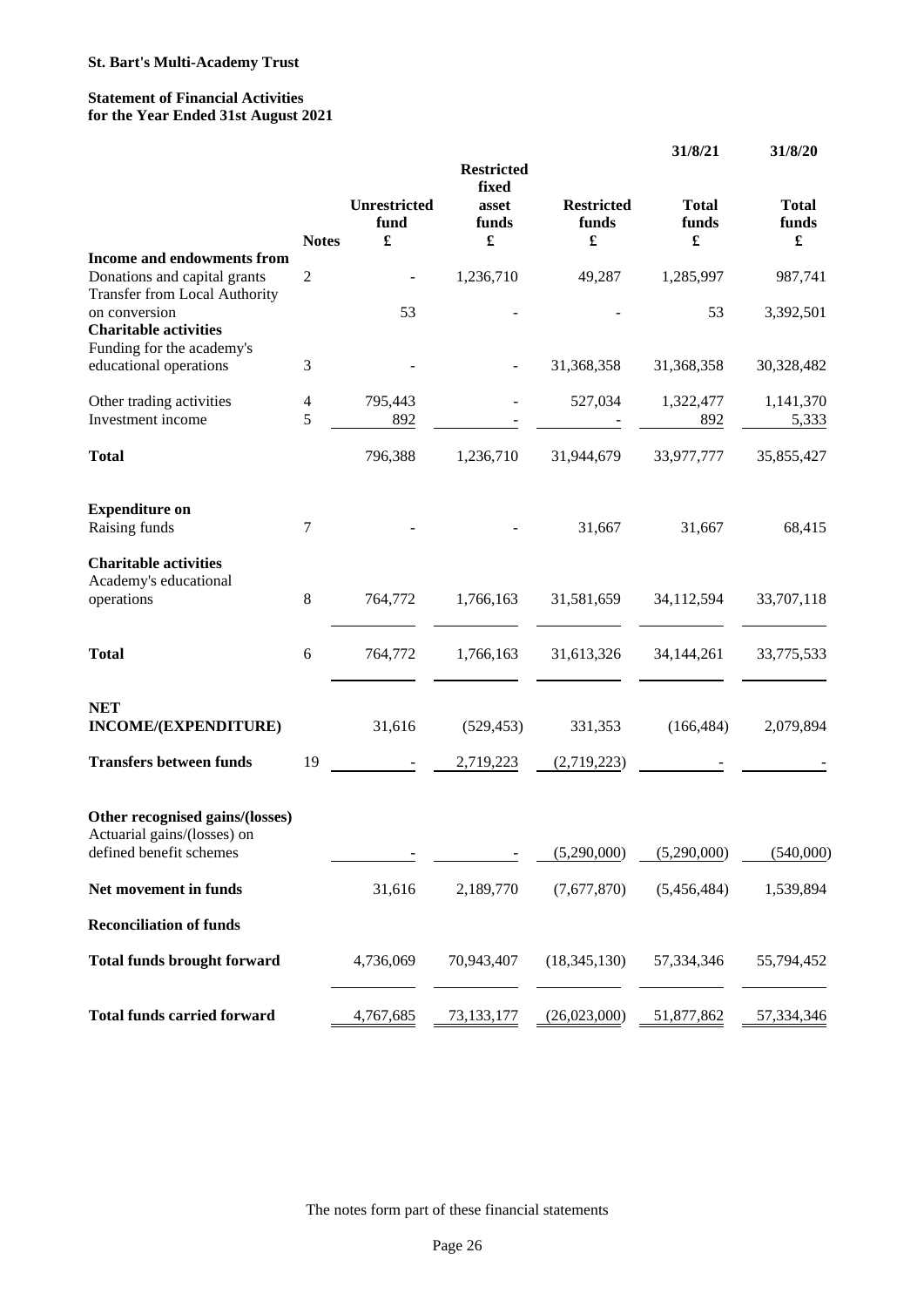### **Balance Sheet 31st August 2021**

|                                                        |              |                                  | <b>Restricted</b>            |                                                    | 31/8/21                | 31/8/20                                       |
|--------------------------------------------------------|--------------|----------------------------------|------------------------------|----------------------------------------------------|------------------------|-----------------------------------------------|
|                                                        | <b>Notes</b> | <b>Unrestricted</b><br>fund<br>£ | fixed<br>asset<br>funds<br>£ | <b>Restricted</b><br>funds<br>$\pmb{\mathfrak{L}}$ | <b>Total</b><br>funds  | <b>Total</b><br>funds<br>$\pmb{\mathfrak{L}}$ |
| <b>Fixed assets</b>                                    |              |                                  |                              |                                                    |                        |                                               |
| Tangible assets                                        | 14           |                                  | 73,133,177                   |                                                    | 73,133,177             | 70,943,406                                    |
| <b>Current assets</b>                                  |              |                                  |                              |                                                    |                        |                                               |
| <b>Stocks</b>                                          | 15           |                                  |                              | 9,430                                              | 9,430                  | 11,771                                        |
| Debtors<br>Cash at bank and in hand                    | 16           | 4,767,685                        |                              | 2,378,259<br>3,007,114                             | 2,378,259<br>7,774,799 | 1,786,613<br>6,683,580                        |
|                                                        |              |                                  |                              |                                                    |                        |                                               |
|                                                        |              | 4,767,685                        |                              | 5,394,803                                          | 10,162,488             | 8,481,964                                     |
| <b>Creditors</b><br>Amounts falling due within one     |              |                                  |                              |                                                    |                        |                                               |
| year                                                   | 17           |                                  |                              | (5,340,413)                                        | (5,340,413)            | (2,982,473)                                   |
|                                                        |              |                                  |                              |                                                    |                        |                                               |
| <b>Net current assets</b>                              |              | 4,767,685                        |                              | 54,390                                             | 4,822,075              | 5,499,491                                     |
| <b>Total assets less current</b><br><b>liabilities</b> |              | 4,767,685                        | 73,133,177                   | 54,390                                             | 77,955,252             | 76,442,897                                    |
| <b>Creditors</b>                                       |              |                                  |                              |                                                    |                        |                                               |
| Amounts falling due after more<br>than one year        | 18           |                                  |                              | (54,390)                                           | (54,390)               | (82, 551)                                     |
| <b>Pension liability</b>                               | 20           |                                  |                              | (26,023,000)                                       | (26,023,000)           | (19,026,000)                                  |
| <b>NET ASSETS</b>                                      |              | 4,767,685                        | 73,133,177                   | (26,023,000)                                       | 51,877,862             | 57,334,346                                    |
| <b>Funds</b>                                           | 19           |                                  |                              |                                                    |                        |                                               |
| Restricted income funds                                |              |                                  |                              |                                                    | 47,110,177             | 52,598,277                                    |
| Unrestricted income fund                               |              |                                  |                              |                                                    | 4,767,685              | 4,736,069                                     |
| <b>Total funds</b>                                     |              |                                  |                              |                                                    | 51,877,862             | 57,334,346                                    |

The financial statements were approved by the Board of Trustees and authorised for issue on 7th December 2021 and were signed on its behalf by:

J Anderson - Trustee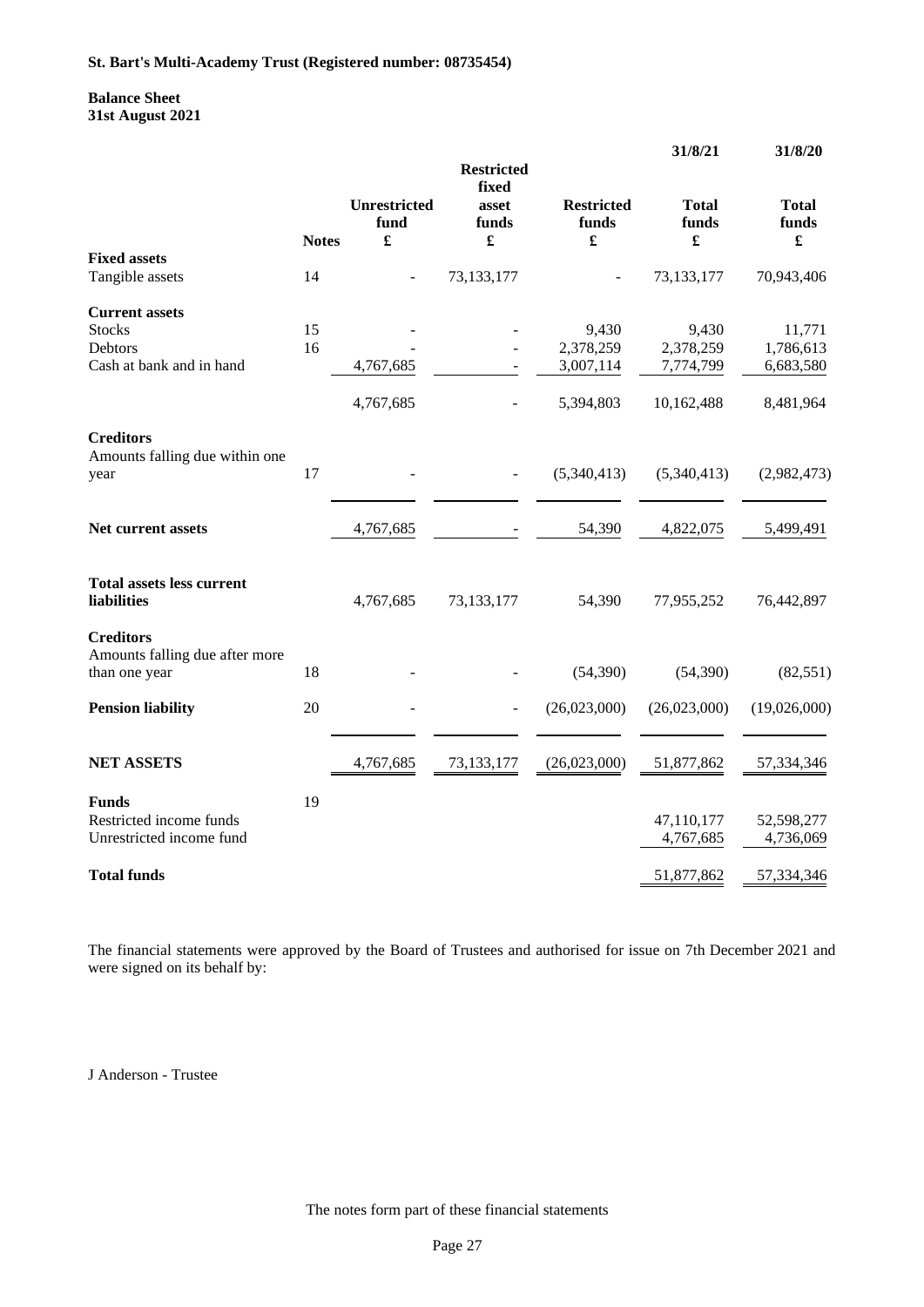## **Cash Flow Statement for the Year Ended 31st August 2021**

|                                                                               | <b>Notes</b> | 31/8/21<br>£ | 31/8/20<br>£ |
|-------------------------------------------------------------------------------|--------------|--------------|--------------|
| <b>Cash flows from operating activities</b><br>Cash generated from operations | 21           | 4,888,231    | 2,626,471    |
| Net cash provided by operating activities                                     |              | 4,888,231    | 2,626,471    |
| <b>Cash flows from investing activities</b>                                   |              |              |              |
| Purchase of tangible fixed assets                                             |              | (3,955,924)  | (880, 137)   |
| Capital grants from DfE/EFA                                                   |              | 158,020      | 145,192      |
| Interest received                                                             |              | 892          | 5,333        |
| Net cash used in investing activities                                         |              | (3,797,012)  | (729, 612)   |
|                                                                               |              |              |              |
| Change in cash and cash equivalents in                                        |              |              |              |
| the reporting period                                                          |              | 1,091,219    | 1,896,859    |
| Cash and cash equivalents at the                                              |              |              |              |
| beginning of the reporting period                                             |              | 6,683,580    | 4,786,721    |
| Cash and cash equivalents at the end of                                       |              |              |              |
| the reporting period                                                          |              | 7,774,799    | 6,683,580    |

The notes form part of these financial statements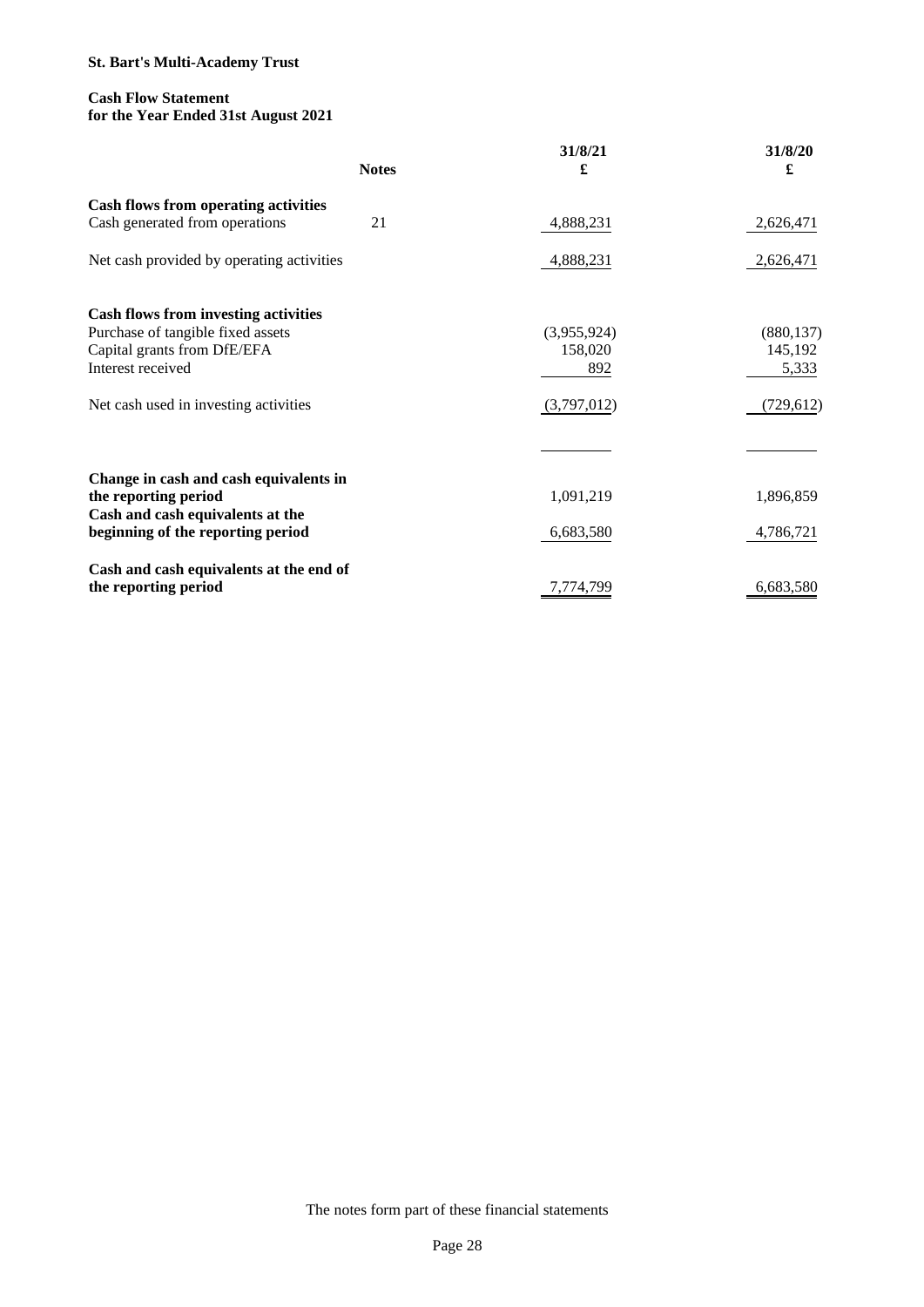### **1. Accounting policies**

#### **Basis of preparing the financial statements**

The financial statements of the academy trust, which is a public benefit entity under FRS 102, have been prepared in accordance with the Charities SORP (FRS 102) 'Accounting and Reporting by Charities: Statement of Recommended Practice applicable to charities preparing their accounts in accordance with the Financial Reporting Standard applicable in the UK and Republic of Ireland (FRS 102) (effective 1 January 2019)', Financial Reporting Standard 102 'The Financial Reporting Standard applicable in the UK and Republic of Ireland', the Academies Accounts Direction 2020 to 2021 issued by the ESFA, the Charities Act 2011 and the Companies Act 2006. The financial statements have been prepared under the historical cost convention.

St. Bart's Multi-Academy Trust meets the definition of a public benefit entity under FRS 102.

#### **Going concern**

The trustees assess whether the use of going concern is appropriate i.e. whether there are any material uncertainties related to events or conditions that may cast significant doubt on the ability of the company to continue as a going concern. The trustees make this assessment in respect of a period of one year from the date of approval of the financial statements.

#### **Income**

All income is recognised in the Statement of Financial Activities once the academy trust has entitlement to the funds, it is probable that the income will be received and the amount can be measured reliably.

#### **Grants**

Grants are included in the Statement of Financial Activities on a receivable basis. The balance of income received for specific purposes but not expended during the period is shown in the relevant funds on the balance sheet. Where income is received in advance of meeting any performance-related conditions there is not unconditional entitlement to the income and its recognition is deferred and included in creditors as deferred income until the performance-related conditions are met. Where entitlement occurs before income is received, the income is accrued.

General Annual Grant is recognised in full in the Statement of Financial Activities in the year for which it is receivable and any abatement in respect of the period is deducted from income and recognised as a liability.

Capital grants are recognised in full when there is an unconditional entitlement to the grant. Unspent amounts of capital grants are reflected in the balance sheet in the restricted fixed asset fund. Capital grants are recognised when there is entitlement and are not deferred over the life of the asset on which they are expended.

#### **Sponsorship income**

Sponsorship income provided to the academy trust which amounts to a donation is recognised in the Statement of Financial Activities in the period in which it is receivable (where there are no performance-related conditions), where it is probable that the income will be received and the amount can be measured reliably.

#### **Donations**

Donations are recognised on a receivable basis (where there are no performance related conditions), where it is probable that the income will be received and the amount can be measured reliably.

### **Donated goods, facilities and services**

Goods donated for resale are included at fair value, being the expected proceeds from sale less the expected costs of sale. If it is practical to assess the fair value at receipt, it is recognised in stock and 'Income from other trading activities'. Upon sale, the value of the stock is charged against 'Income from other trading activities' and the proceeds are recognised as 'Income from other trading activities'. Where it is impractical to fair value the items due to the volume of low value items they are not recognised in the financial statements until they are sold. This income is recognised within 'Income from other trading activities'.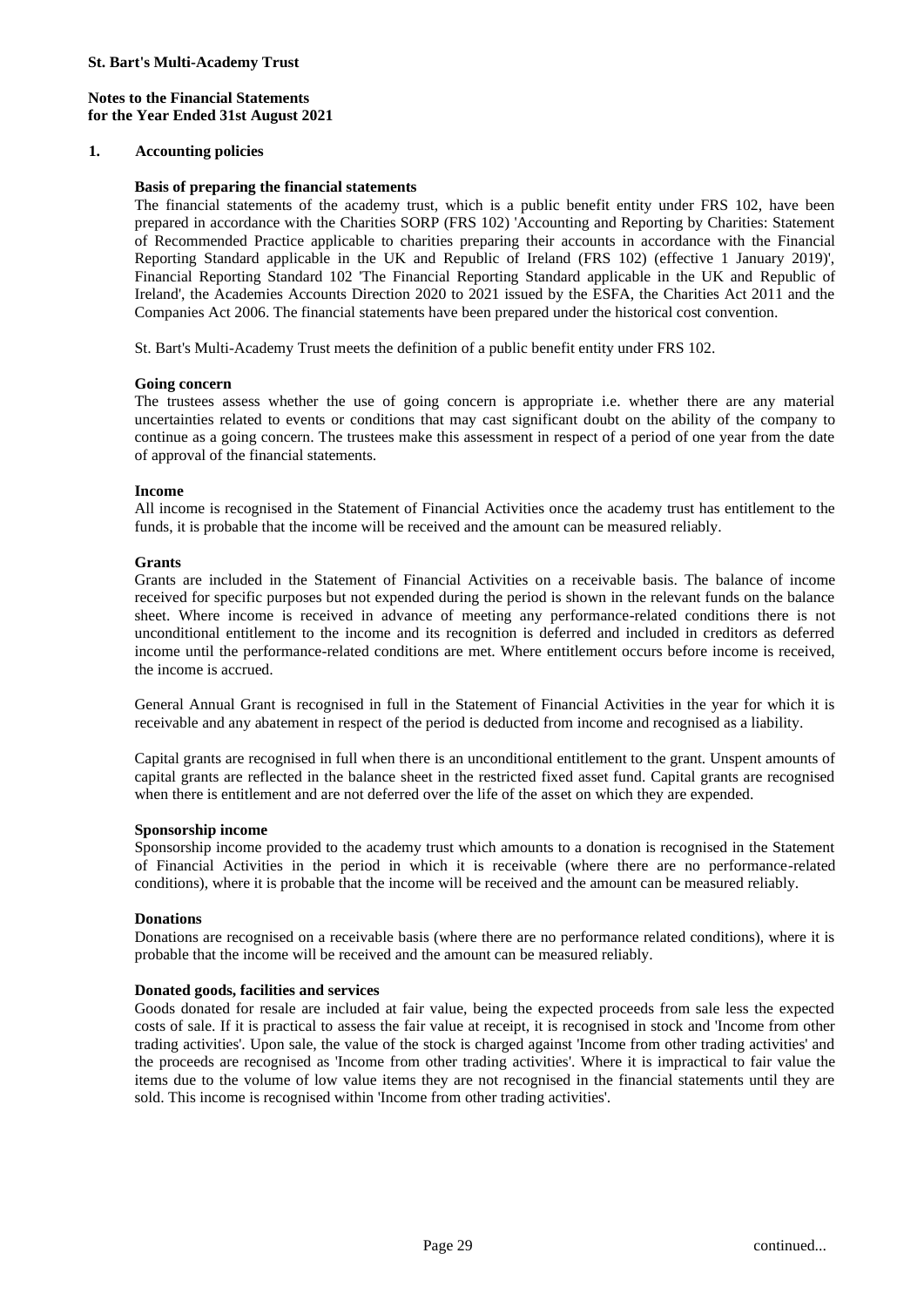### **1. Accounting policies - continued**

#### **Expenditure**

Liabilities are recognised as expenditure as soon as there is a legal or constructive obligation committing the academy trust to that expenditure, it is probable that a transfer of economic benefits will be required in settlement and the amount of the obligation can be measured reliably. Expenditure is accounted for on an accruals basis and has been classified under headings that aggregate all cost related to the category. Where costs cannot be directly attributed to particular headings they have been allocated to activities on a basis consistent with the use of resources.

#### **Raising funds**

Raising funds includes all expenditure incurred by the academy trust to raise funds for its charitable purposes and includes costs of all fundraising activities, events and non-charitable trading.

### **Charitable activities**

Costs of charitable activities are incurred on the academy trust's educational operations, including support costs and costs relating to the governance of the academy trust apportioned to charitable activities.

#### **Governance costs**

These include the costs attributable to the academy trust's compliance with constitutional and statutory requirements, including audit, strategic management and trustees' meetings and reimbursed expenses.

#### **Tangible fixed assets**

Depreciation is provided at the following annual rates in order to write off the cost less estimated residual value of each asset over its estimated useful life.

| Freehold land and buildings  |  | - over the expected useful economic life* |
|------------------------------|--|-------------------------------------------|
| Leasehold land and buildings |  | - over the expected useful economic life* |
| Improvements to property     |  | - over the expected useful economic life  |
| Fixtures and fittings        |  | - 25% on reducing balance                 |
| Computer equipment           |  | $-33\%$ on cost                           |

\*Note that no depreciation is charged on any land included above.

Assets costing £5,000 or more are capitalised as tangible fixed assets and are carried at cost, net of depreciation and any provision for impairment.

Where tangible fixed assets have been acquired with the aid of specific grants, either from the government or from the private sector, they are included in the Balance Sheet at cost and depreciated over their expected useful economic life. The related grants are credited to a restricted fixed asset fund in the Statement of Financial Activities and carried forward in the Balance Sheet. Depreciation on such assets is charged to the restricted fixed asset fund in the Statement of Financial Activities so as to reduce the fund over the useful economic life of the related asset on a basis consistent with the academy trust's depreciation policy.

Where tangible fixed assets have been acquired with unrestricted funds, depreciation on such assets is charged to the unrestricted fund.

### **Leasing**

Rentals payable under operating leases are charged against income on a straight line basis over the term of the lease.

#### **Stocks**

Stocks are valued at the lower of cost and net realisable value, after making due allowance for obsolete and slow moving items.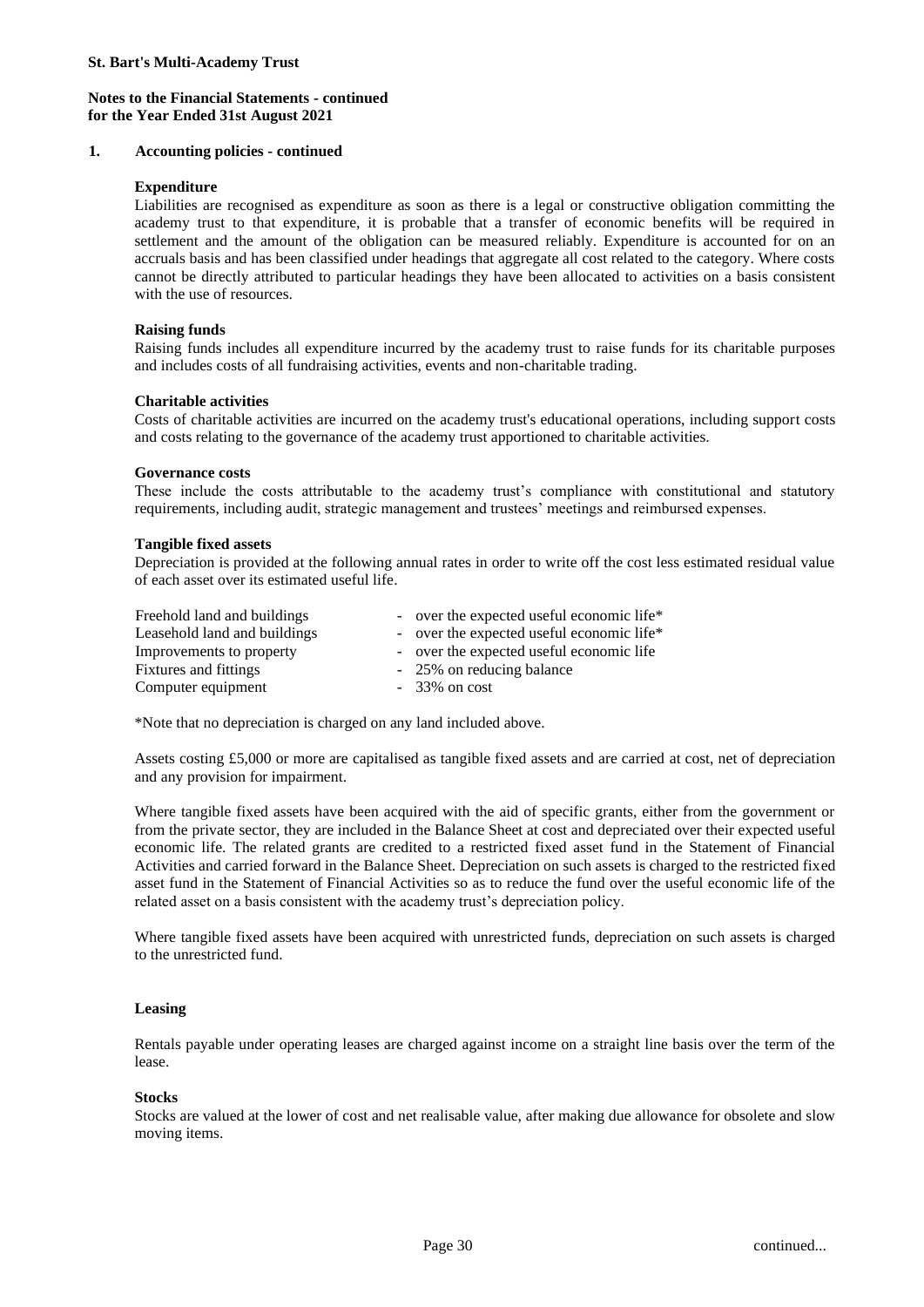### **1. Accounting policies - continued**

#### **Taxation**

The academy trust is considered to pass the tests set out in Paragraph 1 Schedule 6 of the Finance Act 2010 and therefore it meets the definition of a charitable company for UK corporation tax purposes. Accordingly, the academy trust is potentially exempt from taxation in respect of income or capital gains received within categories covered by chapter 3 part 11 of the Corporation Tax Act 2010 or Section 256 of the Taxation of Chargeable Gains Act 1992, to the extent that such income or gains are applied exclusively to charitable purposes.

#### **Fund accounting**

Unrestricted funds can be used in accordance with the charitable objectives at the discretion of the trustees.

Restricted funds can only be used for particular restricted purposes within the objects of the academy trust. Restrictions arise when specified by the donor or when funds are raised for particular restricted purposes.

Restricted general funds comprise all other restricted funds received with restrictions imposed by the funder/donor and include grants from the Education and Skills Funding Agency.

Further explanation of the nature and purpose of each fund is included in the notes to the financial statements.

### **Critical accounting estimates and areas of judgement**

Estimates and judgements are continually evaluated and are based on historical experience and other factors, including expectations of future events that are believed to be reasonable under the circumstances.

#### Critical accounting estimates and assumptions

The academy trust makes estimates and assumptions concerning the future. The resulting accounting estimates and assumptions will, by definition, seldom equal the related actual results. The estimates and assumptions that have a significant risk of causing a material adjustment to the carrying amounts of assets and liabilities within the next financial year are discussed below.

The present value of the Local Government Pension Scheme defined benefit liability depends on a number of factors that are determined on an actuarial basis using a variety of assumptions. The assumptions used in determining the net cost (income) for pensions include the discount rate. Any changes in these assumptions, which are disclosed in note 22, will impact the carrying amount of the pension liability. Furthermore a roll forward approach which projects results from the latest full actuarial valuation performed at 31st March 2013 has been used by the actuary in valuing the pensions liability at 31st August 2018. Any differences between the figures derived from the roll forward approach and a full actuarial valuation would impact on the carrying amount of the pension liability.

### **Pension costs and other post-retirement benefits**

Retirement benefits to employees of the academy trust are provided by the Teachers' Pension Scheme ('TPS') and the Local Government Pension Scheme ('LGPS'). These are defined benefit schemes and the assets are held separately from those of the academy trust.

The TPS is an unfunded scheme and contributions are calculated so as to spread the cost of pensions over employees' working lives with the academy trust in such a way that the pension cost is a substantially level percentage of current and future pensionable payroll. The contributions are determined by the Government Actuary on the basis of quinquennial valuations using a prospective benefit method. As stated in note 22, the TPS is a multi-employer scheme and the academy trust is unable to identify its share of the underlying assets and liabilities of the scheme on a consistent and reasonable basis. The TPS is therefore treated as a defined contribution scheme and the contributions recognised as they are paid each year.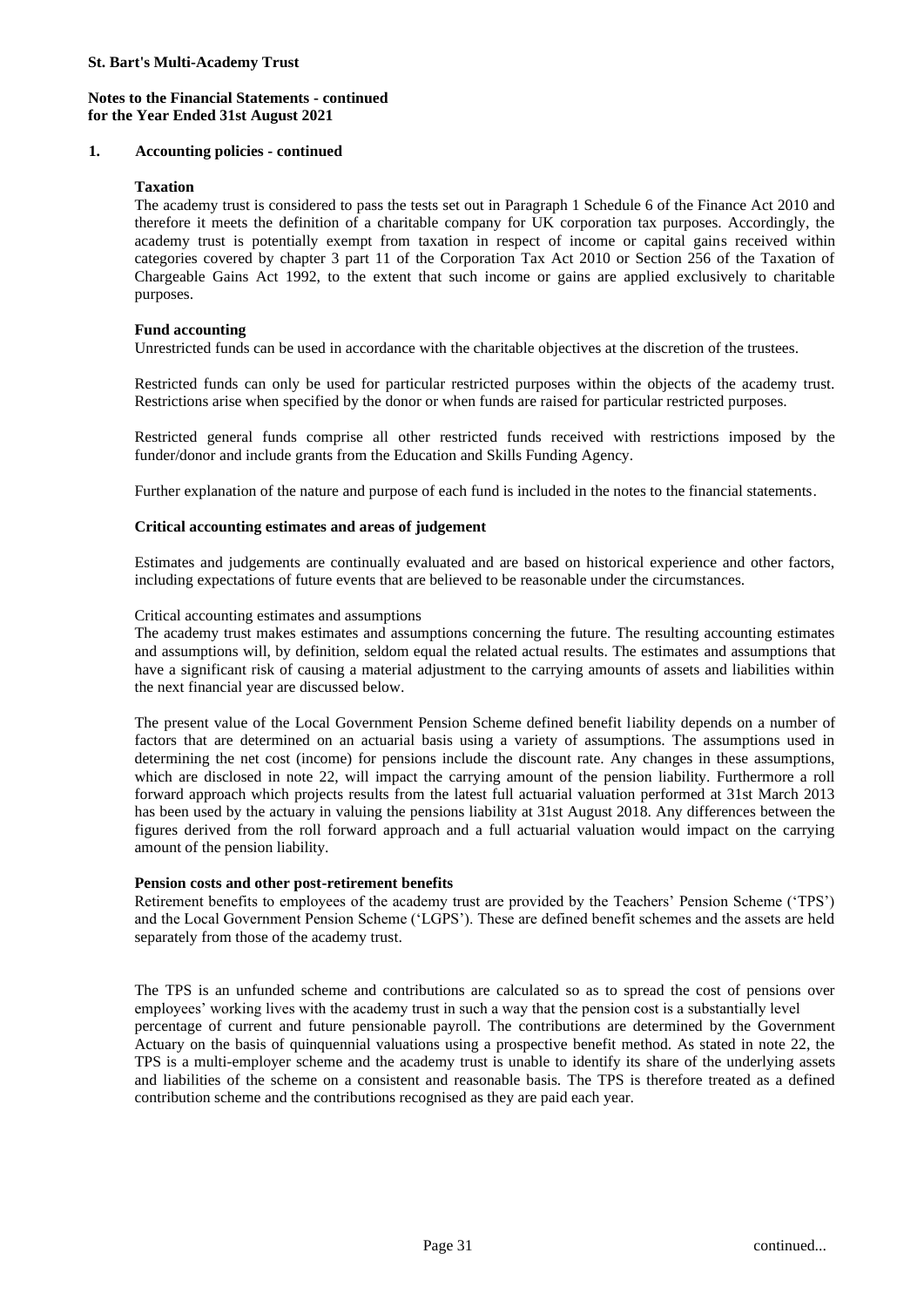### **1. Accounting policies - continued**

#### **Pension costs and other post-retirement benefits**

The LGPS is a funded scheme and the assets are held separately from those of the academy trust in separate trustee administered funds. Pension scheme assets are measured at fair value and liabilities are measured on an actuarial basis using the projected unit method and discounted at a rate equivalent to the current rate of return on a high quality corporate bond of equivalent term and currency to the liabilities. The actuarial valuations are obtained at least triennially and are updated at each balance sheet date. The amounts charged to operating surplus are the current service costs and gains and losses on settlements and curtailments. They are included as part of staff costs. Past service costs are recognised immediately in the Statement of Financial Activities if the benefits have vested. If the benefits have not vested immediately, the costs are recognised over the period until vesting occurs. The expected return on assets and the interest cost are shown as a net finance amount of other finance costs or credits adjacent to interest. Actuarial gains and losses are recognised immediately in other gains and losses.

### **Liabilities**

Liabilities are recognised where there is an obligation at the balance sheet date as a result of a past event, it is probable that a transfer of economic benefit will be required in settlement, and the amount of the settlement can be estimated reliably. Liabilities are recognised at the amount that the academy trust anticipates it will pay to settle the debt or the amount it has received as advanced payments for the goods or services it must provide.

#### **2. Donations and capital grants**

|                          | <b>Unrestricted</b><br>funds | <b>Restricted</b><br>funds | 31/8/21<br><b>Total</b><br>funds | 31/8/20<br><b>Total</b><br>funds |
|--------------------------|------------------------------|----------------------------|----------------------------------|----------------------------------|
|                          | £                            | £                          | £                                | £                                |
| Donations                | -                            | 26,974                     | 26,974                           | 16,869                           |
| <b>Grants</b>            | $\overline{\phantom{a}}$     | 1,236,710                  | 1,236,710                        | 785,672                          |
| <b>Educational trips</b> |                              | 22,313                     | 22,313                           | 185,199                          |
|                          | ۰                            | 1,285,997                  | 1,285,997                        | 987,741                          |

Grants received, included in the above, are as follows:

|               | 31/8/21   | 31/8/20 |
|---------------|-----------|---------|
|               |           |         |
| Capital grant | 1,236,710 | 785,672 |

#### **3. Funding for the academy trust's educational operations**

|                               | <b>Unrestricted</b><br>funds<br>£ | <b>Restricted</b><br>funds<br>£ | 31/0/41<br><b>Total</b><br>funds<br>£ | 31/0/4U<br><b>Total</b><br>funds<br>£ |
|-------------------------------|-----------------------------------|---------------------------------|---------------------------------------|---------------------------------------|
| <b>DfE/ESFA</b> grants        |                                   |                                 |                                       |                                       |
| General Annual Grant(GAG)     |                                   | 24, 121, 763                    | 24, 121, 763                          | 22,755,817                            |
| Other DfE/ESFA Grants         |                                   | 4,304,161                       | 4,304,161                             | 4,707,480                             |
|                               |                                   | 28.426.224                      | 28.426.224                            | 27,463,297                            |
| <b>Other Government grant</b> |                                   |                                 |                                       |                                       |
| Local Authority grants        |                                   | 2.942.134                       | 2.942.134                             | 2,865,185                             |
|                               |                                   | 31,368,358                      | 31,368,358                            | 30,328,482                            |

**31/8/21 31/8/20**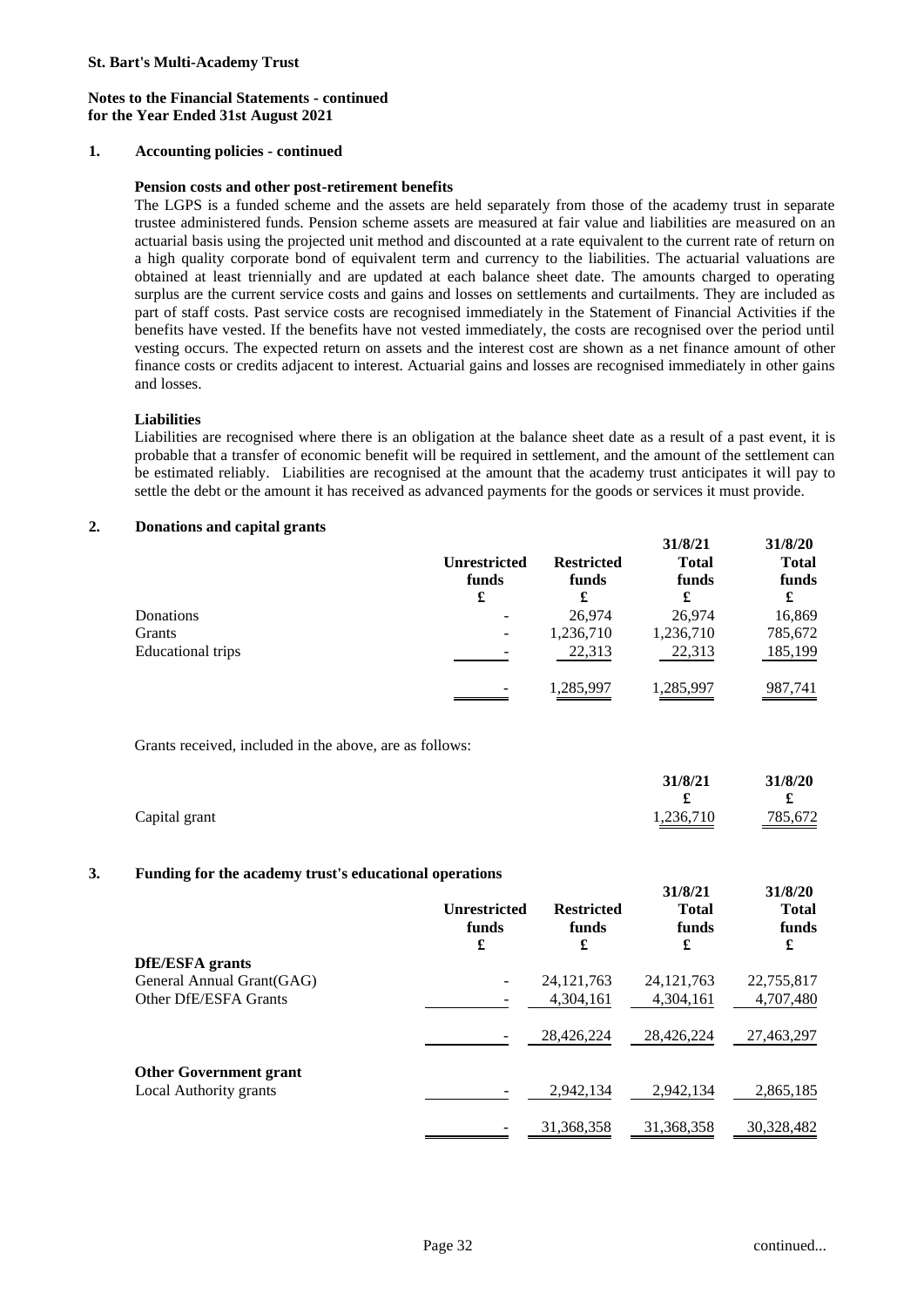## **3. Funding for the academy trust's educational operations - continued**

Other DfE/ESFA grants is made up of the following:

|                       | 31/8/21<br>£ | 31/8/20<br>£ |
|-----------------------|--------------|--------------|
| Rates relief          | 130,648      | 92,031       |
| Teacher pay & pension | 884,280      | 1,140,322    |
| Pupil premium         | 1,996,425    | 2,172,298    |
| <b>UIFSM</b>          | 686,846      | 737,838      |
| PE & Sports Funding   | 287,835      | 352,314      |
| <b>ITT</b>            | 142,000      | 117,290      |
| Other                 | 176,127      | 95,387       |
|                       |              |              |

4,304,161 4,707,480

## **4. Other trading activities**

|                                  | <b>Unrestricted</b><br>funds<br>£ | <b>Restricted</b><br>funds<br>£ | 31/8/21<br><b>Total</b><br>funds<br>£ | 31/8/20<br><b>Total</b><br>funds<br>£ |
|----------------------------------|-----------------------------------|---------------------------------|---------------------------------------|---------------------------------------|
| Hire of facilities               | 55,326                            |                                 | 55,326                                | 62,984                                |
| Catering income                  | $\overline{\phantom{0}}$          | 401,405                         | 401,405                               | 268,231                               |
| Staff absence insurance receipts |                                   | 2,830                           | 2,830                                 | 5,966                                 |
| Other generated income           | 740.117                           | 122.799                         | 862,916                               | 804,189                               |
|                                  | 795,443                           | 527,034                         | 1,322,477                             | 1,141,370                             |

Other generated income includes Uniform income, Breakfast club income, First Aid course income, staff recharges and other miscellaneous income

# **5. Investment income**

**6. Expenditure** 

| Deposit account interest                            |              | <b>Unrestricted</b><br>funds<br>£<br>892 | <b>Restricted</b><br>funds<br>£ | 31/8/21<br><b>Total</b><br>funds<br>£<br>892 | 31/8/20<br><b>Total</b><br>funds<br>£<br>5,333 |
|-----------------------------------------------------|--------------|------------------------------------------|---------------------------------|----------------------------------------------|------------------------------------------------|
| <b>Expenditure</b>                                  |              |                                          |                                 |                                              |                                                |
|                                                     |              |                                          |                                 | 31/8/21                                      | 31/8/20                                        |
|                                                     |              | Non-pay expenditure                      |                                 |                                              |                                                |
|                                                     | <b>Staff</b> |                                          | <b>Other</b>                    |                                              |                                                |
|                                                     | costs<br>£   | <b>Premises</b><br>£                     | costs<br>£                      | <b>Total</b><br>£                            | <b>Total</b><br>£                              |
| <b>Raising funds</b>                                |              |                                          |                                 |                                              |                                                |
| <b>Costs of fundraising</b>                         |              |                                          |                                 |                                              |                                                |
| Direct costs                                        |              |                                          | 11,962                          | 11,962                                       | 52,569                                         |
| Costs incurred by trading for a fundraising purpose |              |                                          |                                 |                                              |                                                |
| Direct costs                                        |              |                                          | 19,705                          | 19,705                                       | 15,846                                         |
| <b>Charitable activities</b>                        |              |                                          |                                 |                                              |                                                |
| <b>Academy's educational operations</b>             |              |                                          |                                 |                                              |                                                |
| Direct costs                                        | 19,894,504   |                                          | 2,872,791                       | 22,767,295                                   | 22,448,785                                     |
| Allocated support costs                             | 4,607,048    | 4,392,052                                | 2,346,199                       | 11,345,299                                   | 11,258,333                                     |
|                                                     | 24,501,552   | 4,392,052                                | 5,250,657                       | 34, 144, 261                                 | 33,775,533                                     |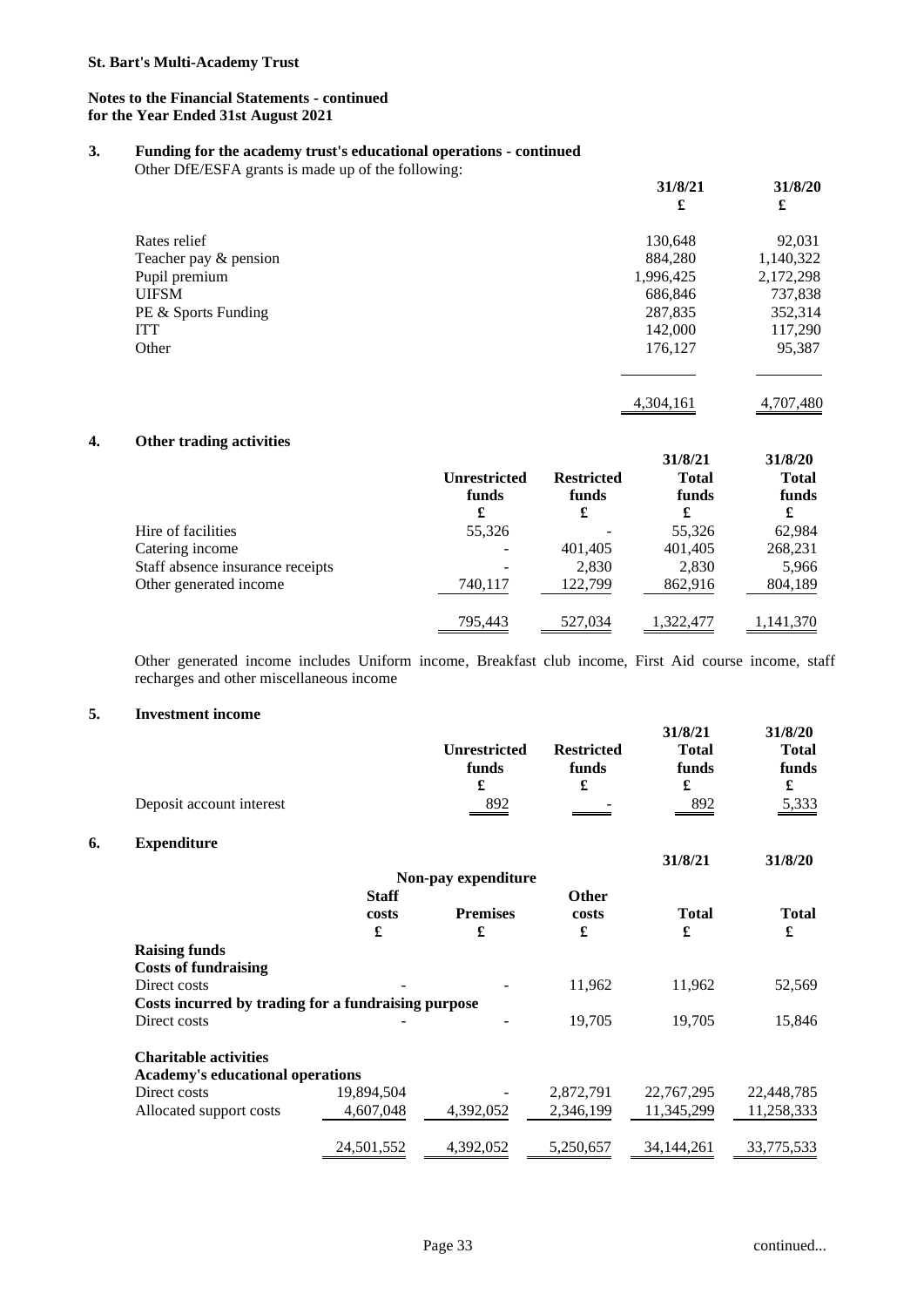### **Notes to the Financial Statements - continued for the Year Ended 31st August 2021**

### **6. Expenditure - continued**

Net resources are stated after charging:

|                                               | <b>Year Ended</b><br>31/8/21 | <b>Year Ended</b><br>31/8/20<br>£ |
|-----------------------------------------------|------------------------------|-----------------------------------|
| Auditor's remuneration – audit services       | 14,000                       | 14,000                            |
| Auditor's remuneration $-$ non-audit services | 9.000                        | 9,000                             |
| Loss on disposal of fixed assets              |                              | 33,263                            |
| Depreciation - owned assets                   | 686.241                      | 791.277                           |
| Depreciation - leasehold assets               | 1.079.912                    | 1,106,053                         |

## **7. Raising funds**

| <b>Costs of fundraising</b> |                     |                   |              |              |
|-----------------------------|---------------------|-------------------|--------------|--------------|
|                             |                     |                   | 31/8/21      | 31/8/20      |
|                             | <b>Unrestricted</b> | <b>Restricted</b> | <b>Total</b> | <b>Total</b> |
|                             | funds               | funds             | funds        | funds        |
|                             | £                   |                   |              |              |
| Educational trips           | -                   | 11,962            | 11,962       | 52,569       |

## **Costs incurred by trading for a fundraising purpose**

| Purchases         | <b>Unrestricted</b><br>funds<br>£ | <b>Restricted</b><br>funds<br>£<br>19,705 | 31/8/21<br><b>Total</b><br>funds<br>£<br>19,705 | 31/8/20<br><b>Total</b><br>funds<br>£<br>15,846 |
|-------------------|-----------------------------------|-------------------------------------------|-------------------------------------------------|-------------------------------------------------|
| Aggregate amounts |                                   | 31,667                                    | 31,667                                          | 68,415                                          |

# **8. Charitable activities - academy's educational operations**

|                               | <u>CHANTIVALUS MUVITIVIUD – MUMMULII – D'UMMUMULIMI OPUL MULOID</u><br><b>Unrestricted</b><br>funds<br>£ | <b>Restricted</b><br>funds<br>£ | 31/8/21<br><b>Total</b><br>funds<br>£ | 31/8/20<br><b>Total</b><br>funds<br>£ |
|-------------------------------|----------------------------------------------------------------------------------------------------------|---------------------------------|---------------------------------------|---------------------------------------|
| Direct costs<br>Support costs | 764,772<br>-                                                                                             | 22,002,523<br>11,345,299        | 22,767,295<br>11,345,299              | 22,448,785<br>11,258,333              |
|                               | 764,772                                                                                                  | 33, 347, 822                    | 34, 112, 594                          | 33,707,118                            |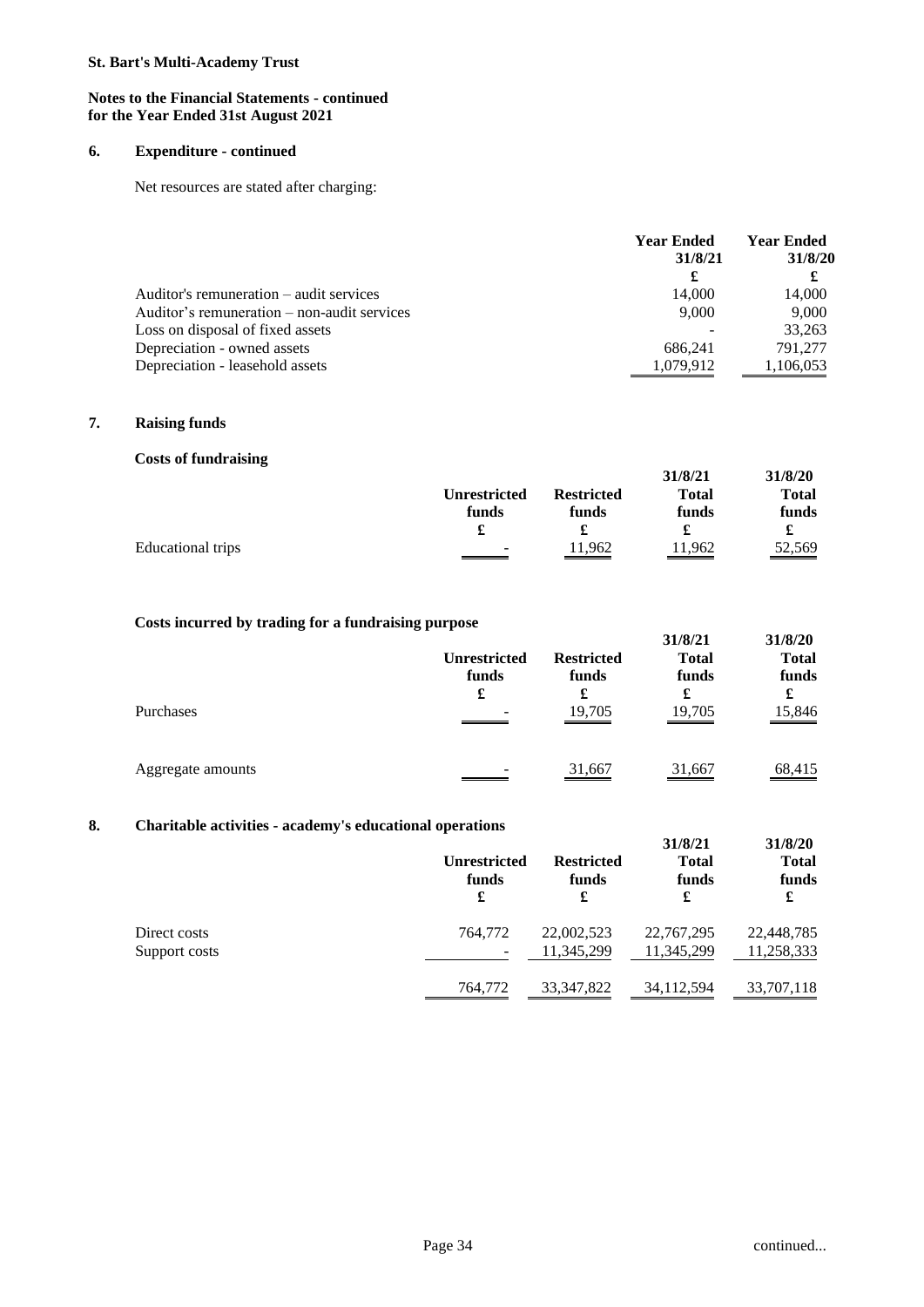## **8. Charitable activities - academy's educational operations - continued**

|                           | 31/8/21<br><b>Total</b> | 31/8/20<br><b>Total</b> |
|---------------------------|-------------------------|-------------------------|
|                           |                         |                         |
|                           | £                       | £                       |
| Analysis of support costs |                         |                         |
| Support staff costs       | 2,900,048               | 2,844,155               |
| Depreciation              | 612,733                 | 717,768                 |
| Technology costs          | 343,238                 | 264,389                 |
| Premises costs            | 4,181,845               | 4,143,886               |
| Other support costs       | 1,390,228               | 1,419,042               |
| Governance costs          | 1,917,207               | 1,869,093               |
| Total support costs       | 11,345,299              | 11,258,333              |

## **9. Trustees' remuneration and benefits**

Trustees only receive remuneration in respect of services they provide undertaking the roles of Principal and staff and not in respect of their services as trustees. Other trustees did not receive any payments, from the academy in respect of their role as trustees. The value of trustees' remuneration was as follows:

|                                          | 2021              | 2020              |
|------------------------------------------|-------------------|-------------------|
| C. Brislen (Executive Principal/trustee) | £70,000 - £80,000 | £60.000 - £70.000 |
| Employer pension contributions           | £10,000 - £15,000 | £5,000 - £10,000  |

#### **Trustees' expenses**

There were no trustees' expenses paid for the year ended 31st August 2021 nor for the year ended 31st August 2020.

## **10. Staff costs**

|                                                    | 31/8/21    | 31/8/20      |
|----------------------------------------------------|------------|--------------|
|                                                    | £          | £            |
| Wages and salaries                                 | 18,619,816 | 18,311,668   |
| Social security costs                              | 1,627,297  | 1,576,106    |
| Operating costs of defined benefit pension schemes | 4,187,567  | 4,110,784    |
|                                                    | 24,434,680 | 23,998,558   |
| Supply teacher costs                               | 19,728     | 69,298       |
| Compensation payments                              | 47,144     | 113,272      |
|                                                    |            |              |
|                                                    | 24,501,552 | 24, 181, 128 |

The average number of persons (including senior management team) employed by the academy trust during the year was as follows:

|                            | 31/8/21 | 31/8/20 |
|----------------------------|---------|---------|
| Teachers                   | 281     | 255     |
| Administration and support | 546     | 553     |
| Management                 | 52      | -69     |
|                            | 879     | 877     |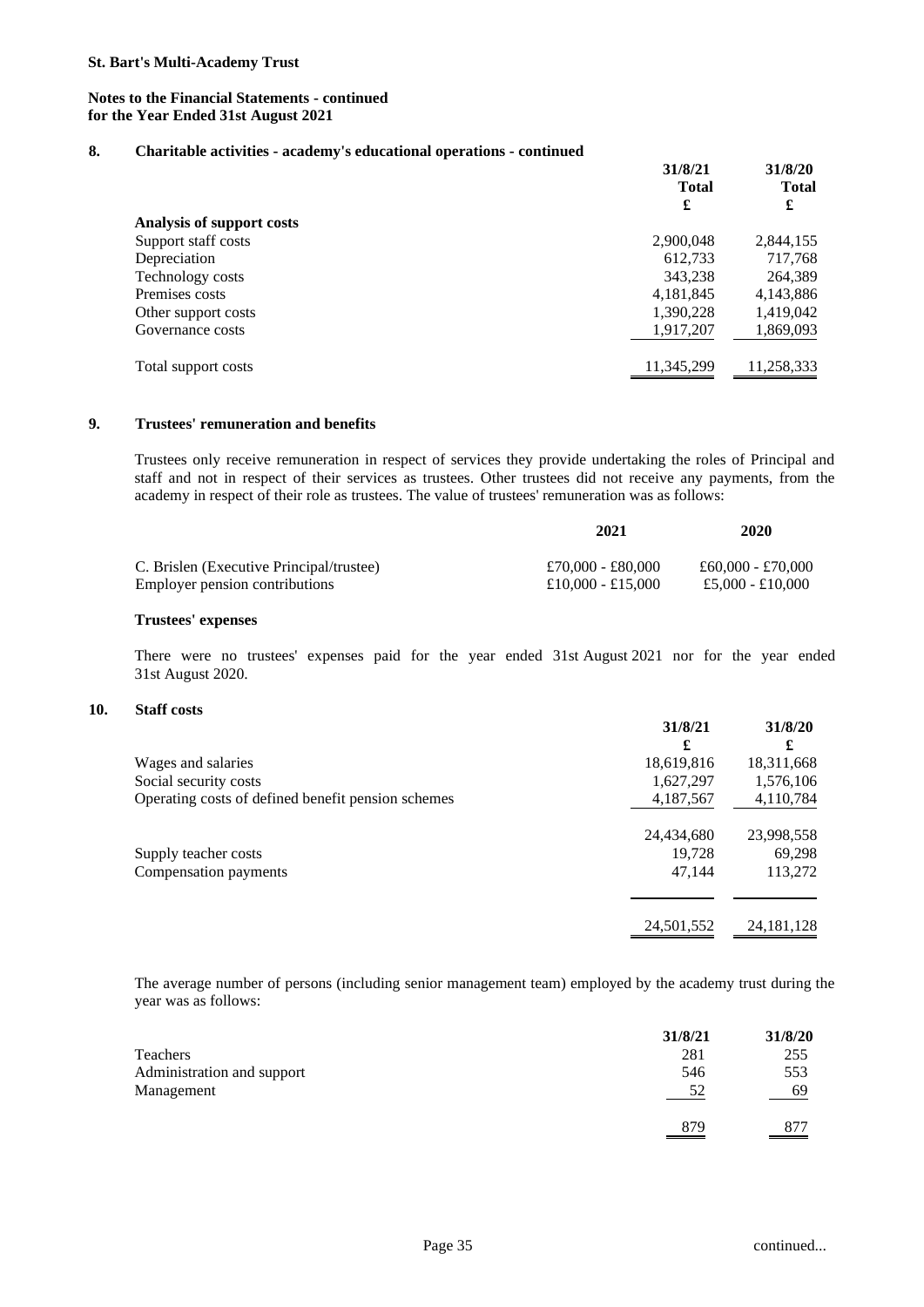#### **Notes to the Financial Statements - continued for the Year Ended 31st August 2021**

#### **10. Staff costs - continued**

The number of employees whose employee benefits (excluding employer pension costs) exceeded £60,000 was:

|                     | 31/8/21 | 31/8/20 |
|---------------------|---------|---------|
| £60,001 - £70,000   | 8       | Q       |
| £70,001 - £80,000   | 4       | h       |
| £80,001 - £90,000   |         |         |
| £100,001 - £110,000 |         |         |
| £110,001 - £120,000 |         |         |
|                     | 18      | 17      |

The key management personnel of the academy trust comprise the trustees and the senior management team. The total amount of employee benefits (including employer pension contributions) received by key management personnel for their services to the academy trust was £279,373 (2020: £227,335).

#### **11. Trustees' and officers' insurance**

In accordance with normal commercial practice the academy has purchased insurance to protect trustees and officers from claims arising from negligent acts, errors or omissions occurring whilst on academy business. The insurance provides cover up to £10,000,000 on any one claim. The cost of this insurance is included in the total insurance cost.

## **12. Comparatives for the statement of financial activities**

|                                                                             | <b>Unrestricted</b> | <b>Restricted</b><br>fixed<br>asset | <b>Restricted</b> | <b>Total</b> |
|-----------------------------------------------------------------------------|---------------------|-------------------------------------|-------------------|--------------|
|                                                                             | fund<br>£           | funds<br>£                          | funds<br>£        | funds<br>£   |
| <b>Income and endowments from</b>                                           |                     |                                     |                   |              |
| Donations and capital grants                                                |                     | 785,671                             | 202,070           | 347,261      |
| Transfer from Local Authority on conversion<br><b>Charitable activities</b> | 132,964             | 3,599,360                           | (339, 823)        | 3,392,501    |
| Funding for the academy's educational<br>operations                         |                     |                                     | 30,328,482        | 30,328,482   |
| Other trading activities                                                    | 720,516             |                                     | 420,854           | 1,141,370    |
| Investment income                                                           | 5,333               |                                     |                   | 5,333        |
| <b>Total</b>                                                                | 858,813             | 4,385,031                           | 30,611,583        | 35,214,947   |
| <b>Expenditure on</b>                                                       |                     |                                     |                   |              |
| Raising funds                                                               |                     |                                     | 68,415            | 68,415       |
| <b>Charitable activities</b>                                                |                     |                                     |                   |              |
| Academy's educational operations                                            |                     | 1,897,329                           | 31,809,789        | 33,707,118   |
| <b>Total</b>                                                                |                     | 1,897,329                           | 31,878,204        | 33,775,533   |
| NET INCOME/(EXPENDITURE)                                                    | 858,813             | 2,487,702                           | (1,266,621)       | 2,079,894    |
| <b>Transfers between funds</b>                                              |                     | 94,465                              | (94, 465)         |              |

**Other recognised gains/(losses)**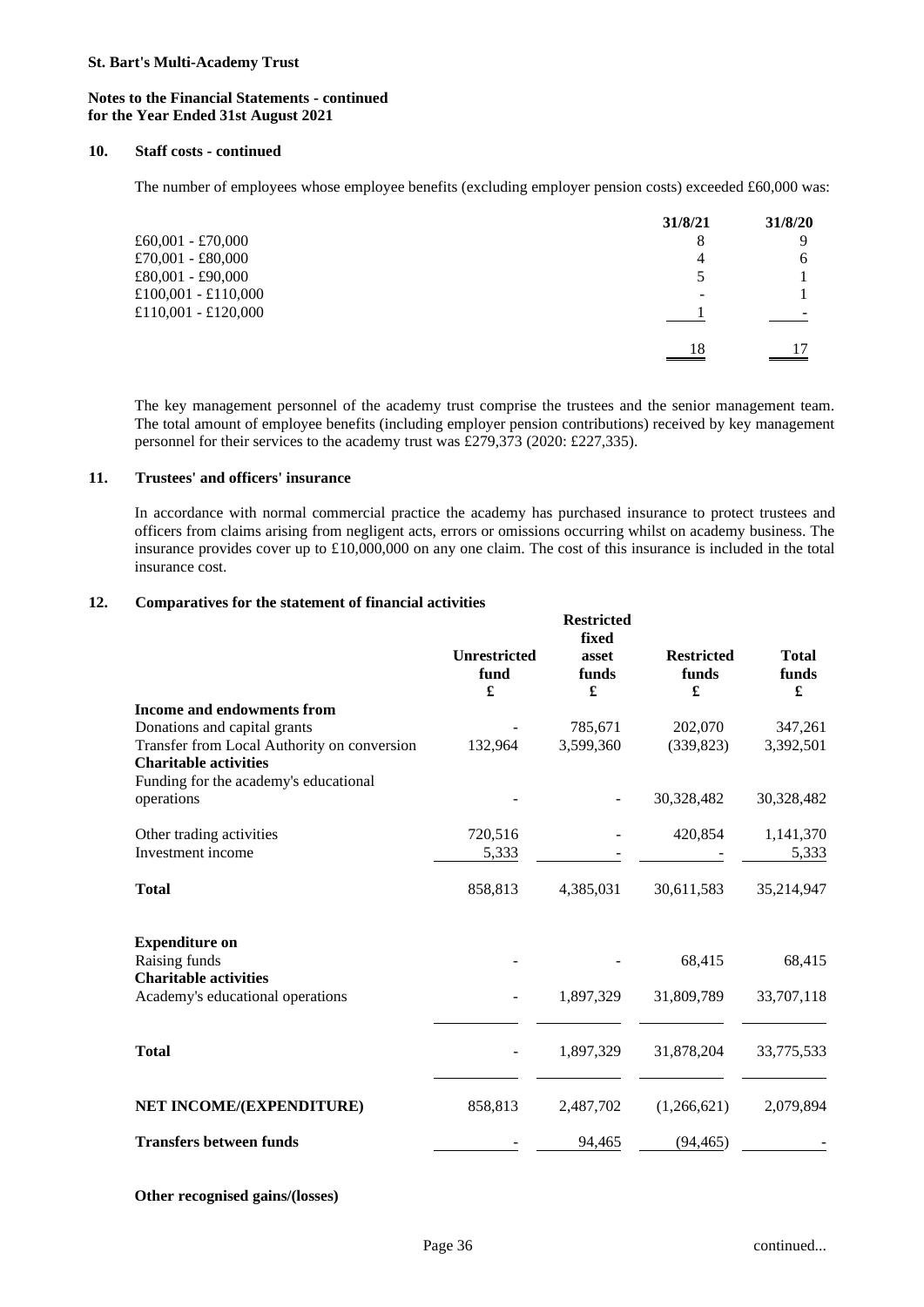### **12. Comparatives for the statement of financial activities - continued**

|                                                        | <b>Restricted</b><br>fixed       |                     |                                 |                            |
|--------------------------------------------------------|----------------------------------|---------------------|---------------------------------|----------------------------|
|                                                        | <b>Unrestricted</b><br>fund<br>£ | asset<br>funds<br>£ | <b>Restricted</b><br>funds<br>£ | <b>Total</b><br>funds<br>£ |
| Actuarial gains/(losses) on defined benefit<br>schemes |                                  |                     | (540,000)                       | (540,000)                  |
| Net movement in funds                                  | 858,813                          | 2,582,167           | (1,901,086)                     | 1,539,894                  |
| <b>Reconciliation of funds</b>                         |                                  |                     |                                 |                            |
| <b>Total funds brought forward</b>                     | 3,877,256                        | 68, 361, 240        | (16,444,044)                    | 55,794,452                 |
| <b>Total funds carried forward</b>                     | 4,736,069                        | 70,943,406          | (18, 345, 129)                  | 57,334,346                 |

### **13. Central services**

## **Top-Slice Charging Policy**

A top-slice is charged for the purpose of running the central function of the St Bart's Multi-Academy Trust and also to provide support for the schools within the Trust and provide the service outlined below.

The top-slice charged to academies joining the St Bart's Multi-Academy Trust is 5% of the academy GAG funding plus 0.5% contribution to capital. Specifically the pupil premium, early years, high needs and any other directed specific funding will not be included within the top slice calculation.

The top slice is used to pay the salaries of the central team of St Bart's. This includes the CEO, CFO, Operation Manager, Assets Manager, Head of School Effectiveness and PA. The services provided by the top slice include the following:

- HR Services
- Payroll services
- Financial support services
- Finance package licensing
- Strategic financial consultancy
- Legal Services
- Health & safety advice and support
- School improvement support
- CPD for Teachers and TA's
- Other educational support services
- Others as arising

These services were agreed by the Trust Board upon creation of the Multi-Academy Trust and are subject to review on an annual basis. Any amendments made to the top slice charge must be approved by the Trust Board.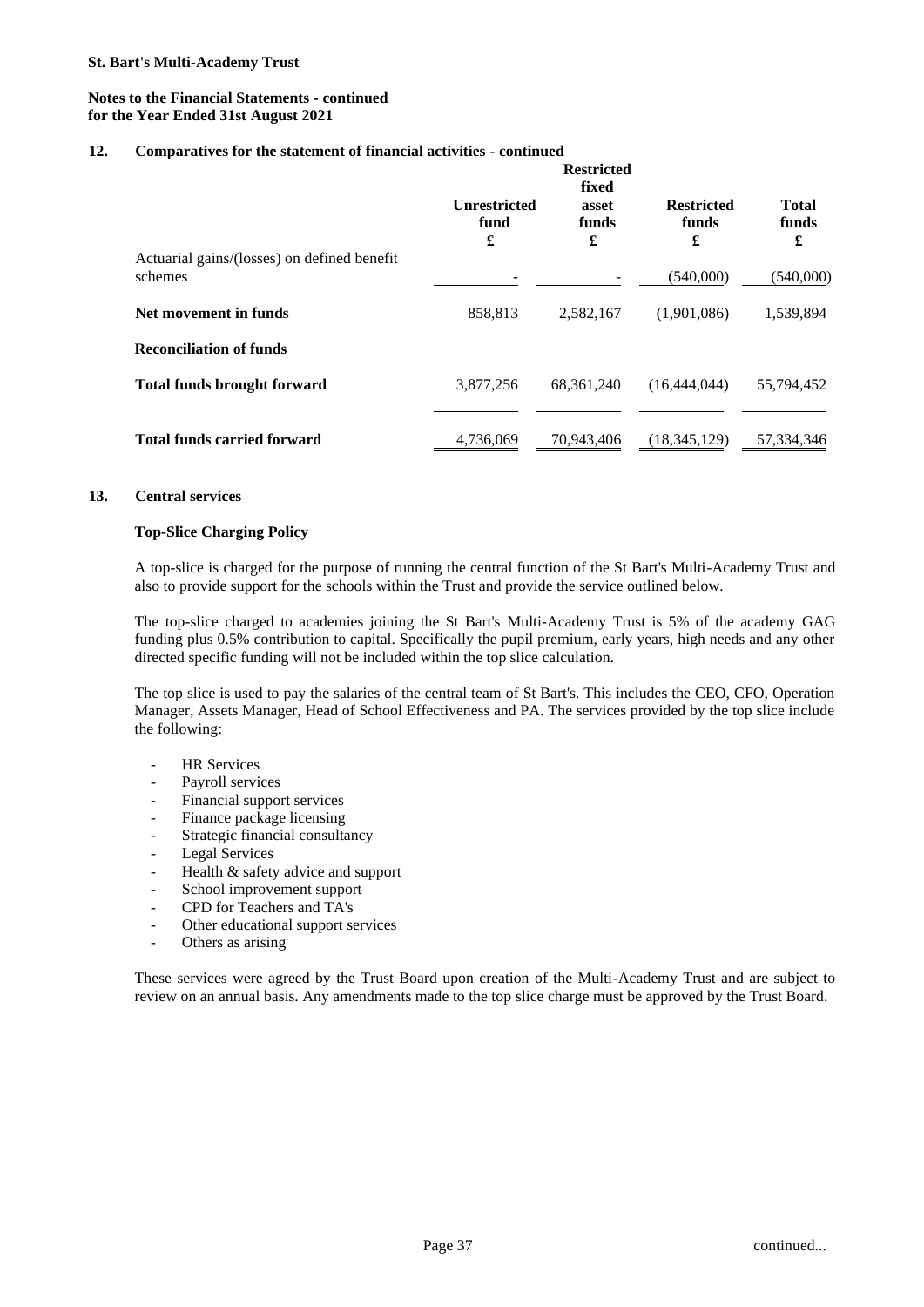### **Notes to the Financial Statements - continued for the Year Ended 31st August 2021**

### **13. Central services - continued**

The actual amounts charged during the period were as follows:

|                                       | 2021    | 2020   |
|---------------------------------------|---------|--------|
|                                       | £       | £      |
| Belgrave St Bartholomew's Academy     | 100,242 | 96,544 |
| Cranberry Academy                     | 57,904  | 50,591 |
| Hazel Slade Primary Academy           | 34,928  | 32,927 |
| Hungerford Primary Academy            | 89,894  | 91,258 |
| Kingsland CE Academy                  | 102,807 | 92,482 |
| Knutton St Mary's CofE Academy        | 52,612  | 55,312 |
| Longford Primary Academy              | 57,432  | 62,957 |
| Meir Heath Primary Academy            | 73,425  | 69,685 |
| Nantwich Primary Academy              | 36,280  | 33,561 |
| <b>Offley Primary Academy</b>         | 85,817  | 76,731 |
| Park Hall Primary Academy             | 87,651  | 83,663 |
| <b>St Michael's Community Academy</b> | 92,001  | 93,337 |
| St Nathaniel's Academy                | 103,714 | 98,110 |
| <b>St Saviour's Primary Academy</b>   | 42,201  | 42,116 |
| <b>Weston Infant Academy</b>          | 54,010  | 46,287 |
| <b>Weston Junior Academy</b>          | 71,880  | 53,111 |
| Whitchurch Infants & Nursery Academy  | 43,081  | 56,064 |
| Whitchurch Junior Academy             | 53,153  | 70,102 |
| <b>Woodcroft Academy</b>              | 32,797  | 36,065 |
|                                       |         |        |

1,271,829 1,240,903

## **14. Tangible fixed assets**

|                       | Freehold<br>land and<br>buildings<br>£ | Leasehold<br>land and<br>buildings<br>£ | <b>Improvements</b><br>to<br>property<br>£ | <b>Fixtures</b><br>and<br>fittings<br>£ |
|-----------------------|----------------------------------------|-----------------------------------------|--------------------------------------------|-----------------------------------------|
| Cost                  |                                        |                                         |                                            |                                         |
| At 1st September 2020 | 4,762,995                              | 66,171,948                              | 3,335,288                                  | 1,679,605                               |
| <b>Additions</b>      | 1,049,331                              |                                         |                                            | 26,431                                  |
| At 31st August 2021   | 5,812,326                              | 66,171,948                              | 3,335,288                                  | 1,706,036                               |
| <b>Depreciation</b>   |                                        |                                         |                                            |                                         |
| At 1st September 2020 | 441,047                                | 3,473,435                               | 406,715                                    | 1,092,804                               |
| Charge for year       | 73,508                                 | 1,079,912                               | 229,411                                    | 180,854                                 |
| At 31st August 2021   | 514,555                                | 4,553,347                               | 636,126                                    | 1,273,658                               |
| Net book value        |                                        |                                         |                                            |                                         |
| At 31st August 2021   | 5,297,771                              | 61,618,601                              | 2,699,162                                  | 432,378                                 |
| At 31st August 2020   | 4,321,948                              | 62,698,513                              | 2,928,573                                  | 586,801                                 |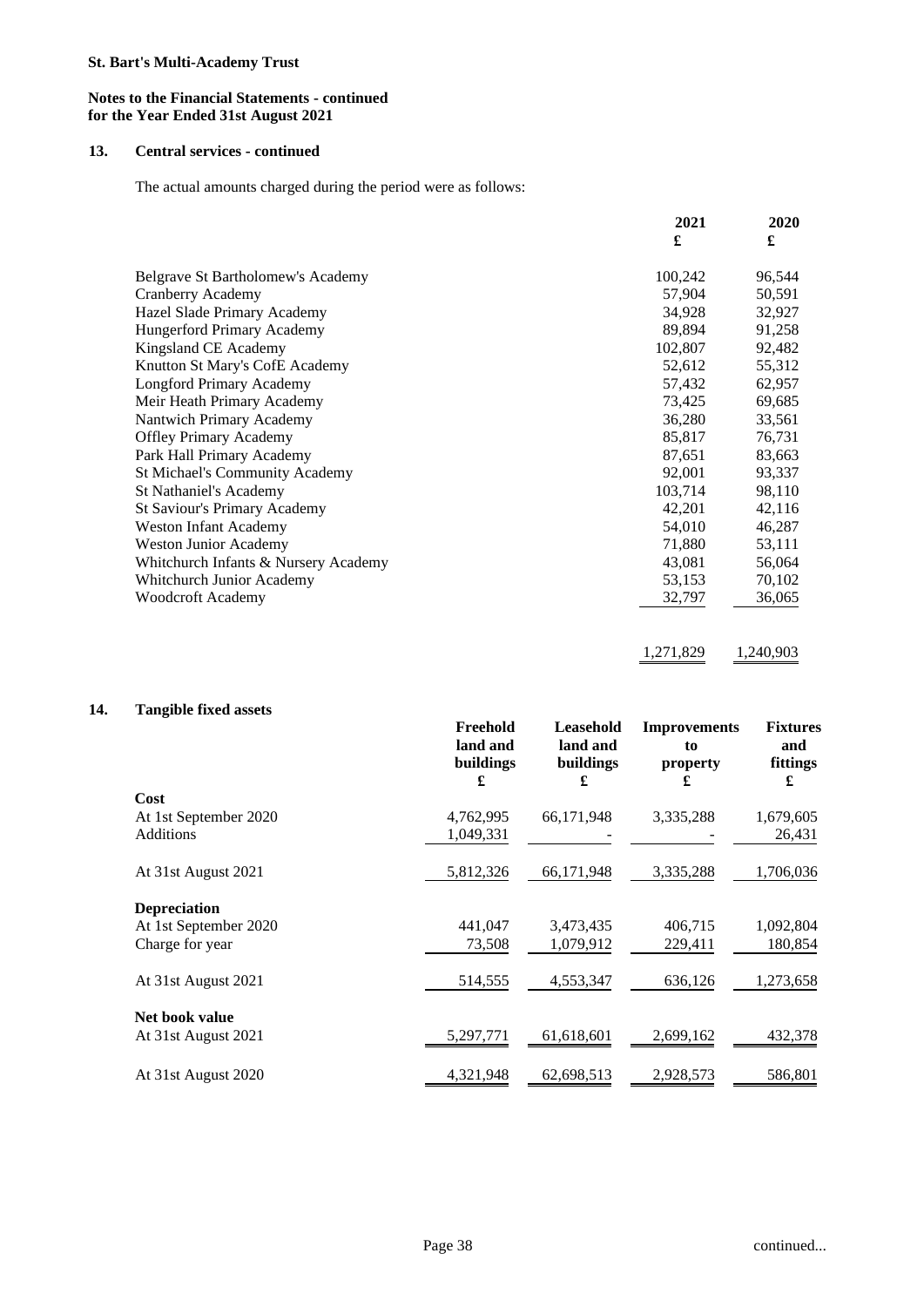### **14. Tangible fixed assets - continued**

| o                     | <b>Motor</b><br>vehicles<br>£ | Computer<br>equipment<br>£ | <b>Assets</b><br>under<br>construction<br>£ | <b>Totals</b><br>£ |
|-----------------------|-------------------------------|----------------------------|---------------------------------------------|--------------------|
| Cost                  |                               |                            |                                             |                    |
| At 1st September 2020 |                               | 1,390,733                  |                                             | 77,340,569         |
| <b>Additions</b>      | 22,000                        | 261,462                    | 2,596,700                                   | 3,955,924          |
| At 31st August 2021   | 22,000                        | 1,652,195                  | 2,596,700                                   | 81,296,493         |
| <b>Depreciation</b>   |                               |                            |                                             |                    |
| At 1st September 2020 |                               | 983,162                    |                                             | 6,397,163          |
| Charge for year       | 2,444                         | 200,024                    |                                             | 1,766,153          |
| At 31st August 2021   | 2,444                         | 1,183,186                  |                                             | 8,163,316          |
| Net book value        |                               |                            |                                             |                    |
| At 31st August 2021   | 19,556                        | 469,009                    | 2,596,700                                   | 73,133,177         |
| At 31st August 2020   |                               | 407,571                    |                                             | 70,943,406         |

The land and buildings from which the Knutton St. Mary's CofE Academy operates is largely owned by the Lichfield Diocese with the playing fields owned by Staffordshire County Council.

Following a review of the lease agreements and discussion with the Diocese, it has been agreed that the risks and rewards of ownership in respect of the land and buildings owned by the Diocese, have not been substantially transferred to the Academy Trust and therefore not capitalised on the balance sheet.

The above is in line with advice provided by the Diocese but is contrary to advice from the ESFA. Whilst the Diocese are in discussion with the ESFA to agree how such assets should be treated and disclosed, the Trust has determined that they should be accounted for in accordance with the instructions of the Diocese.

During 2015-16, the Trust commissioned a professional valuation of the land and buildings owned by the Diocese. The land and buildings were valued at £3,225,000.

#### **15. Stocks**

|               | 31/8/21 | 31/8/20 |
|---------------|---------|---------|
|               | £       |         |
| <b>Stocks</b> | 9,430   | 11,771  |
|               |         |         |

### **16. Debtors: amounts falling due within one year**

|                                | J1/0/41   | 31/0/40   |
|--------------------------------|-----------|-----------|
|                                | £         |           |
| Trade debtors                  | 87.550    | 231,196   |
| Other debtors                  | 41,035    | 34,489    |
| <b>VAT</b>                     | 645,948   | 352,020   |
| Prepayments and accrued income | 1,603,726 | 1,168,908 |
|                                | 2,378,259 | 1,786,613 |

**31/8/21 31/8/20**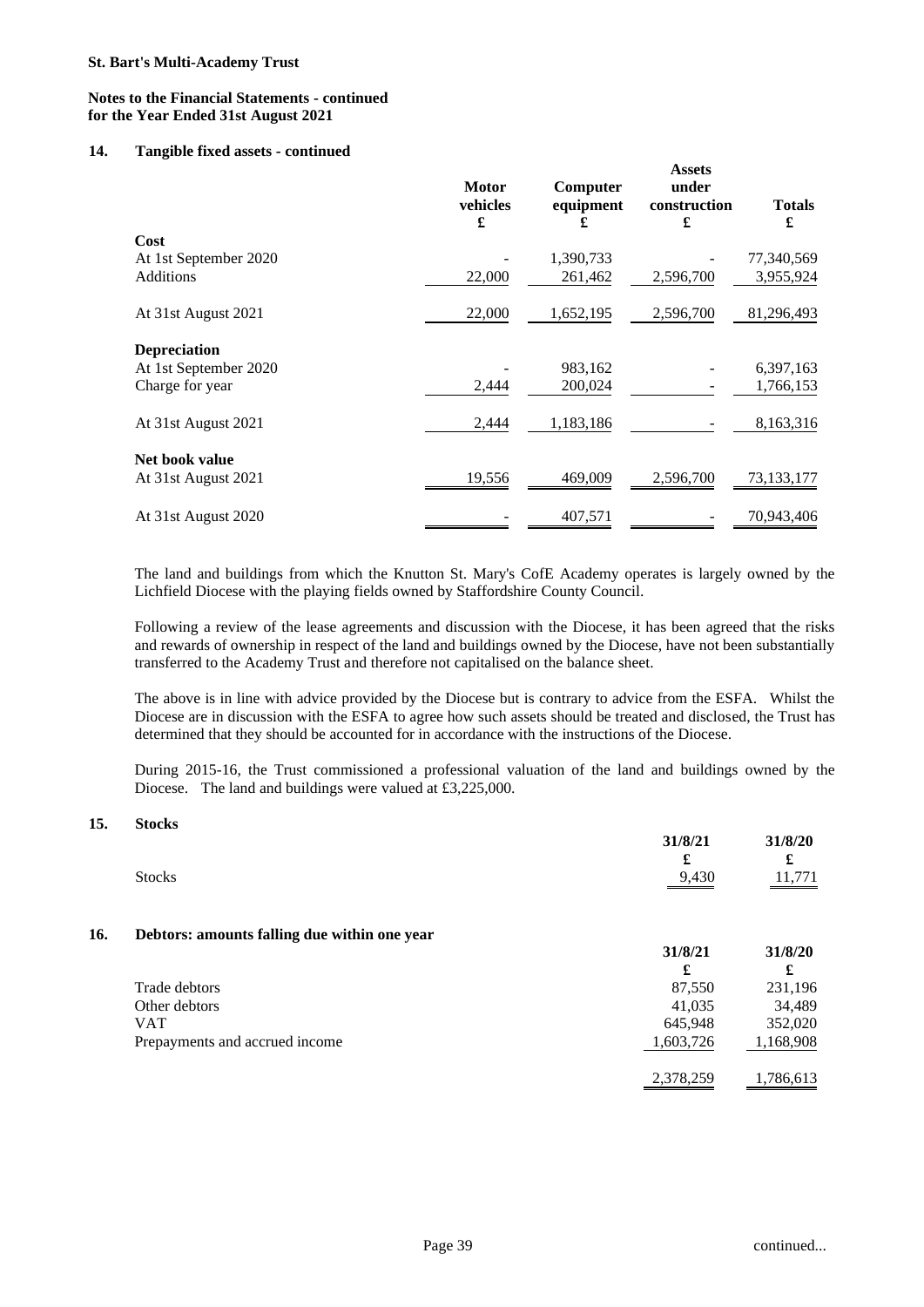#### **Notes to the Financial Statements - continued for the Year Ended 31st August 2021**

#### **17. Creditors: amounts falling due within one year**

|                                 | <u>JII JI HA</u> | <i><u>JII ULIV</u></i> |
|---------------------------------|------------------|------------------------|
|                                 | £                |                        |
| Trade creditors                 | 1,625,789        | 507,009                |
| Social security and other taxes | 399,012          | 371,148                |
| Other creditors                 | 488.741          | 488.274                |
| Accruals and deferred income    | 2,826,871        | 1,616,042              |
|                                 | 5,340,413        | 2.982,473              |

#### **Deferred Income**

|                                          | 2021<br>£  | 2020<br>£  |
|------------------------------------------|------------|------------|
| Deferred income as at 1st September 2020 | 513,143    | 428,427    |
| Resources deferred in the year           | 713.787    | 513,143    |
| Amounts released from previous years     | (513, 143) | (428, 427) |
| Deferred income as at 31st August 2021   | 713,787    | 513,143    |

At the balance sheet date, the Trust was holding funds received in advance from the ESFA in respect of the Universal Infant Free School Meals commencing in September 2021. Additionally, Early Years funding was held which related to 2021/22, and trip monies received were held in respect of trips due to take place in 2021/22.

Other Creditors - see note below.

#### **18. Creditors: amounts falling due after more than one year**

|                 | $J$ $I$ $J$ $I$ $I$ | J10/20           |
|-----------------|---------------------|------------------|
|                 |                     |                  |
| Other creditors | 54.390              | 82,551<br>______ |

Included within other creditors for year ended 31/8/21 are credit balances in respect of Salix loans as part of the Condition Improvement Fund Grant received during this and previous years. The total amount of the loans was £105,043.

## **19. Movement in funds**

|                                 | At $1.9.20$<br>£ | <b>Net</b><br>movement<br>in funds<br>£ | <b>Transfers</b><br>between<br>funds<br>£ | At<br>31.8.21<br>£ |
|---------------------------------|------------------|-----------------------------------------|-------------------------------------------|--------------------|
| <b>Restricted general funds</b> |                  |                                         |                                           |                    |
| General Annual Grant (GAG)      | 680,870          | 2,038,353                               | (2,719,223)                               |                    |
| Pension deficit                 | (19,026,000)     | (6,997,000)                             |                                           | (26,023,000)       |
| Restricted fixed asset funds    | 70,943,407       | (529, 543)                              | 2,719,223                                 | 73,133,177         |
|                                 | 52,598,277       | (5,488,100)                             |                                           | 47,110,177         |
| <b>Unrestricted fund</b>        |                  |                                         |                                           |                    |
| Unrestricted fund               | 4,736,069        | 31,616                                  |                                           | 4,767,685          |
| <b>TOTAL FUNDS</b>              | 57,334,346       | (5,456,484)                             |                                           | 51,877,862         |

**31/8/21 31/8/20**

**31/8/21 31/8/20**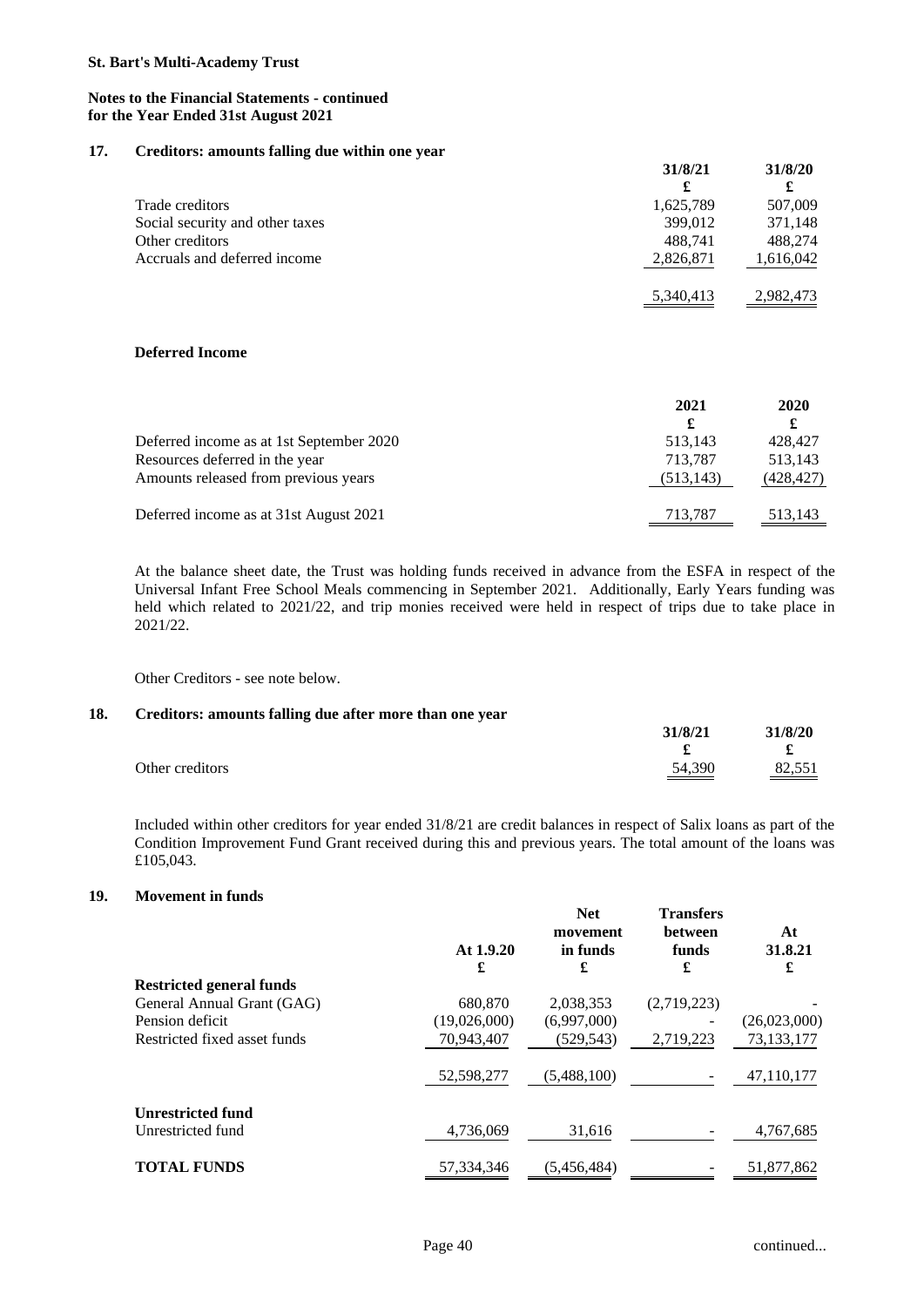### **Notes to the Financial Statements - continued for the Year Ended 31st August 2021**

## **19. Movement in funds - continued**

Net movement in funds, included in the above are as follows:

|                                 | Incoming<br>resources<br>£ | <b>Resources</b><br>expended<br>£ | <b>Gains</b> and<br>losses<br>£ | <b>Movement</b><br>in funds<br>£ |
|---------------------------------|----------------------------|-----------------------------------|---------------------------------|----------------------------------|
| <b>Restricted general funds</b> |                            |                                   |                                 |                                  |
| General Annual Grant (GAG)      | 24, 121, 762               | (22,083,409)                      |                                 | 2,038,353                        |
| Other DfE / EFA grants          | 4,304,461                  | (4,304,461)                       |                                 |                                  |
| Local Authority grants          | 2,942,134                  | (2,942,134)                       |                                 |                                  |
| Other                           | 576,322                    | (576, 322)                        |                                 |                                  |
| Pension deficit                 |                            | (1,707,000)                       | (5,290,000)                     | (6,997,000)                      |
| Restricted fixed asset funds    | 1,236,710                  | (1,766,163)                       |                                 | (529, 143)                       |
|                                 | 33,181,389                 | (33,379,489)                      | (5,290,000)                     | (5,488,100)                      |
| <b>Unrestricted fund</b>        |                            |                                   |                                 |                                  |
| Unrestricted fund               | 796,388                    | (764, 772)                        |                                 | 31,616                           |
|                                 |                            |                                   |                                 |                                  |
| <b>TOTAL FUNDS</b>              | 33.977.777                 | (34.144.261)                      | (5,290,000)                     | (5,456,484)                      |

## **Comparatives for movement in funds**

|                                 | At 1.9.19<br>£ | <b>Net</b><br>movement<br>in funds<br>£ | <b>Transfers</b><br>between<br>funds<br>£ | At<br>31.8.20<br>£ |
|---------------------------------|----------------|-----------------------------------------|-------------------------------------------|--------------------|
| <b>Restricted general funds</b> |                |                                         |                                           |                    |
| General Annual Grant (GAG)      | 12.956         | 762,379                                 | (94, 465)                                 | 680,870            |
| Pension deficit                 | (16, 457, 000) | (2,569,000)                             |                                           | (19,026,000)       |
| Restricted fixed asset funds    | 68, 361, 240   | 2,487,702                               | 94,465                                    | 70,943,407         |
|                                 | 51,917,196     | 681,081                                 |                                           | 52,598,277         |
| <b>Unrestricted fund</b>        |                |                                         |                                           |                    |
| Unrestricted fund               | 3,877,256      | 858,813                                 |                                           | 4,736,069          |
|                                 |                |                                         |                                           |                    |
| <b>TOTAL FUNDS</b>              | 55,794,452     | 1,539,894                               |                                           | 57,334,346         |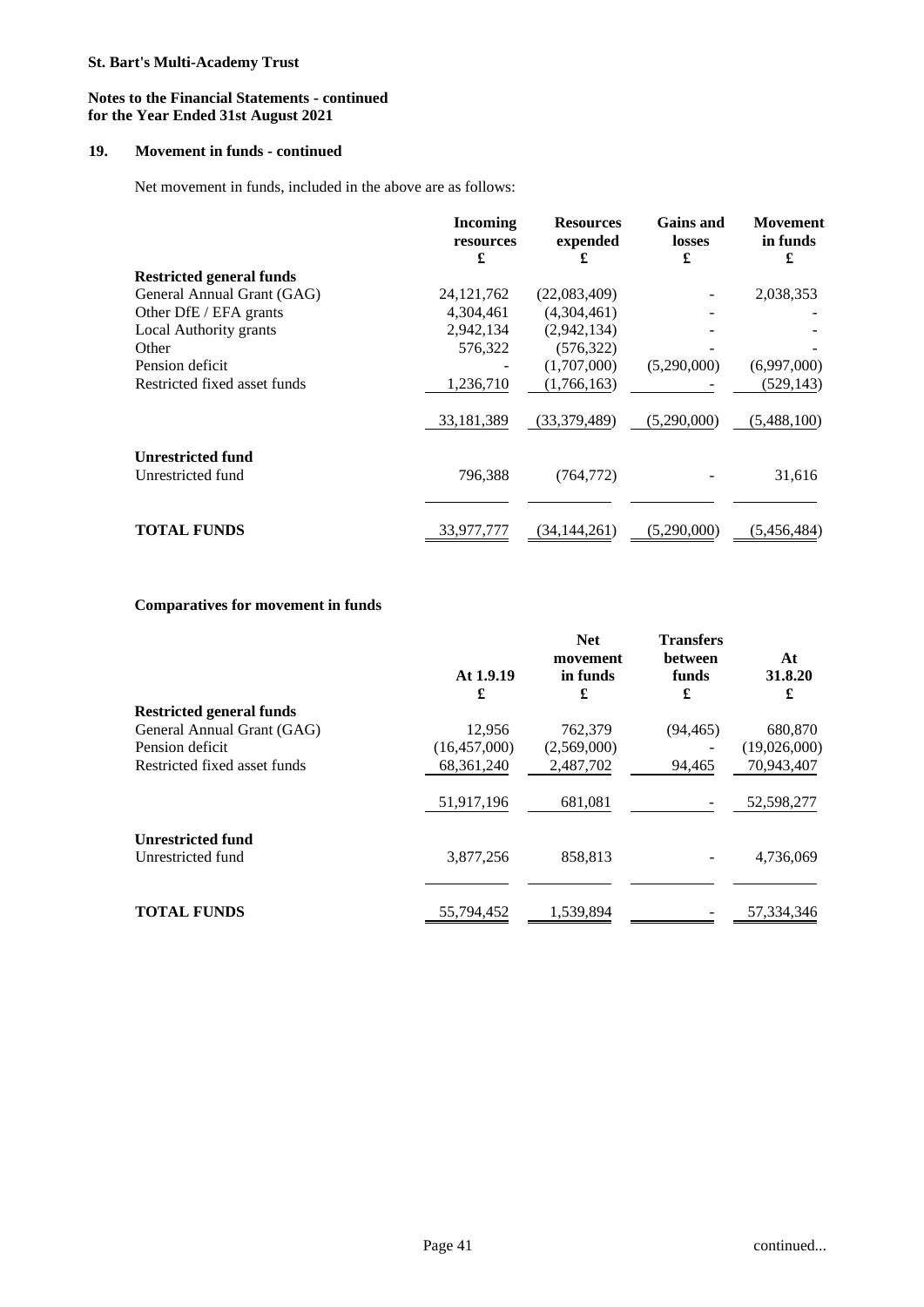#### **Notes to the Financial Statements - continued for the Year Ended 31st August 2021**

#### **19. Movement in funds - continued**

Comparative net movement in funds, included in the above are as follows:

|                                 | Incoming<br>resources<br>£ | <b>Resources</b><br>expended<br>£ | <b>Gains and</b><br>losses<br>£ | Movement<br>in funds<br>£ |
|---------------------------------|----------------------------|-----------------------------------|---------------------------------|---------------------------|
| <b>Restricted general funds</b> |                            |                                   |                                 |                           |
| General Annual Grant (GAG)      | 22,733,996                 | (21, 971, 617)                    |                                 | 762,379                   |
| Other DfE / EFA grants          | 5,347,960                  | (5,347,960)                       |                                 |                           |
| Local Authority grants          | 2,865,185                  | (2,865,185)                       |                                 |                           |
| Other                           | 622,922                    | (622, 922)                        |                                 |                           |
| Pension deficit                 | (318,000)                  | (1,711,000)                       | (540,000)                       | (2,569,000)               |
| Restricted fixed asset funds    | 3,744,551                  | (1,256,849)                       |                                 | 2,487,702                 |
|                                 | 34.996.614                 | (33,775,533)                      | (540,000)                       | 681,081                   |
| <b>Unrestricted fund</b>        |                            |                                   |                                 |                           |
| Unrestricted fund               | 858,813                    |                                   |                                 | 858,813                   |
|                                 |                            |                                   |                                 |                           |
| <b>TOTAL FUNDS</b>              | 35,855,427                 | (33,775,533)                      | (540,000)                       | 1,539,894                 |

#### **Purposes of unrestricted funds**

Included in unrestricted funds includes the surplus on conversion from a local authority school, income from outsourcing of staff and other income generated from the other small donations, etc. which carry no specific restrictions. These funds are available for the academy trust to use as deemed appropriate.

#### **Purposes of restricted funds**

The General Annual Grant represents the grant funding received from the ESFA in order to cover the on-going costs of the academy trust. Under the funding agreement with the Secretary of State, the academy trust was not subject to a limit on the amount of GAG that it could carry forward at 31 August 2021.

The start-up grant is funding received from the ESFA in connection with the new Academies joining the Trust.

Other DfE/ESFA grants received include amounts for Pupil Premium, UIFSM and from the Condition Improvement Fund.

Local Authority grants include nursery / early years funding as well as funding to support children with special education needs.

#### **Purposes of restricted fixed assets funds**

The restricted fixed assets funds reflects resources received by the academy trust to acquire assets for continuing use and furtherance of the trust's aims and objectives. Resources expended reflect the associated depreciation charges as set out on the accounting policies.

#### **Analysis of academies by fund balance**

Fund balances at 31 August 2021 were allocated as follows:

|                                    | 31/8/21  | 31/8/20   |
|------------------------------------|----------|-----------|
|                                    | £        |           |
| Belgrave St Bartholomew's Academy  | 501,260  | 755,052   |
| Britannia Teaching School Alliance | 236,412  | 137,034   |
| Cranberry Academy                  | 13.701   | (62, 733) |
| Hazel Slade Primary Academy        | 82,587   | 193.141   |
| Hungerford Primary Academy         | 223,034  | 109,061   |
| Kingsland CE Academy               | (76,956) | (48, 824) |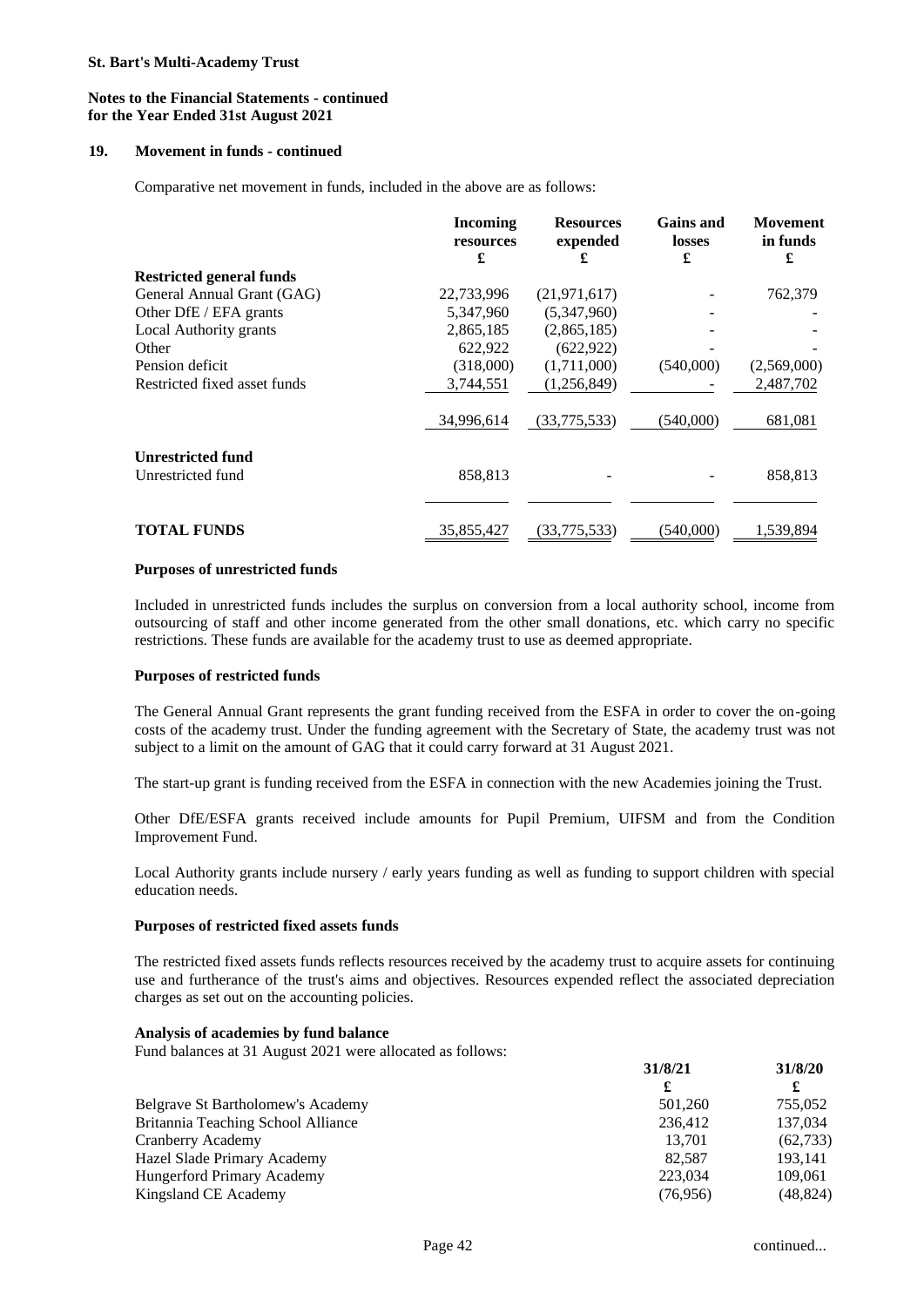### **19. Movement in funds - continued**

| Knutton St Mary's CofE Academy                | 226,229      | 426,954      |
|-----------------------------------------------|--------------|--------------|
| Longford Primary Academy                      | 151,136      | 143,336      |
| Meir Heath Academy                            | 164,992      | 155,780      |
| Nantwich Primary Academy                      | 101,512      | 140,030      |
| <b>Offley Primary Academy</b>                 | 301,506      | 617,968      |
| Park Hall Academy                             | 609,495      | 440,504      |
| <b>St Michael's Community Academy</b>         | 180,153      | 361,546      |
| St Nathaniel's Academy                        | 640,611      | 413,177      |
| <b>St Saviour's CofE Academy</b>              | 57,335       | 129,666      |
| <b>Weston Infant Academy</b>                  | 107,560      | 10,433       |
| <b>Weston Junior Academy</b>                  | 145,623      | 212,998      |
| Whitchurch CE Infant & Nursery Academy        | 255,504      | 216,129      |
| Whitchurch CofE Junior Academy                | 195,348      | 153,138      |
| <b>Woodcroft Academy</b>                      | 170,094      | 127,602      |
| Central                                       | 480,549      | 784,947      |
| Total before fixed assets and pension reserve | 4,767,685    | 5,416,939    |
|                                               |              |              |
| Restricted fixed assets funds                 | 73,133,177   | 70,943,407   |
| Pension reserve                               | (26,023,000) | (19,026,000) |
| Total                                         | 51,877,862   | 57,334,346   |

## **Analysis of academies by cost**

Expenditure incurred by each academy during the period was as follows:

|                                    | Teaching and             |           |                         |             |            |
|------------------------------------|--------------------------|-----------|-------------------------|-------------|------------|
|                                    | educationalOther support |           | Other costs             |             |            |
|                                    | support staff            |           | staff costs Educational | (excluding) |            |
|                                    | costs                    |           | supplies                | dep'n)      | Total      |
|                                    | £                        | £         | £                       | £           | £          |
| Belgrave St Bartholomew's Academy  | 1,873,014                | 143,729   | 169,733                 | 361,797     | 2,548,273  |
| Britannia Teaching School Alliance | 151,228                  | 1,107     | 15,520                  | 78,837      | 246,692    |
| Cranberry Academy                  | 1,023,194                | 105,213   | 65,681                  | 176,650     | 1,370,738  |
| Hazel Slade Primary Academy        | 562,129                  | 98,020    | 22,946                  | 131,831     | 814,926    |
| Hungerford Primary Academy         | 1,568,519                | 229,465   | 50,120                  | 187,649     | 2,035,753  |
| Kingsland CE Academy               | 1,649,855                | 185,128   | 110,889                 | 620,984     | 2,566,856  |
| Knutton St Mary's CofE Academy     | 796.459                  | 136.987   | 37.896                  | 136.553     | 1,107,895  |
| <b>Longford Primary Academy</b>    | 866,605                  | 105,774   | 49,960                  | 211,534     | 1,233,873  |
| Meir Heath Academy                 | 1,095,554                | 117,378   | 41,534                  | 212,299     | 1,466,765  |
| Nantwich Primary Academy           | 642,192                  | 106,268   | 29,311                  | 110,834     | 888,605    |
| <b>Offley Primary Academy</b>      | 1,406,337                | 183,037   | 68,235                  | 215,172     | 1,872,781  |
| Park Hall Academy                  | 1,481,956                | 136,967   | 49,750                  | 320,852     | 1,989,525  |
| St Michael's Community Academy     | 1,589,304                | 197,490   | 124,764                 | 221,711     | 2,133,269  |
| St Nathaniel's Academy             | 1,617,091                | 174,480   | 81,240                  | 431,466     | 2,304,277  |
| <b>St Saviours' CofE Academy</b>   | 634,330                  | 100,163   | 33,212                  | 129,707     | 897,412    |
| Weston Infant Academy              | 668,992                  | 77,494    | 28,073                  | 191,404     | 965,963    |
| Weston Junior Academy              | 801,243                  | 143,873   | 39,108                  | 200,957     | 1,185,181  |
| Whitchurch CE Inf/Nursery Academy  | 927,710                  | 157,829   | 47,311                  | 194,768     | 1,327,618  |
| Whitchurch CofE Junior Academy     | 1,087,625                | 133,878   | 59,224                  | 241,413     | 1,522,140  |
| <b>Woodcroft Academy</b>           | 513,613                  | 64,584    | 32,604                  | 127,026     | 737,827    |
| Central                            | 504.946                  | 440,792   | 14,643                  | 494,360     | 1,454,741  |
| Pension                            |                          |           |                         | 1,707,000   | 1,707,000  |
|                                    | 21,461,896               | 3,039,656 | 1,171,754               | 6,704,804   | 32,378,110 |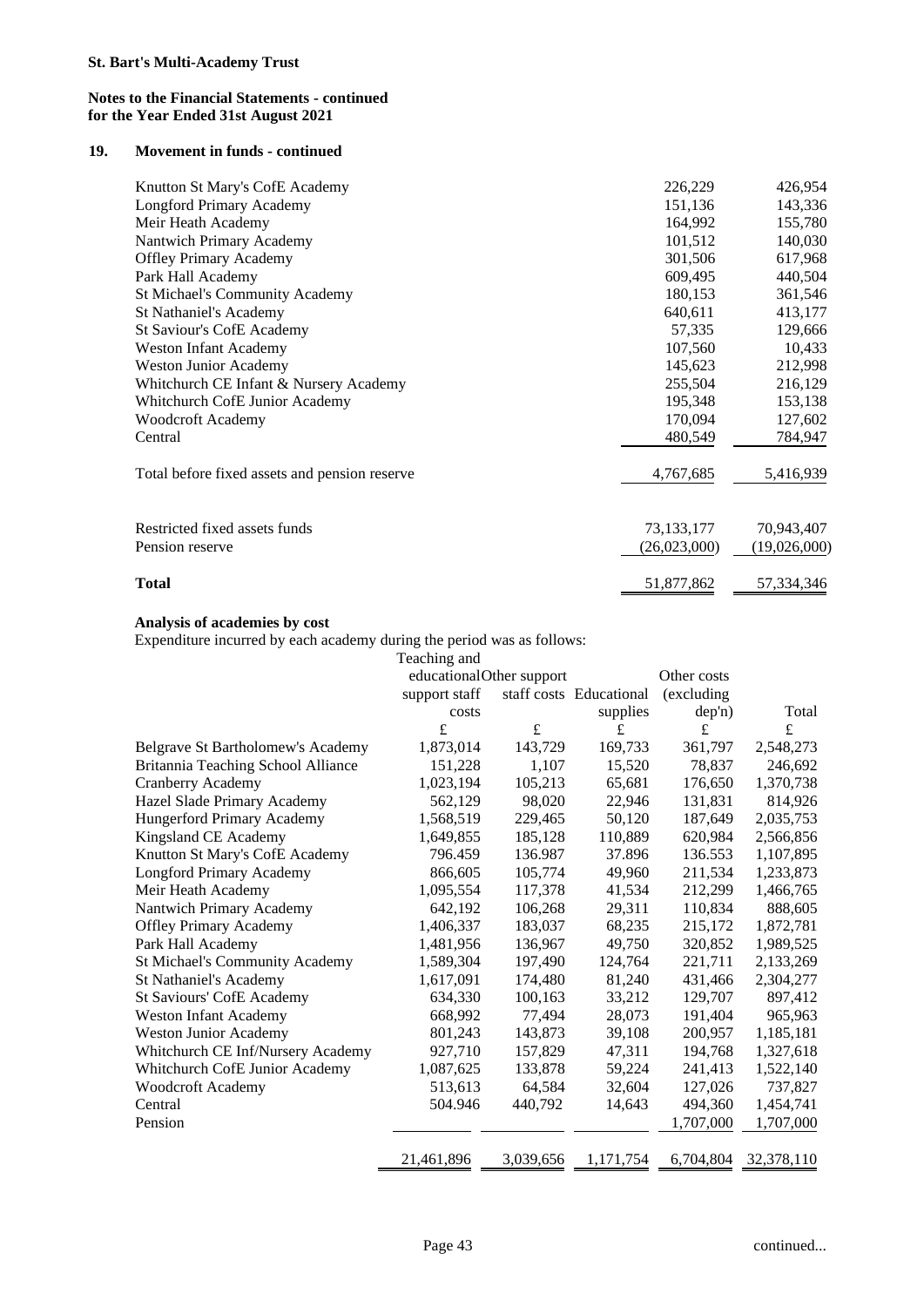### **20. Pension and similar obligations**

The academy trust's employees belong to two principal pension schemes: the Teachers' Pension Scheme England and Wales (TPS) for academic and related staff; and the Local Government Pension Scheme (LGPS) for non-teaching staff, which is managed by Stafforshire County Council, Cheshire West and Chester Council and Shropshire County Council. Both are multi-employer defined benefit schemes.

The latest actuarial valuation of the TPS related to the period ended 31 March 2016 and of the LGPS to the period ended 31 March 2019.

There were no outstanding or prepaid contributions at either the beginning or the end of the financial year.

### **Teachers' pension scheme**

The Teachers' Pension Scheme (TPS) is a statutory, contributory, defined benefit scheme, governed by the Teachers' Pension Scheme Regulations 2014. Membership is automatic for teachers in academies. All teachers have the option to opt-out of the TPS following enrolment.

The TPS is an unfunded scheme to which both the member and employer makes contributions, as a percentage of salary - these contributions are credited to the Exchequer. Retirement and other pension benefits are paid by public funds provided by Parliament.

### **Valuation of the teachers' pension scheme**

The Government Actuary, using normal actuarial principles, conducts a formal actuarial review of the TPS in accordance with the Public Service Pensions (Valuations and Employer Cost Cap) Directions 2014 published by HM Treasury every 4 years. The aim of the review is to specify the level of future contributions. Actuarial scheme valuations are dependent on assumptions about the value of future costs, design of benefits and many other factors. The latest actuarial valuation of the TPS was carried out as at 31 March 2016. The valuation report was published by the Department for Education on 5 March 2019. The key elements of the valuation and subsequent consultation are:

- employer contribution rates set at 23.68% of pensionable pay (including a 0.08% administration levy)
- total scheme liabilities (pensions currently in payment and the estimated cost of future benefits) for service to the effective date of £218,100 million and notional assets (estimated future contributions together with the notional investments held at the valuation date) of £196,100 million, giving a notional past service deficit of £22,000 million
- the SCAPE rate, set by HMT, is used to determine the notional investment return. The current SCAPE rate is 2.4% above the rate of CPI. The assumed real rate of return is 2.4% in excess of prices and 2% in excess of earnings. The rate of real earnings growth is assumed to be 2.2%. The assumed nominal rate of return including earnings growth is 4.45%.

The next valuation result is due to be implemented from 1 April 2023.

The employer's pension costs paid to TPS in the period amounted to £2,654,942 (2020 - £2,505,182).

A copy of the valuation report and supporting documentation is on the Teachers' Pensions website.

Under the definitions set out in FRS 102, the TPS is an unfunded multi-employer pension scheme. The academy trust has accounted for its contributions to the scheme as if it were a defined contribution scheme. The academy trust has set out above the information available on the scheme.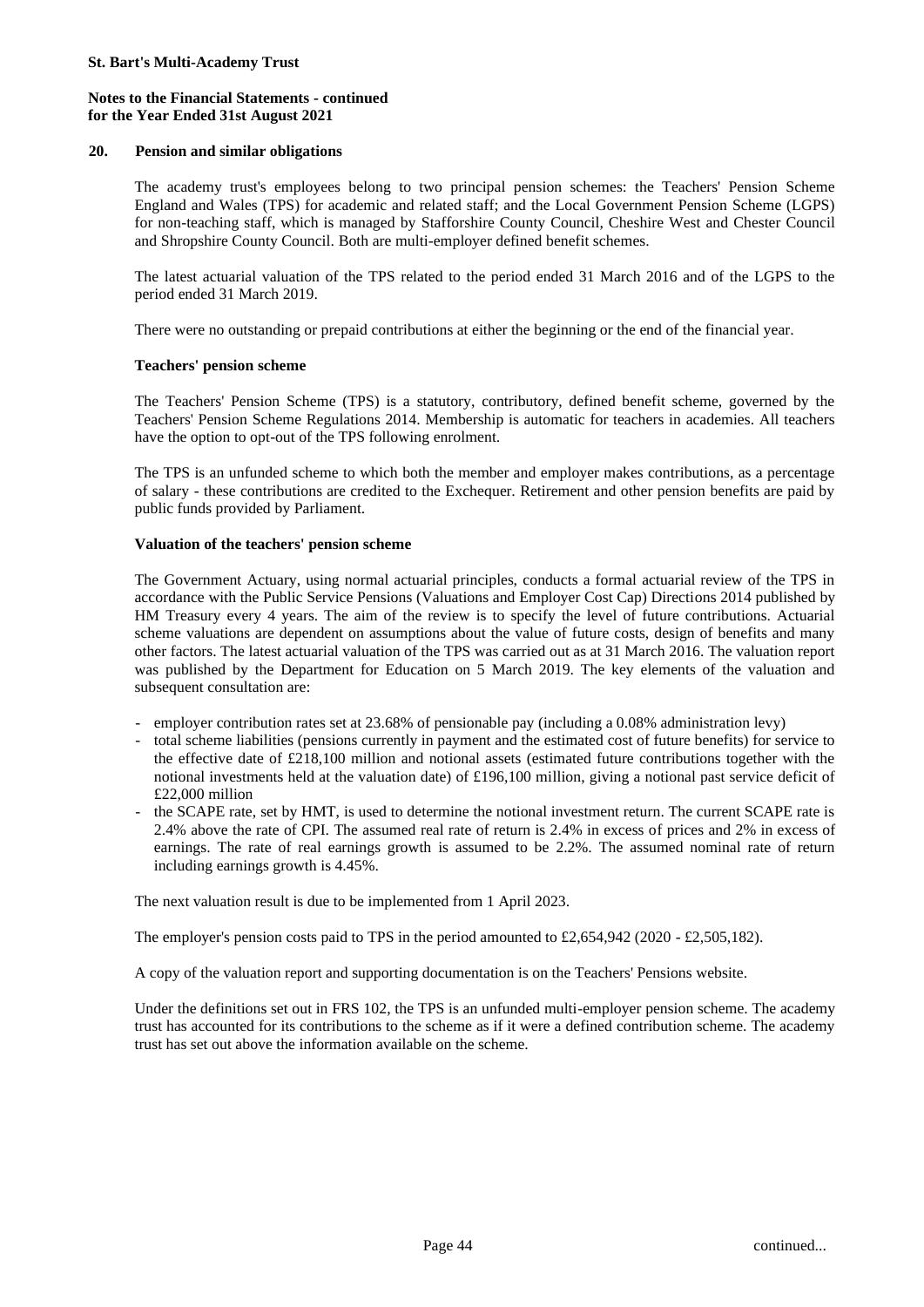### **20. Pension and similar obligations - continued**

### **Local government pension scheme**

The LGPS is a funded defined benefit pension scheme, with the assets held in separate trustee-administered funds. The total contribution made for the year ended 31st August 2021 was £1,920,769 (2020 - £2,007,143), of which employer's contributions totalled £1,533,853 (2020 - £1,614,200). and employees' contributions totalled £386,916 (2020 - £392,943). The agreed contribution rates for future years are 26.7/27.2 per cent (Staffordshire), 19% (Cheshire) and 17.4%/18.2% (Shropshire) for employers and the contribution for employees is dependent on salary banding.

Parliament has agreed, at the request of the Secretary of State for Education, to a guarantee that, in the event of an academy trust closure, outstanding Local Government Pension Scheme liabilities would be met by the Department for Education. The guarantee came into force on 18 July 2013.

| Fund                                                             | <b>Administering Authority</b>                      | For:                                                                                                                                                                                                                                                                                                                             |                                                         |  |
|------------------------------------------------------------------|-----------------------------------------------------|----------------------------------------------------------------------------------------------------------------------------------------------------------------------------------------------------------------------------------------------------------------------------------------------------------------------------------|---------------------------------------------------------|--|
| <b>Cheshire Pension Fund Investment</b><br><b>Strategy A</b>     | <b>Cheshire West and Chester</b><br>Council         | Cranberry Academy<br>St Michael's Community Academy<br>Nantwich Primary Academy<br><b>Offley Primary Academy</b><br>Hungerford Primary Academy                                                                                                                                                                                   |                                                         |  |
| <b>Staffordshire Pension Fund</b>                                | Staffordshire County Council St Nathaniel's Academy | Knutton St Mary's C of E Academy<br>Park Hall Academy<br><b>St Saviour's Primary Academy</b><br>Meir Heath Primary Academy<br>Belgrave St Bartholomew's Academy<br>Kingsland CE Academy<br><b>Longford Primary Academy</b><br>Hazel Slade Primary Academy<br>Weston Infant Academy<br>Weston Junior Academy<br>Woodcroft Academy |                                                         |  |
| Shropshire Pension Fund                                          | Shropshire County Council                           | Whitchurch Infants & Nursery School<br>Whitchurch Junior School                                                                                                                                                                                                                                                                  |                                                         |  |
| The amounts recognised in the Balance Sheet are as follows:      |                                                     | 31/8/21<br>£                                                                                                                                                                                                                                                                                                                     | <b>Defined benefit</b><br>pension plans<br>31/8/20<br>£ |  |
| Present value of funded obligations<br>Fair value of plan assets |                                                     | (49, 466, 000)<br>23,443,000                                                                                                                                                                                                                                                                                                     | (37,254,000)<br>18,228,000                              |  |
| Present value of unfunded obligations                            |                                                     | (26,023,000)                                                                                                                                                                                                                                                                                                                     | (19,026,000)                                            |  |
| Deficit                                                          |                                                     | (26,023,000)                                                                                                                                                                                                                                                                                                                     | (19,026,000)                                            |  |
| Net liability                                                    |                                                     | (26,023,000)                                                                                                                                                                                                                                                                                                                     | (19,026,000)                                            |  |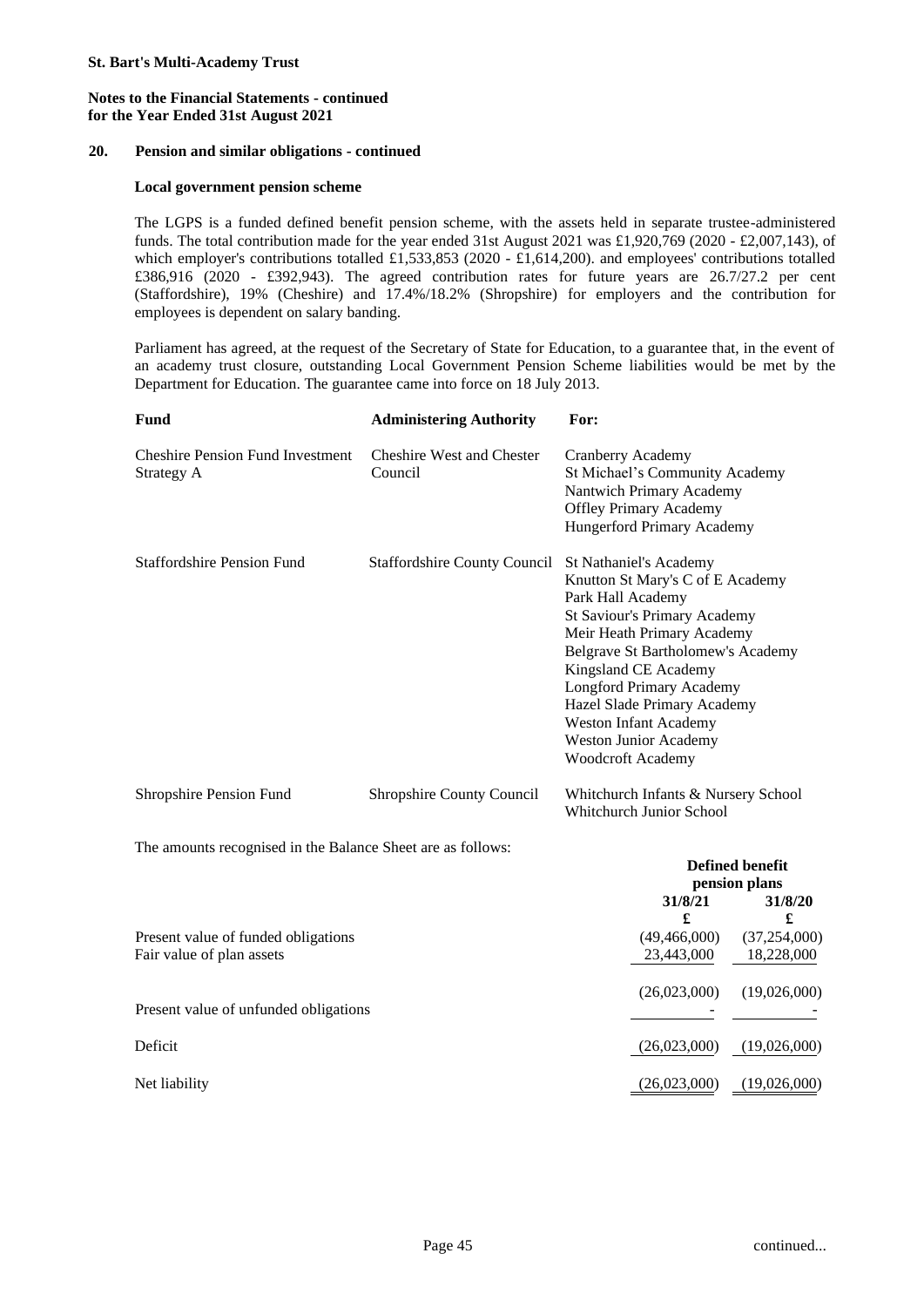### **Notes to the Financial Statements - continued for the Year Ended 31st August 2021**

## **20. Pension and similar obligations - continued**

The amounts recognised in the Statement of Financial Activities are as follows:

|                                                       | Defined benefit<br>pension plans |                |
|-------------------------------------------------------|----------------------------------|----------------|
|                                                       | 31/8/21                          | 31/8/20        |
| Current service cost                                  | £<br>3,006,000                   | £<br>3,098,000 |
| Net interest from net defined benefit asset/liability | 660,000                          | 617,000        |
|                                                       |                                  |                |
|                                                       | 3,666,000                        | 3,715,000      |

Changes in the present value of the defined benefit obligation are as follows:

|                                                                | Defined benefit<br>pension plans |              |
|----------------------------------------------------------------|----------------------------------|--------------|
|                                                                | 31/8/21<br>£                     | 31/8/20<br>£ |
| Opening defined benefit obligation                             | 37,254,000                       | 30,800,000   |
| Current service cost                                           | 3,006,000                        | 3,098,000    |
| Contributions by scheme participants                           | 387,000                          | 393,000      |
| Interest cost                                                  | 660,000                          | 617,000      |
| Benefits paid                                                  | (233,000)                        | (120,000)    |
| Business combinations                                          |                                  | 923,000      |
| Actuarial (gains)/losses from changes in financial assumptions | 8,392,000                        | 1,543,000    |
|                                                                | 49,466,000                       | 37,254,000   |

Changes in the fair value of scheme assets are as follows:

|                                                   | <b>Defined benefit</b><br>pension plans |            |
|---------------------------------------------------|-----------------------------------------|------------|
|                                                   | 31/8/21<br>£                            | 31/8/20    |
| Opening fair value of scheme assets               | 18,228,000                              | 14,343,000 |
| Contributions by employer                         | 1,634,000                               | 1,709,000  |
| Contributions by scheme participants              | 387,000                                 | 393,000    |
| Interest income on plan assets                    | 325,000                                 | 295,000    |
| Benefits paid                                     | (233,000)                               | (120,000)  |
| <b>Business combinations</b>                      |                                         | 605,000    |
| Return on plan assets (excluding interest income) | 3,102,000                               | 1,003,000  |
|                                                   | 23,443,000                              | 18,228,000 |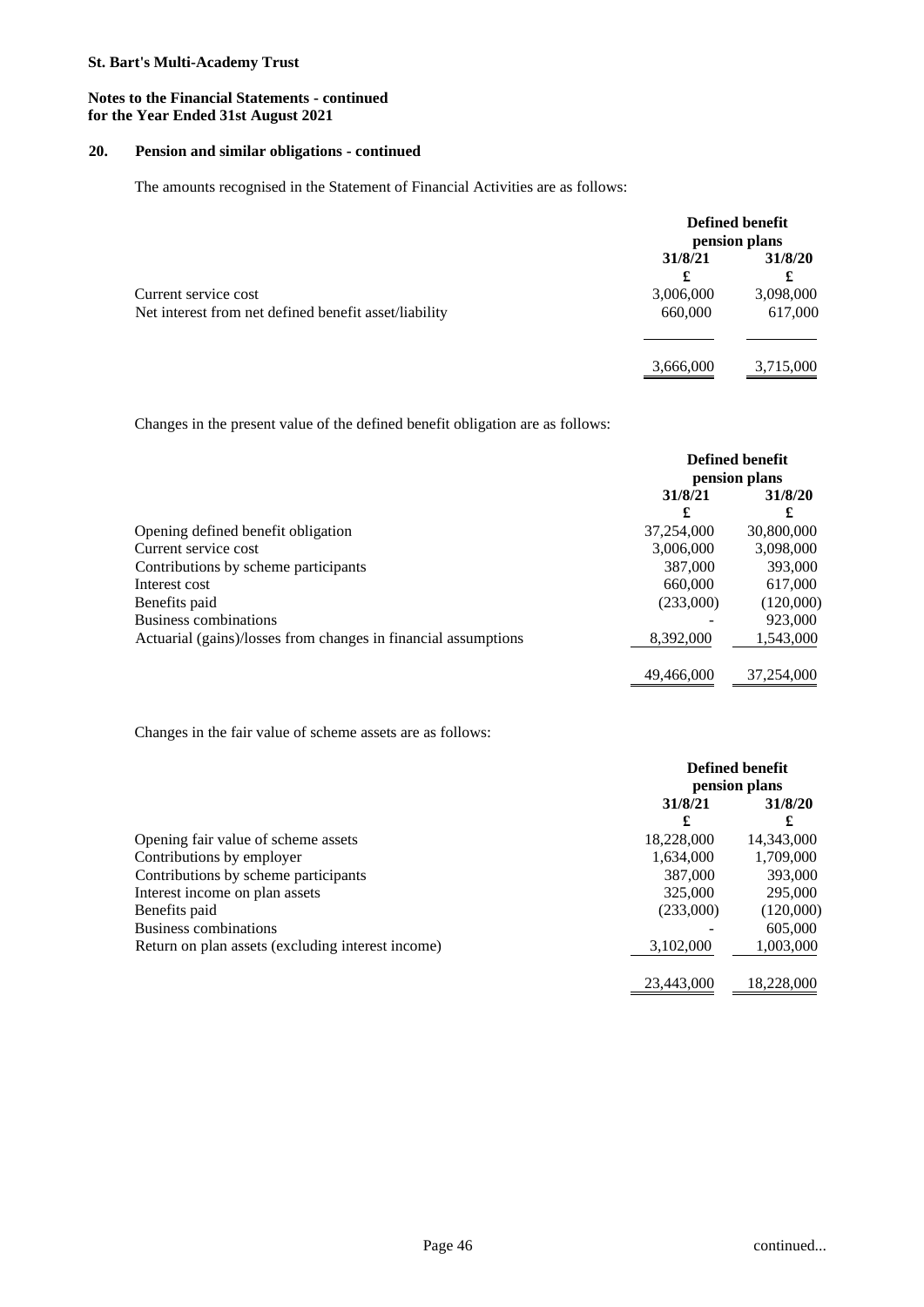### **Notes to the Financial Statements - continued for the Year Ended 31st August 2021**

#### **20. Pension and similar obligations - continued**

The amounts recognised in other recognised gains and losses are as follows:

|                                                                | Defined benefit<br>pension plans |             |
|----------------------------------------------------------------|----------------------------------|-------------|
|                                                                | 31/8/21                          | 31/8/20     |
|                                                                | £                                |             |
| Actuarial (gains)/losses from changes in financial assumptions | (8,392,000)                      | (1,543,000) |
| Return on plan assets (excluding interest income)              | 3,102,000                        | 1,003,000   |
|                                                                | (5,290,000)                      | (540,000)   |

The major categories of scheme assets as amounts of total scheme assets are as follows:

|              | <b>Defined benefit</b><br>pension plans |            |
|--------------|-----------------------------------------|------------|
|              | 31/8/21<br>£                            | 31/8/20    |
| Equities     | 14,728,498                              | 10,952,582 |
| <b>Bonds</b> | 6,059,994                               | 4,868,520  |
| Property     | 1,818,790                               | 1,551,484  |
| Cash         | 622,274                                 | 715,734    |
| Other        | 213,444                                 | 139,680    |
|              | 23,443,000                              | 18,228,000 |

Principal actuarial assumptions at the Balance Sheet date (expressed as weighted averages):

|                                         | 31/8/21 | 31/8/20 |
|-----------------------------------------|---------|---------|
| Discount rate - Staffordshire/Cheshire  | 1.65%   | 1.70%   |
| Future salary increases - Staffordshire | 3.30%   | 2.90%   |
| Future salary increases - Cheshire      | 3.60%   | 2.60%   |
| Future pension increases                | 2.90%   | 2.20%   |
| Future salary increases - Shropshire    | 3.95%   | 3.50%   |
| Discount rate - Shropshire              | 1.70%   | 1.80%   |

| Sensitivity analysis                   |             |             |
|----------------------------------------|-------------|-------------|
|                                        | 31/8/21     | 31/8/20     |
|                                        | £           |             |
| Discount rate $+0.1\%$                 | (1,283,000) | (1,227,000) |
| Discount rate $-0.1\%$                 | 1,285,000   | 1,227,000   |
| Mortality assumption - 1 year increase | 1.944.000   | 410,800     |
| Mortality assumption - 1 year decrease | (1,941,000) | (410,800)   |
| CPI rate $+0.1\%$                      | 1,144,000   | 1,114,000   |
| CPI rate $-0.1\%$                      | (1,142,000) | (1,114,000) |

The current mortality assumptions include sufficient allowance for future improvements in mortality rates. The assumed life expectations on retirement age 65 are: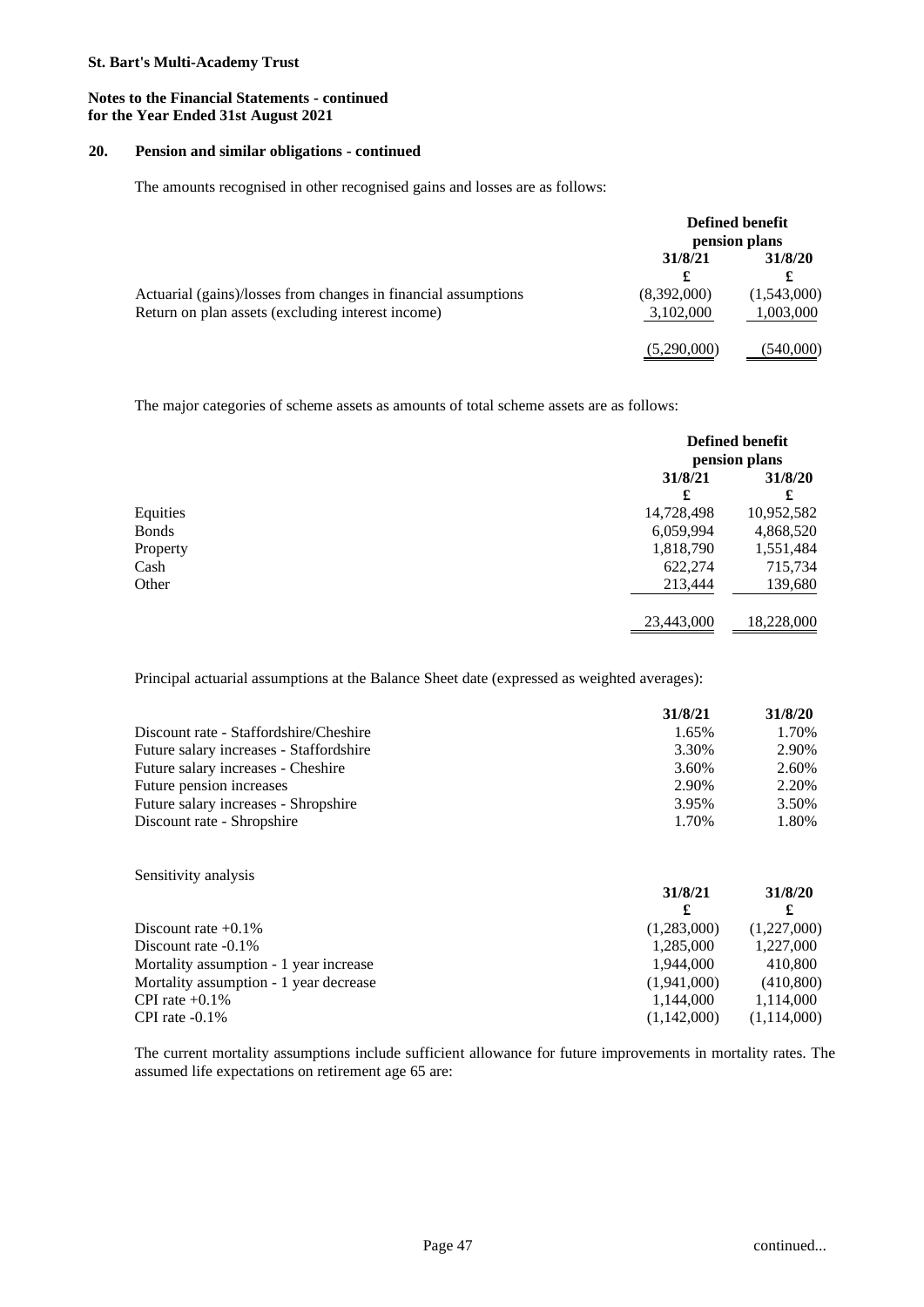### **Notes to the Financial Statements - continued for the Year Ended 31st August 2021**

## **20. Pension and similar obligations - continued**

#### **Staffordshire Pension Fund**

|                                | At 31/8/21 | At 31/8/20 |
|--------------------------------|------------|------------|
| Retiring today                 |            |            |
| Males                          | 21.4       | 21.2       |
| Females                        | 24.0       | 23.6       |
| Retiring in 20 years           |            |            |
| Males                          | 22.5       | 22.1       |
| Females                        | 25.7       | 25.0       |
| <b>Cheshire Pension Fund</b>   |            |            |
|                                | At 31/8/21 | At 31/8/20 |
| Retiring today                 |            |            |
| Males                          | 21.4       | 21.2       |
| Females                        | 24.0       | 23.6       |
| Retiring in 20 years           |            |            |
| Males                          | 22.4       | 21.9       |
| Females                        | 25.7       | 25.0       |
| <b>Shropshire Pension Fund</b> |            |            |
|                                | At 31/8/21 | At 31/8/20 |
| Retiring today                 |            |            |
| Males                          | 23.0       | 22.9       |
| Females                        | 25.1       | 25.0       |

| Retiring in 20 years |      |      |
|----------------------|------|------|
| Males                | 24.3 | 24.2 |
| Females              | 26.7 | 26.6 |

The pension liability is split between the following pension funds as follows:

| The pension magnity to opin between the following pension range as follows. |              |              |
|-----------------------------------------------------------------------------|--------------|--------------|
|                                                                             | At $31/8/21$ | At $31/8/20$ |
|                                                                             |              |              |
| <b>Staffordshire Pension Fund</b>                                           | (17.156,000) | (12,568,000) |
| Cheshire Pension Fund Investment Strategy A                                 | (5.846,000)  | (3,732,000)  |
| <b>Shropshire County Pension Fund</b>                                       | (3.021.000)  | (2,726,000)  |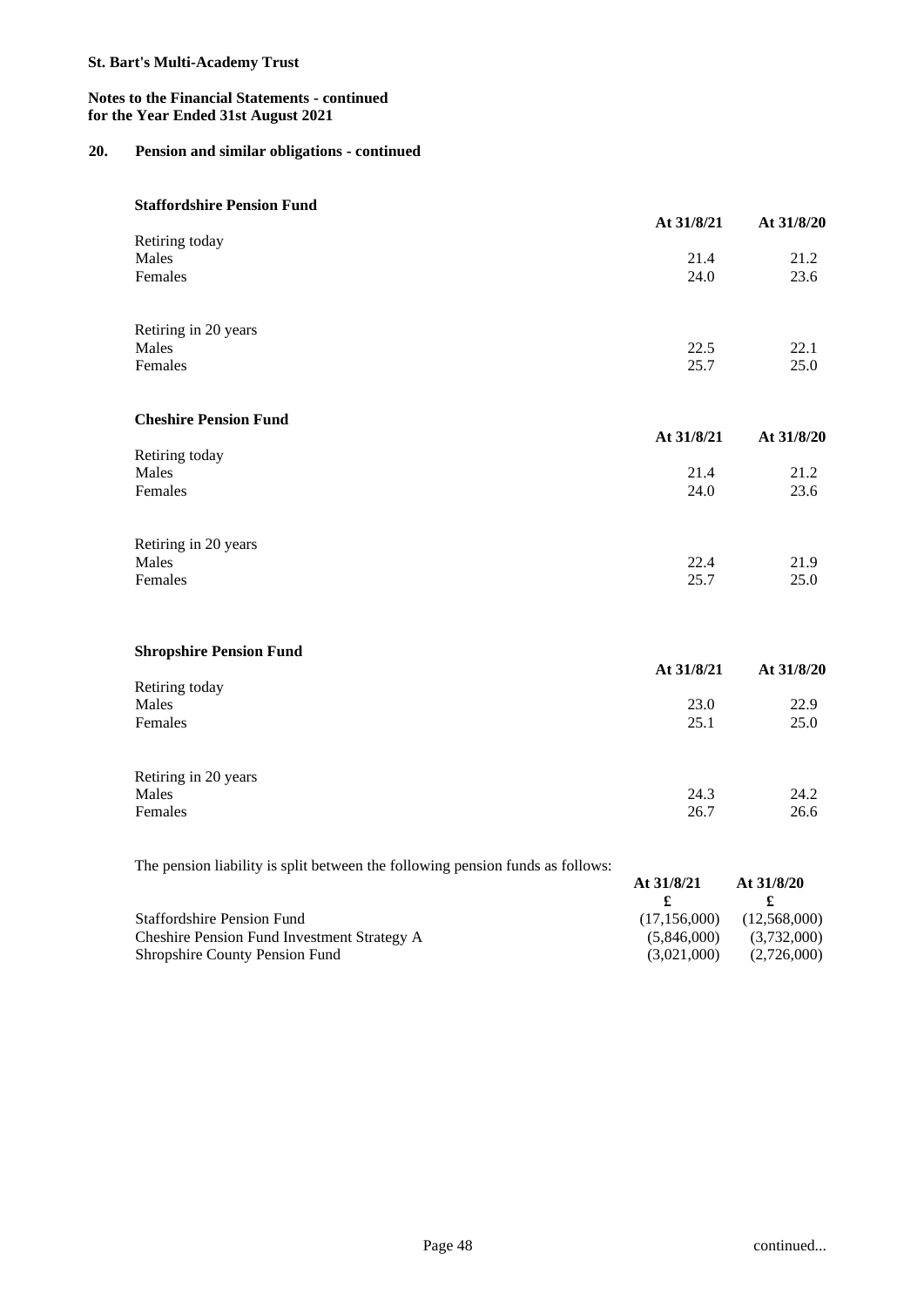## **21. Reconciliation of net (expenditure)/income to net cash flow from operating activities**

|                                                               | 31/8/21<br>£ | 31/8/20<br>£ |
|---------------------------------------------------------------|--------------|--------------|
| Net (expenditure)/income for the reporting period (as per the |              |              |
| <b>Statement of Financial Activities</b> )                    | (166, 484)   | 2,079,894    |
| <b>Adjustments for:</b>                                       |              |              |
| Depreciation charges                                          | 1,766,153    | 1,897,329    |
| Capital grants from DfE/ESFA                                  | (158,020)    | (145, 192)   |
| Transfer from Local Authority on conversion                   | (53)         | (3,392,501)  |
| Interest received                                             | (892)        | (5,333)      |
| Cash from Local Authority Conversion                          | 53           | 132,964      |
| Salix loan balance from new joiner                            |              | (21, 823)    |
| Decrease/(increase) in stocks                                 | 2,341        | (2, 488)     |
| Increase in debtors                                           | (591, 646)   | (163, 161)   |
| Increase in creditors                                         | 2,329,779    | 535,782      |
| Difference between pension charge and cash contributions      | 1,707,000    | 1,711,000    |
| Net cash provided by operations                               | 4,888,231    | 2,626,471    |

# **22. Analysis of changes in net funds**

|                                      | At 1.9.20<br>£ | <b>Cash flow</b><br>£ | At 31.8.21<br>£ |
|--------------------------------------|----------------|-----------------------|-----------------|
| Net cash<br>Cash at bank and in hand | 6,683,580      | 1,091,219             | 7,774,799       |
|                                      | 6,683,580      | 1,091,219             | 7,774,799       |
| <b>Total</b>                         | 6,683,580      | 1,091,219             | 7,774,799       |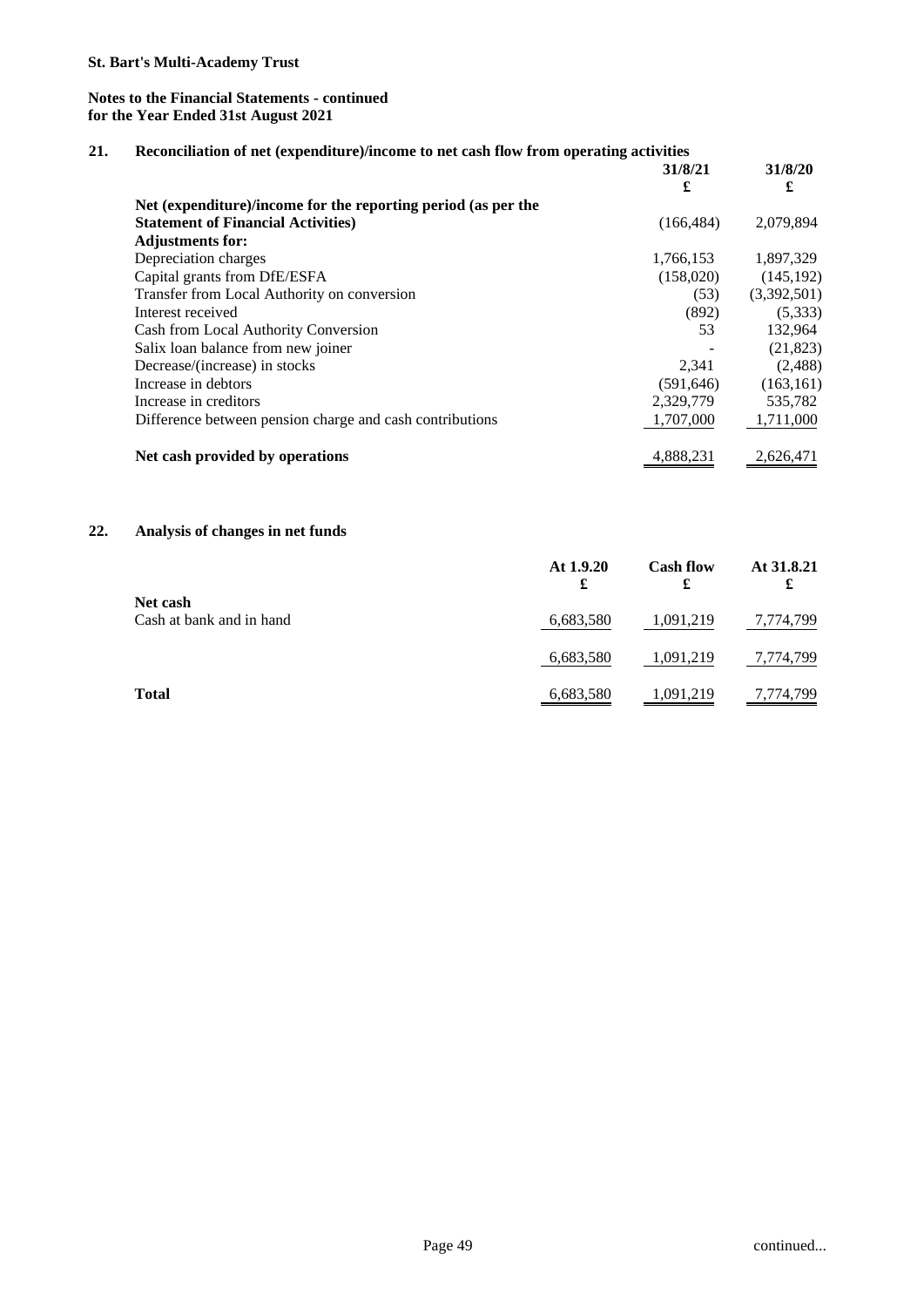## **Notes to the Financial Statements - continued for the Year Ended 31st August 2021**

# **23. Teaching school trading account**

|                                                                                              |                                                             | 2020/21<br>£ | 2020/21<br>£ | £       | 2020/21 2019/20<br>£ | 2019/20<br>£ | 2019/20<br>£ |
|----------------------------------------------------------------------------------------------|-------------------------------------------------------------|--------------|--------------|---------|----------------------|--------------|--------------|
| <b>Income</b>                                                                                | <b>Direct income</b><br>Other income                        |              |              |         |                      | 2,427        |              |
|                                                                                              | Other income<br>Fundraising and other<br>trading activities |              | 346,070      |         |                      | 250,482      |              |
| <b>Total income</b>                                                                          |                                                             |              |              | 346,070 |                      |              | 252,909      |
| <b>Expenditure</b>                                                                           |                                                             |              |              |         |                      |              |              |
|                                                                                              | <b>Direct costs</b>                                         |              |              |         |                      |              |              |
|                                                                                              | Direct staff costs                                          | 151,228      |              |         | 163,700              |              |              |
|                                                                                              | Staff development                                           |              |              |         | 12,363               |              |              |
|                                                                                              | Other direct costs                                          | 15.520       |              |         | 9,767                |              |              |
|                                                                                              | <b>Total direct costs</b>                                   |              | 166,748      |         |                      | 185,830      |              |
|                                                                                              | Other costs                                                 |              |              |         |                      |              |              |
|                                                                                              | Support staff costs                                         | 1,107        |              |         | 29,762               |              |              |
|                                                                                              | Depreciation                                                |              |              |         |                      |              |              |
|                                                                                              | Technology costs                                            |              |              |         | 2,461                |              |              |
|                                                                                              | Recruitment and support<br>Security and support             |              |              |         |                      |              |              |
|                                                                                              | Other support costs                                         | 78,837       |              |         | 64,182               |              |              |
|                                                                                              | Share of governance                                         |              |              |         |                      |              |              |
|                                                                                              | costs                                                       |              |              |         | 113                  |              |              |
|                                                                                              | <b>Total other costs</b>                                    |              | 79,944       |         |                      | 96,518       |              |
| <b>Total expenditure</b>                                                                     |                                                             |              |              | 246,692 |                      |              | 282,348      |
|                                                                                              |                                                             |              |              |         |                      |              |              |
| Surplus/(Deficit) from all sources<br><b>Teaching school balances at 1</b><br>September 2020 |                                                             |              |              | 99,378  |                      |              | (29, 439)    |
|                                                                                              |                                                             |              |              | 137,061 |                      |              | 166,500      |
|                                                                                              | <b>Teaching school balances at 31</b>                       |              |              |         |                      |              |              |
| <b>August 2021</b>                                                                           |                                                             |              |              | 236,439 |                      |              | 137,061      |